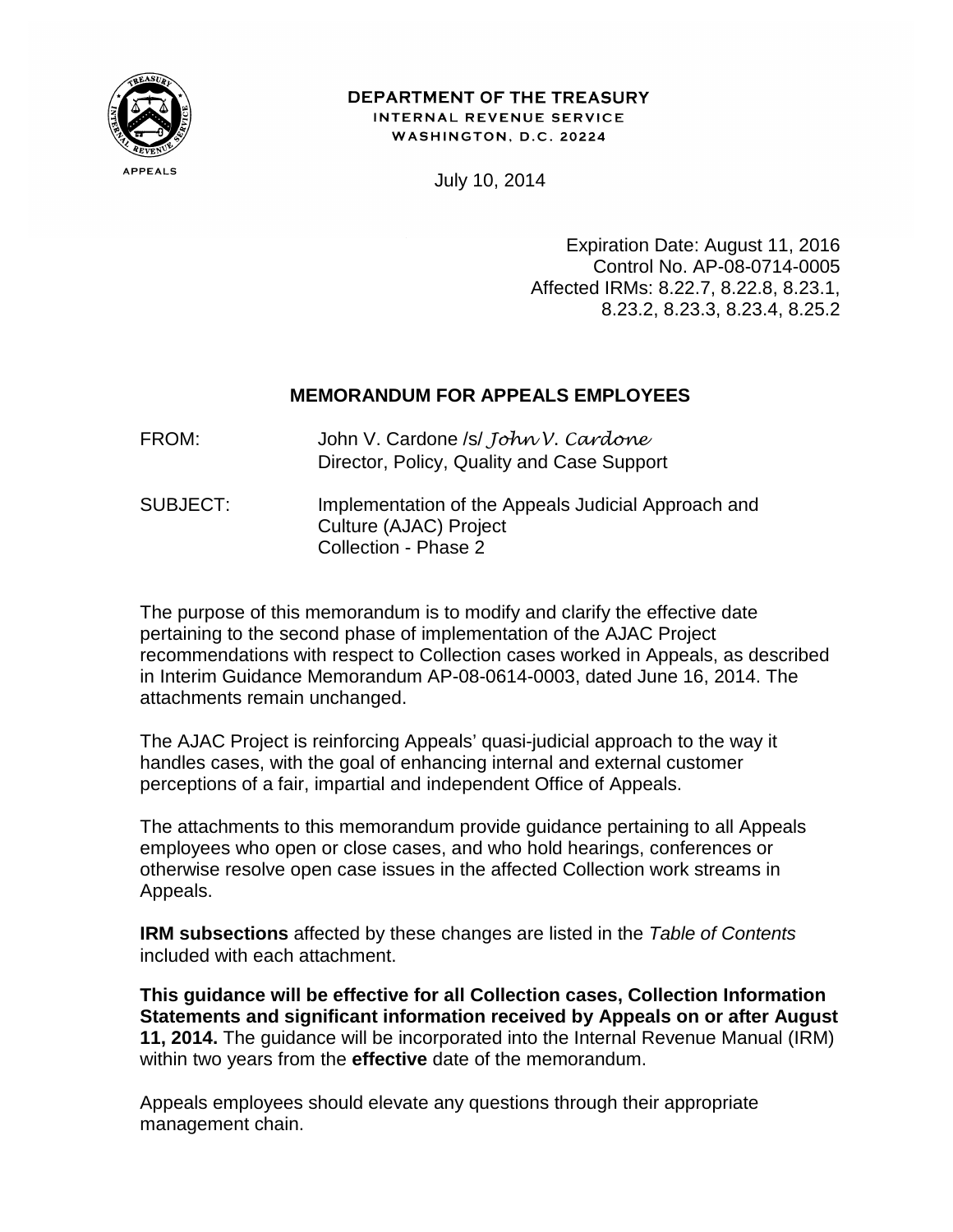## **Attachments:**

- (1) Collection Due Process
- (2) Offers in Compromise
- (3) Trust Fund Recovery Penalty

# **Distribution:**

[www.IRS.gov](https://organization.ds.irsnet.gov/sites/SBU%20Data/Outlook%20Data/www.IRS.gov)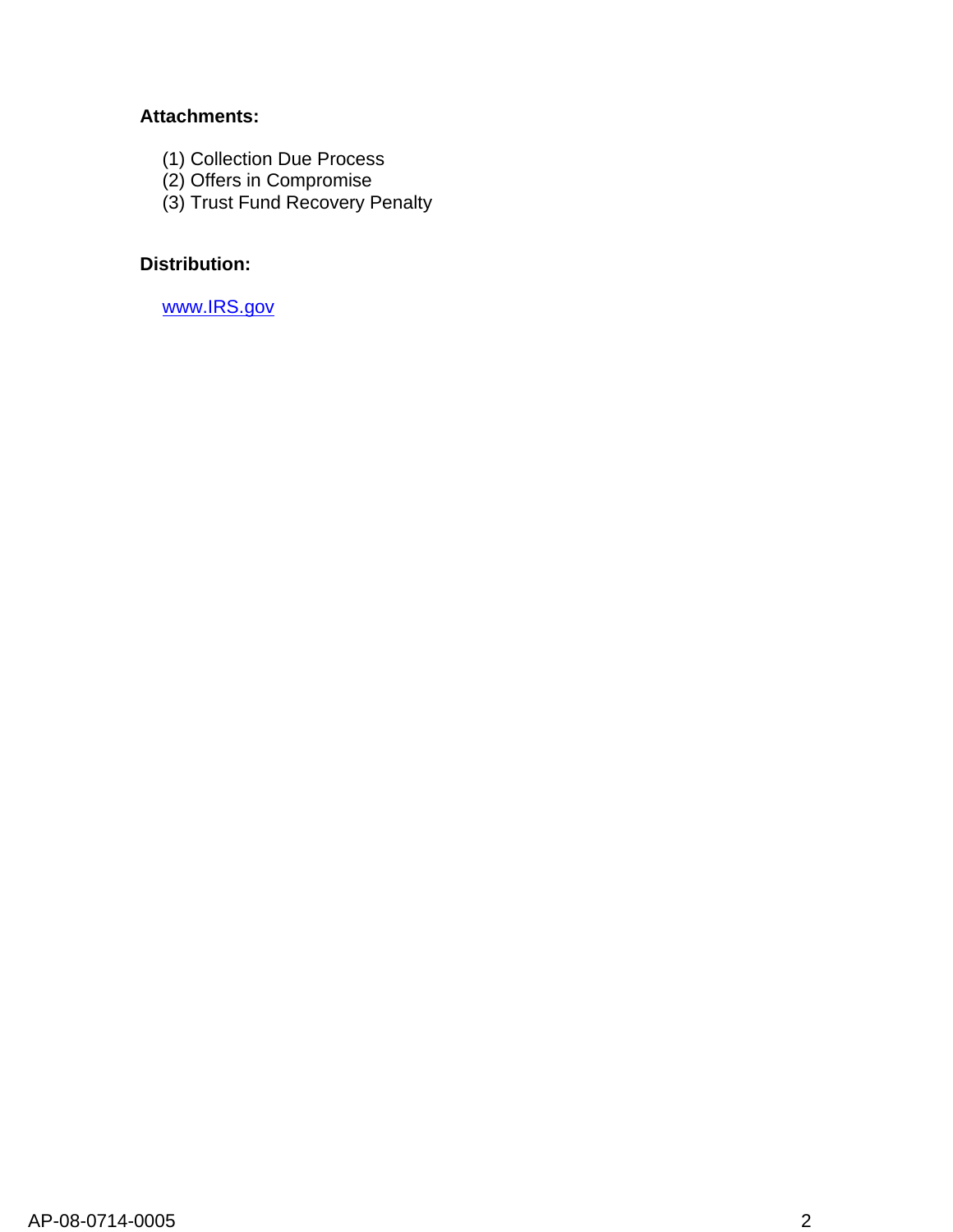## **Table of Contents – IRM 8.22.7 Collection Due Process**

The below listed IRM sections provide clarification as to the Appeals Judicial Approach and Culture (AJAC) process, which returns Appeals to its core mission of dispute resolution.

| <b>IRM Section</b> | <b>Title</b><br>Page Number(s)                                                      |                |  |
|--------------------|-------------------------------------------------------------------------------------|----------------|--|
| 8.22.7.1.1         | <b>Collection Information Statement</b><br>(CIS)                                    |                |  |
| 8.22.7.2           | <b>Credit Reports</b>                                                               | 3              |  |
| 8.22.7.3           | <b>Third-Party Contacts</b>                                                         | $\frac{3}{3}$  |  |
| 8.22.7.4           | Appeals Referral Investigation<br>(ARI)                                             |                |  |
| 8.22.7.4.1         | ARI to Field Collection to Verify<br><b>CIS</b>                                     | $\overline{4}$ |  |
| 8.22.7.4.2         | <b>ARI</b> to Field Collection for<br>Corporate and<br><b>LLC Trust Fund Offers</b> | $\overline{4}$ |  |
| 8.22.7.4.3         | <b>ARI to Field Collection to Review</b><br>New Information in an OIC               | $\overline{4}$ |  |
| 8.22.7.4.4         | ARI to ACS to Verify CIS                                                            | $5-6$          |  |
| 8.22.7.5           | Installment Agreement (IA)                                                          | $\,6$          |  |
| 8.22.7.7           | <b>Currently Not Collectible (CNC)</b>                                              | 6              |  |
| 8.22.7.10          | Offers in Compromise (OIC)                                                          | $6 - 7$        |  |
| 8.22.7.10.1        | Responsibilities in CDP OICs                                                        | $\overline{7}$ |  |
| 8.22.7.10.1.1      | <b>Functional Responsibilities</b>                                                  | $\overline{7}$ |  |
| 8.22.7.10.1.2      | Associating Separated CDP and<br><b>OIC Cases</b>                                   | $\overline{7}$ |  |
| 8.22.7.10.1.3      | <b>TIPRA Statute Responsibilities</b>                                               | $\bf 8$        |  |
| 8.22.7.10.2        | Requesting an OIC<br><b>WUNO</b>                                                    | 8              |  |
| 8.22.7.10.3        | Receipt of Form 656                                                                 | 8              |  |
| 8.22.7.10.4        | <b>Processing Offers</b>                                                            | $8 - 9$        |  |
| 8.22.7.10.4.1      | <b>OIC Not Processable</b>                                                          | $9\,$          |  |
| 8.22.7.10.4.2      | OIC is Processable                                                                  | 9              |  |
| 8.22.7.10.4.3      | OIC Investigation                                                                   | 10             |  |
| 8.22.7.10.4.4      | $10 - 11$<br><b>Collection Recommends</b><br>Acceptance                             |                |  |
| 8.22.7.10.4.5      | <b>Collection Recommends Rejection,</b><br><b>Return or Mandatory Withdrawal</b>    | 11             |  |
| 8.22.7.10.5        | Mandatory Withdrawal for Missed<br><b>Periodic Payment</b>                          | $11 - 12$      |  |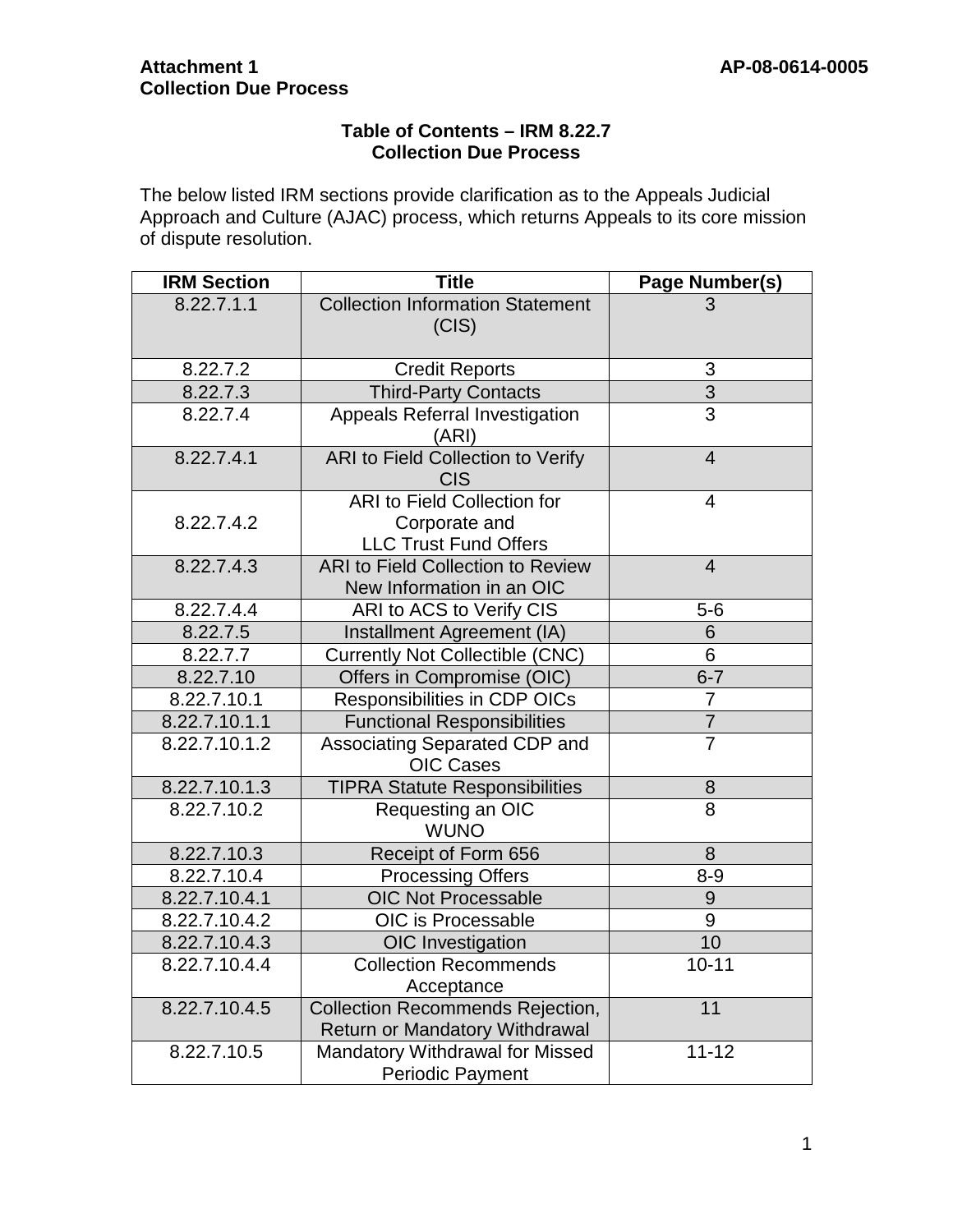| <b>IRM Section</b> | <b>Title</b>                            | Page Number(s) |
|--------------------|-----------------------------------------|----------------|
| 8.22.7.10.6        | <b>Return Procedures for Dishonored</b> | 12             |
|                    | Payments                                |                |
| 8.22.7.10.7        | <b>Return Procedures for Bankruptcy</b> | 13             |
| 8.22.7.10.8        | <b>Termination of OIC Due to Death</b>  | 13             |
|                    | of Taxpayer                             |                |
| 8.22.7.10.9        | Withdrawals                             | 14             |
| 8.22.7.10.9.1      | <b>Withdrawal of CDP</b>                | 14             |
| 8.22.7.10.9.2      | Withdrawal of the OIC                   | 15             |
| 8.22.7.10.10       | <b>Corporate and LLC Trust Fund</b>     | 15             |
|                    | <b>Offers</b>                           |                |
| 8.22.7.10.10.1     | <b>Trust Fund Computation</b>           | 15             |
| 8.22.7.10.10.2     | <b>TFRP</b> Investigation               | 15             |
| 8.22.7.10.11       | Doubt as to Liability (DATL) Offers     | 15             |
| 8.22.7.10.12       | <b>Terminated OICs</b>                  | 16             |
| 8.22.8.5.1         | Referring a Liability Issue             | 16             |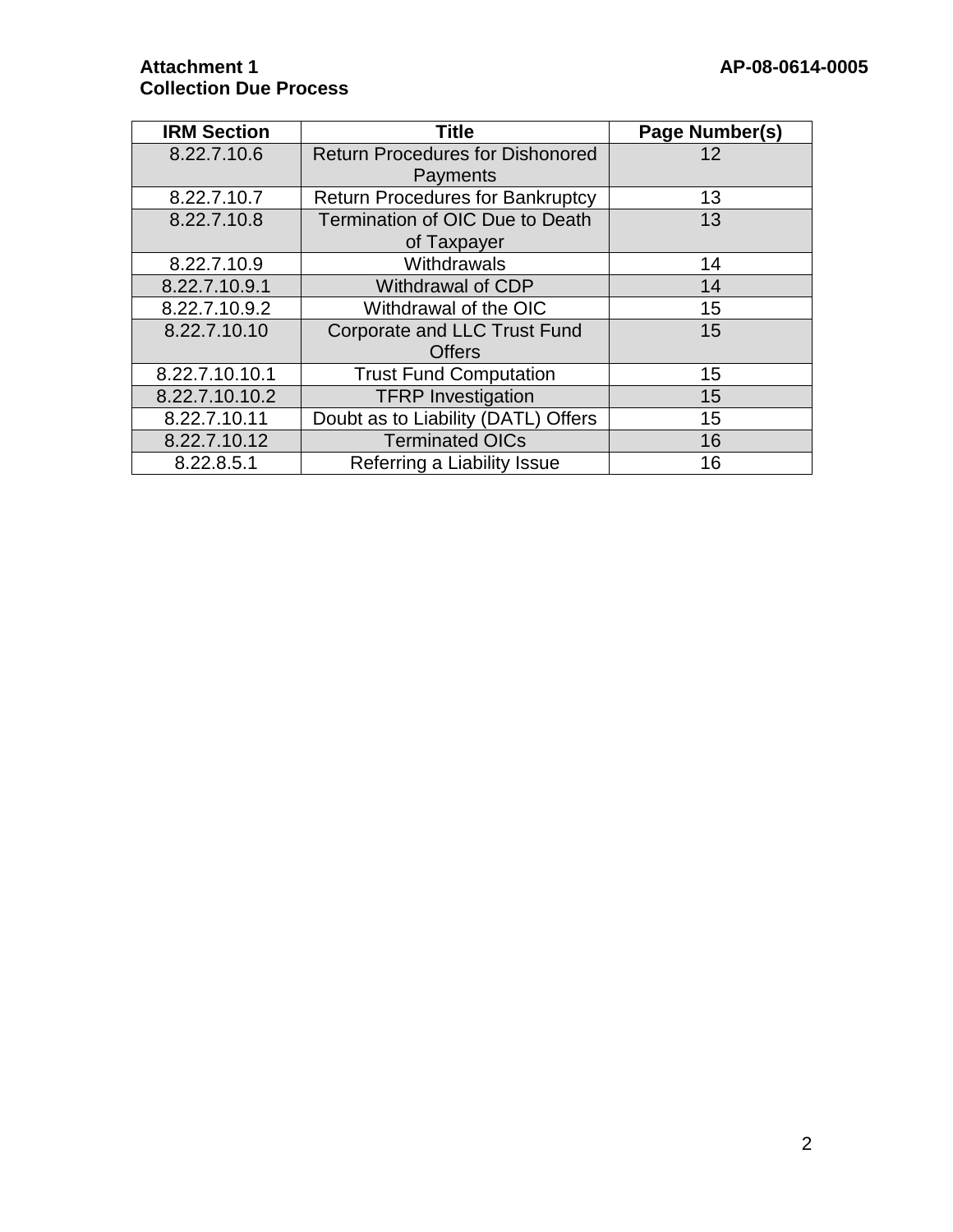## **8.22.7.1.1**

# **Collection Information Statement (CIS)**

Removed the following sentence from paragraph (2) *If a new CIS is received in Appeals from the taxpayer, the CIS may be referred to Collection for review if the CDP is a field sourced case. See IRM 8.22.7.4.1.*

## **8.22.7.2 Credit Reports**

(1) Appeals does not request credit reports in CDP cases.

## **8.22.7.3 Third-Party Contacts**

(1) Appeals does not contact third parties to verify a CIS. If verification is necessary, see IRM 8.22.7.4, *Appeals Referral Investigation (ARI),* below.

# **8.22.7.4**

## **Appeals Referral Investigation (ARI)**

(1) An ARI may be necessary if:

- The appropriateness of a collection alternative or CNC hardship can't be determined without additional information that Appeals can't secure from internal sources or the taxpayer
- The taxpayer proposes a corporate or LLC Trust Fund offer requiring a TFRP calculation or investigation
- The taxpayer provides a new CIS to Appeals that requires verification and proposes an IA or CNC

(2) If you determine an investigation is needed or verification is required, use an ARI to forward the information to Collection.

(3) If a taxpayer proposes a collection alternative but does not qualify for the alternative based on other facts (e.g. non-compliance), an ARI is not necessary.

(4) Field Collection is responsible for ARIs on field sourced CDPs. See IRM 8.22.7.4.1, *ARI to Collection to Verify CIS*, below.

(5) ACS is responsible for ARIs on ACS sourced CDPs. See IRM 8.22.7.4.4, *ARI to ACS to Verify CIS*, below.

(6) While the ARI is being worked, suspend the CDP in ACDS. Input SU/PI and E/OTH to suspend the case and SU/TO to take it out once the ARI is complete.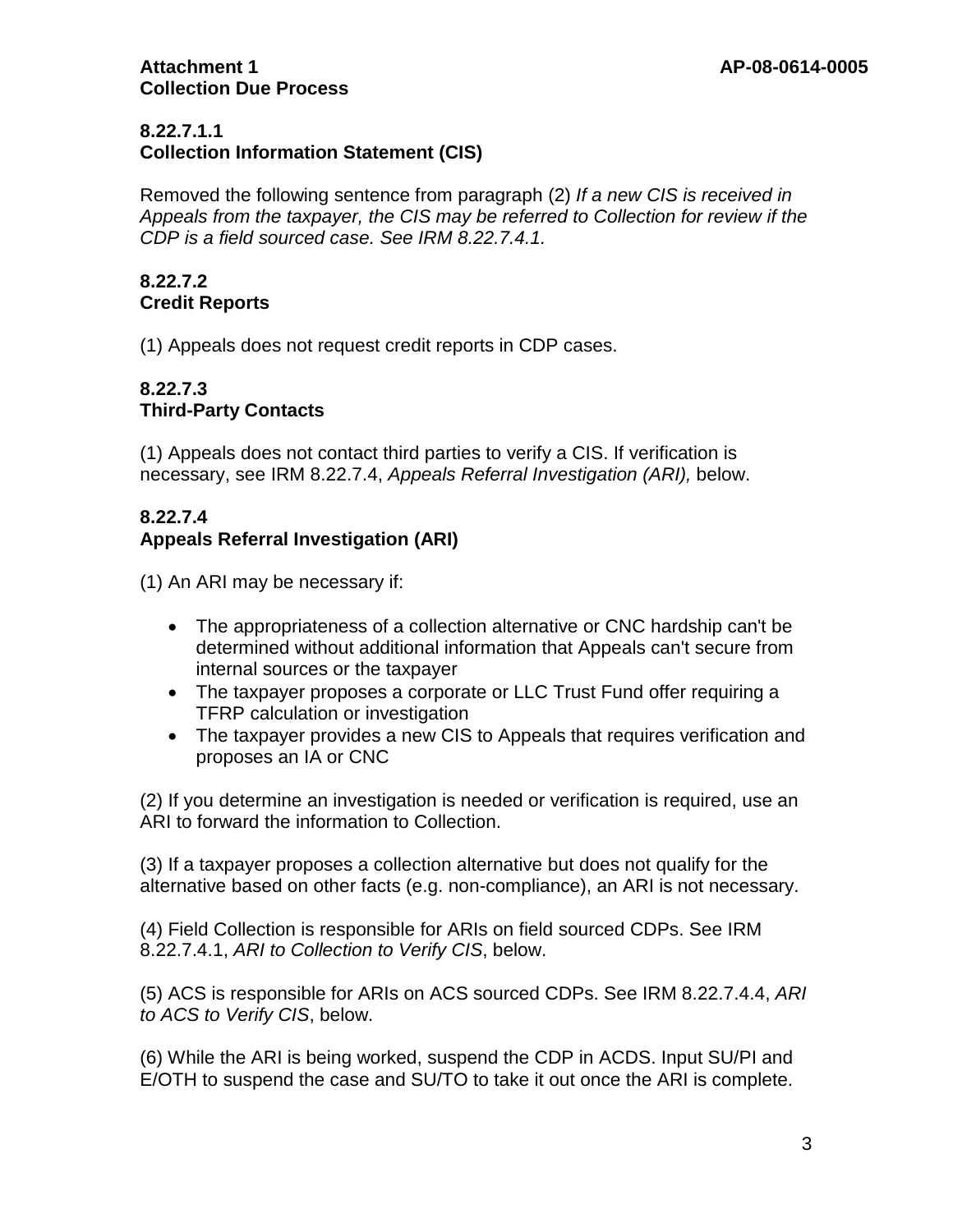(7) If, in response to an ARI you receive:

- **An incomplete response:** Proceed with the information you have.
- **No response:** Follow up with Collection once. If there is no response to the follow up, proceed with the information you have.

## **8.22.7.4.1 ARI to Field Collection to Verify CIS**

(5) If you have not heard back on an ARI, follow up within 30 days after the deadline for completion with Collection via secure email. Limit your inquiry to the status of the ARI to avoid prohibited ex parte communication. Print Collection's response and associate it with your case file.

(6) Share the results of the ARI with the taxpayer and ask for his or her review. Give the taxpayer at least 15 business days to review the results before scheduling a follow-up conference or using the information in your determination.

**Example:** "Enclosed are the results of Collection's review of [specify issue]. If you disagree with the results, tell me what you disagree with and why you disagree by MM/DD/YY. I'll consider Collection's review and your response before making a decision in your Collection Due Process hearing."

## **8.22.7.4.2 ARI to Field Collection for Corporate and LLC Trust Fund Offers**

The only change here is to the title incorporating "Field" Collection.

# **8.22.7.4.3 ARI to Field Collection or COIC to Review New Information in a CDP OIC**

(1) If Collection returns a CDP OIC to Appeals with a recommendation to reject and the taxpayer subsequently submits new information to Appeals, see IRM 8.23.3.3.1.2, *Review of Supplemental Information – Collection Issue Offers,* to determine if an ARI is necessary.

(2) If an ARI is necessary, issue it to the Collection office that recommended rejection of the OIC. Instructions for preparing the ARI are at IRM 8.23.3.3.2.6, *Requesting Assistance from Field or Campus Collection*.

(3) Prepare a letter to the taxpayer advising that a referral is being made to Collection for verification.

*Example:* "You requested Appeals consider [specify issue]. Appeals asked Collection to review the information provided while we retain jurisdiction of your case. It may be necessary for Collection to contact you and/or third parties for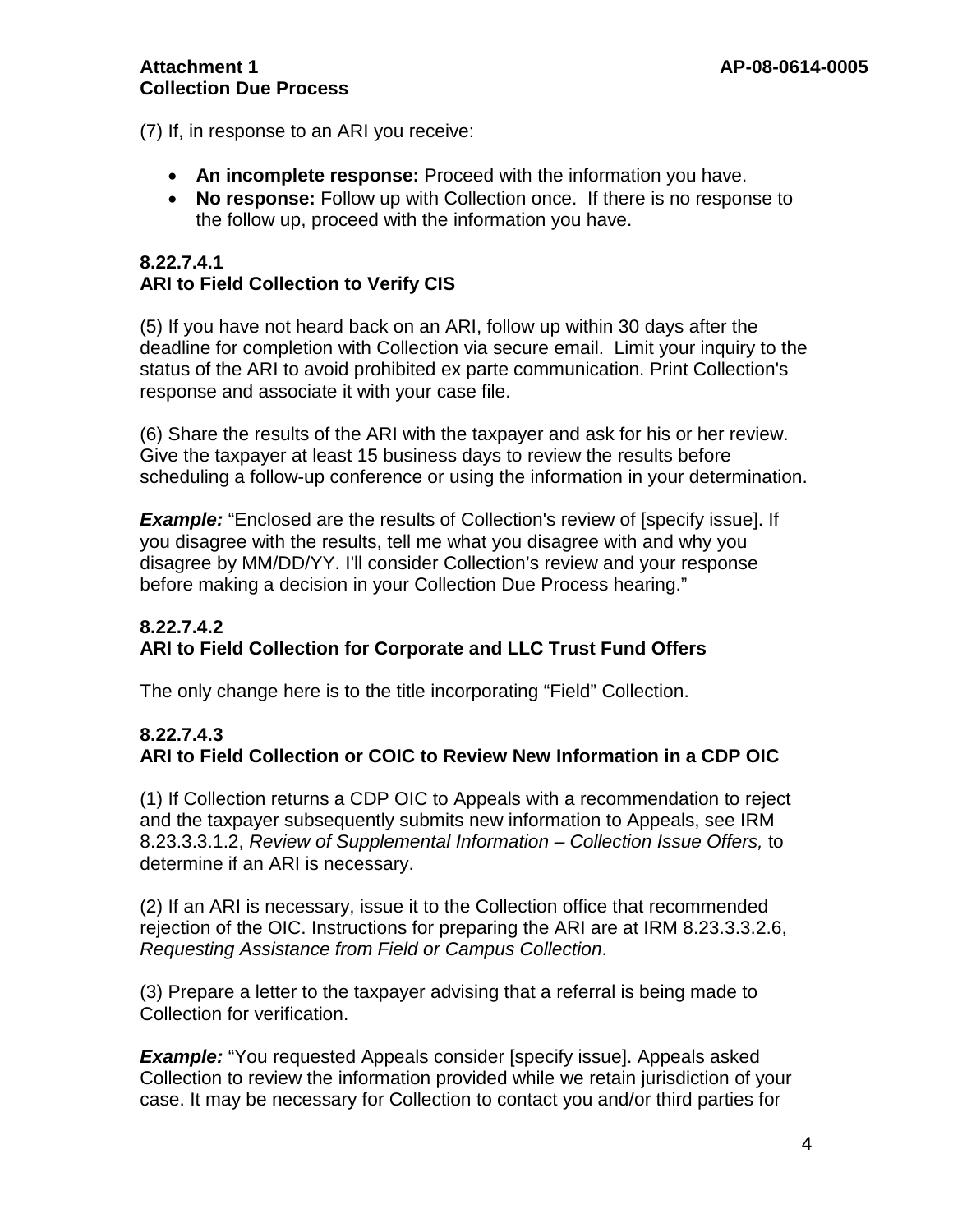information to complete the review. You'll have an opportunity to respond once the results of the review are shared with you."

## **8.22.7.4.4 ARI to ACS to Verify CIS**

(1) If the table in ACS IRM 5.19.1.1.6 (8), *[Financial Analysis, Verification and](http://core.publish.no.irs.gov/irm/p05/ouopdf/irm05-019-001--2013-10-18--ouo.pdf)  [Substantiation](http://core.publish.no.irs.gov/irm/p05/ouopdf/irm05-019-001--2013-10-18--ouo.pdf)*, shows ACS would verify a CIS based on the taxpayer's balance due and type of case resolution, you may request an ACS ARI. If the table indicates no verification is needed, then Appeals will not request verification through the ACS ARI process.

*Note:* ACS CIS verification is limited to checking internal sources.

(2) Prepare Form 2209, *Courtesy Investigation*, or Form 10467, *Appeals Division Feedback Report and Transmittal Memorandum*, and state the reason(s) for your ACS ARI request in the remarks section:

*Example:* "Appeals is conducting a CDP/EH hearing and the taxpayer raised [collection alternative] which requires [specify what is ACS should do]. Please see the attached and verify necessary items."

(3) Prepare a letter to the taxpayer advising that a referral is being made to ACS for verification:

**Example:** "You requested Appeals consider [specify issue]. Appeals asked Collection to review the information provided while we retain jurisdiction of your case. It may be necessary for Collection to contact you for information to complete the review. You'll have an opportunity to respond once the results of the review are shared with you."

(4) Prepare a fax cover sheet and fax Form 2209 or Form 10467 and the CIS to the ACS Campus EEfax number of the originating ACS site:

- Cincinnati: 866-722-5542
- Fresno: 855-230-8299
- Kansas City: 816-282-6375
- Philadelphia: 855-647-8434

(5) If you have not heard back on an ARI, follow up within 30 days after the deadline for completion with the ACS CDP Coordinator via secure email. The Coordinator can be located on the SERP Who/Where webpage which is accessible *[here](http://serp.enterprise.irs.gov/databases/who-where.dr/cdp.dr/cdp-coord.dr/cdp_coordinators.htm)*. Limit your inquiry to the status of the ARI to avoid a prohibited ex parte communication. Print ACS response and associate it with your case file.

(6) ACS returns the ARI to the hearing officer by secure email.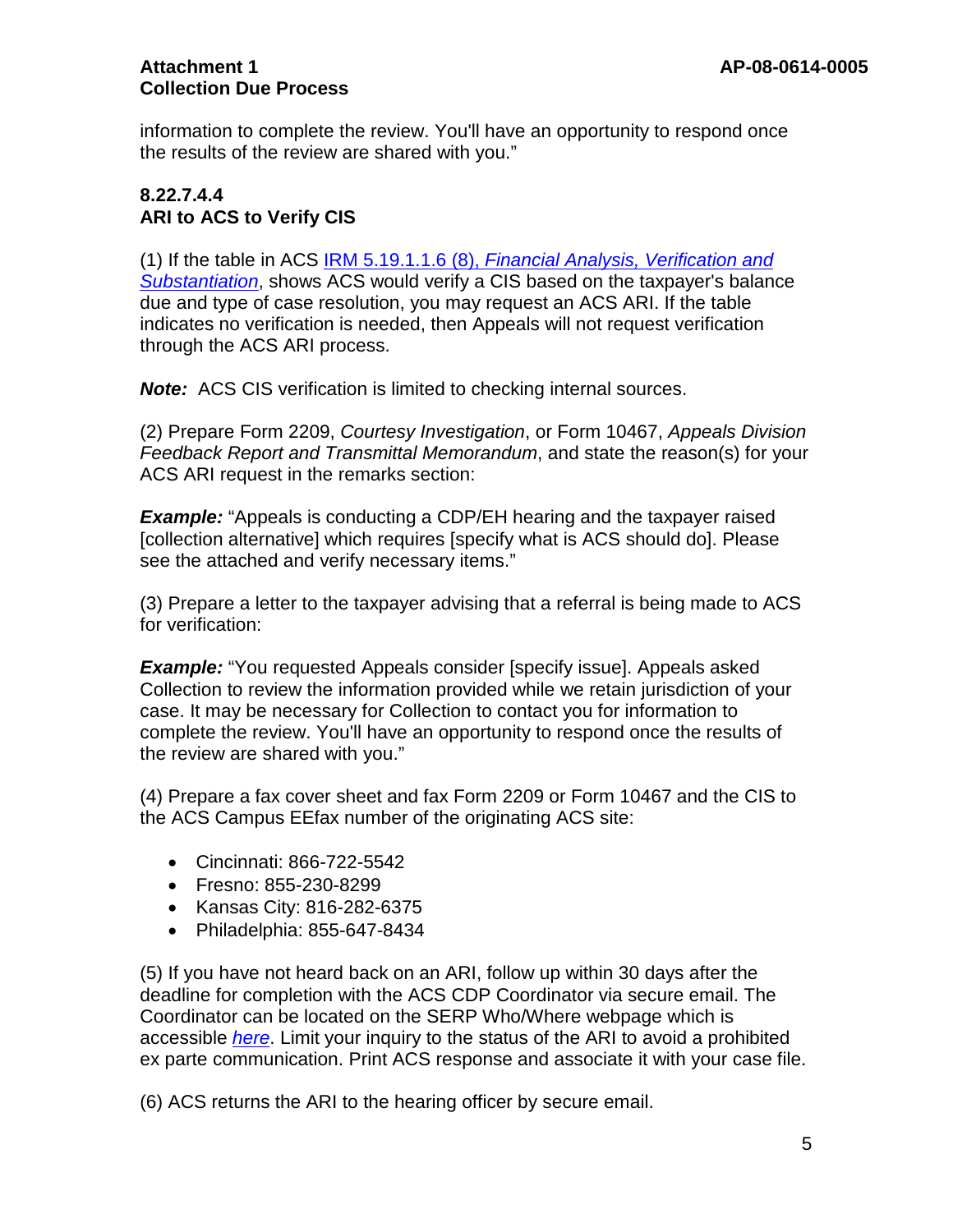(7) Share the results of the ARI with the taxpayer and ask for his or her review. Give the taxpayer at least 15 business days to review the results before scheduling a follow-up conference or using the information in your determination.

**Example:** "Enclosed are the results of Collection's review of [specify issue]. If you disagree with the results, tell me what you disagree with and why you disagree by MM/DD/YY. I'll consider Collection's review and your response before making a decision in your Collection Due Process hearing."

## **8.22.7.5 Installment Agreements (IA)**

Appeals does not make a recommendation to file an NFTL in any circumstance. Removed paragraph (7) *Make an NFTL determination*… and added new paragraphs (7) and (8):

(7) If you determine an NFTL will not be filed as a condition of an IA, check the box on form 433-D that says "May be filed if this agreement defaults."

*Note:* Advise Collection on Form 5402 when you determine no NFTL will be filed. Form 433-D is not always returned to Collection.

(8) For all other IAs, add the statement "an NFTL may be filed by Collection" to Form 433-D, *Additional Conditions/Terms* box.

# **8.22.7.7 Currently Not Collectible (CNC)**

Appeals does not make a recommendation to file an NFTL in any circumstance. Removed paragraph (6) *Make an NFTL determination…* and added a new paragraph (6)

(6) When resolving a case as CNC, advise the taxpayer verbally or in writing that a lien may be filed by Collection.

## **8.22.7.10 Offers in Compromise (OIC)**

(5) Advise the taxpayer of any conditions that might result in the return of a processable offer:

- Failure to remain in filing compliance
- Insufficient estimated tax paid or income tax withheld to cover the estimate of the current year's tax
- Federal tax deposits not timely made during the course of the investigation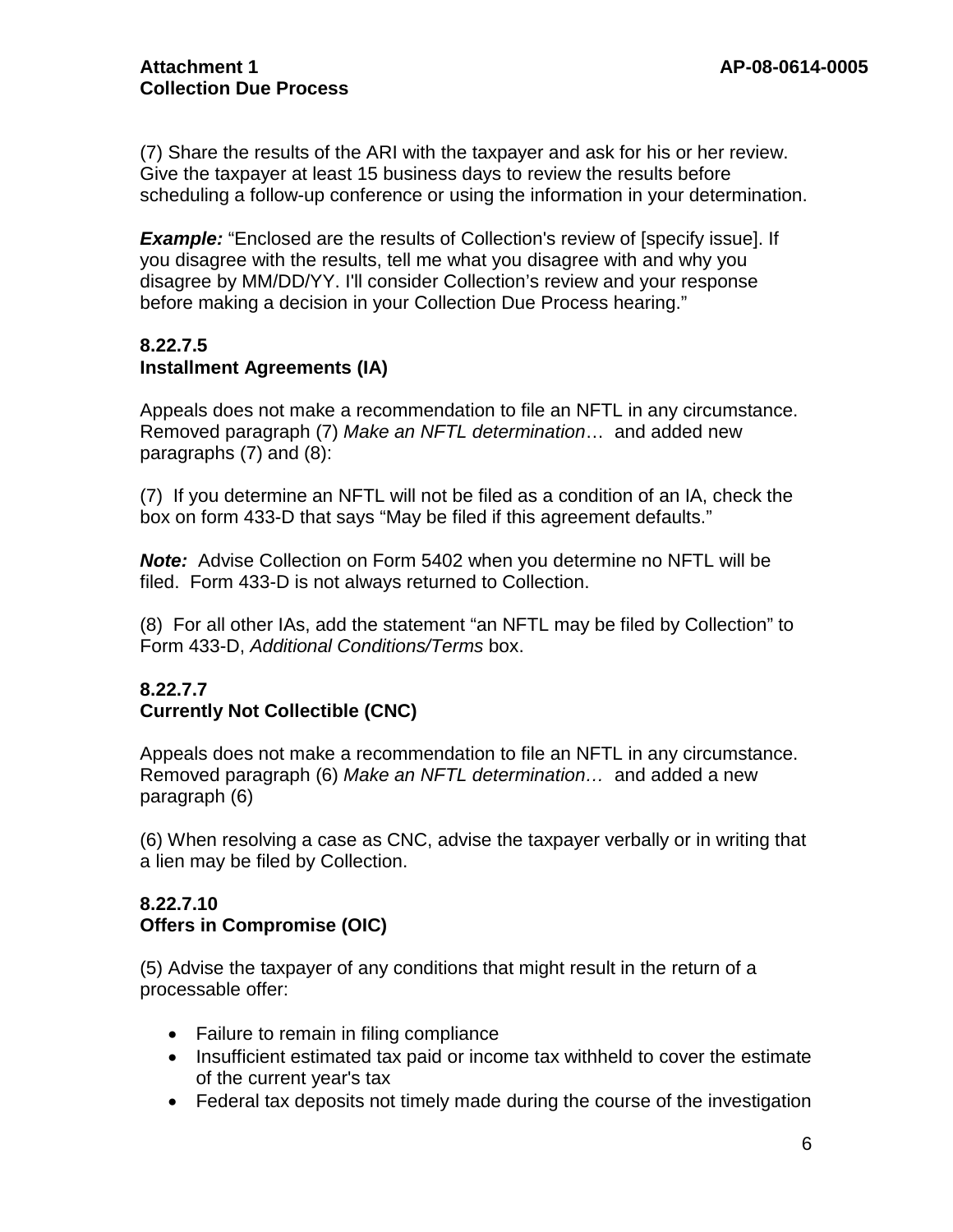- Failure to provide requested information needed to determine the acceptability of the offer
- Dishonored check for application fee or TIPRA payment
- Failure to make periodic payments

## **8.22.7.10.1 Responsibilities in CDP OICs**

(1) The subsections below discuss responsibilities in CDP OICs.

## **8.22.7.10.1.1 Functional Responsibilities**

(1) COIC makes the offer processability determination. When a taxpayer disagrees with COIC's not-processable determination, Appeals makes a final OIC processability determination and includes it in the NOD. See IRM 8.22.7.10.4.1, *OIC is Not Processable,* below*.*

(2) Collection investigates the offer and either:

a) Accepts it, or

b) Provides Appeals a recommendation of rejection, or

c) Determines if the criteria for returning a processable offer or a mandatory withdrawal is met, or

d) Secures a voluntary withdrawal

(3) For offers recommended for rejection, Appeals considers disputed items and makes a final determination following IRM 8.23.3.3, *Appeals OIC Evaluation Procedures.*

(4) For offers returned by Collection, Appeals makes a final determination by noting in the NOD that the basis for the return was correct.

(5) If all CDP periods are satisfied while an OIC is pending with Collection, there is no issue with respect to the NFTL or the proposed levy for Appeals to consider. Notify Collection that:

- Appeals releases jurisdiction, and
- Collection makes the final determination on the OIC

(6) If a taxpayer withdraws a CDP request, the OIC is returned to Collection for the determination.

# **8.22.7.10.1.2 Associating Separated CDP and OIC cases**

Renumbered from 8.22.7.10.2. No change in content.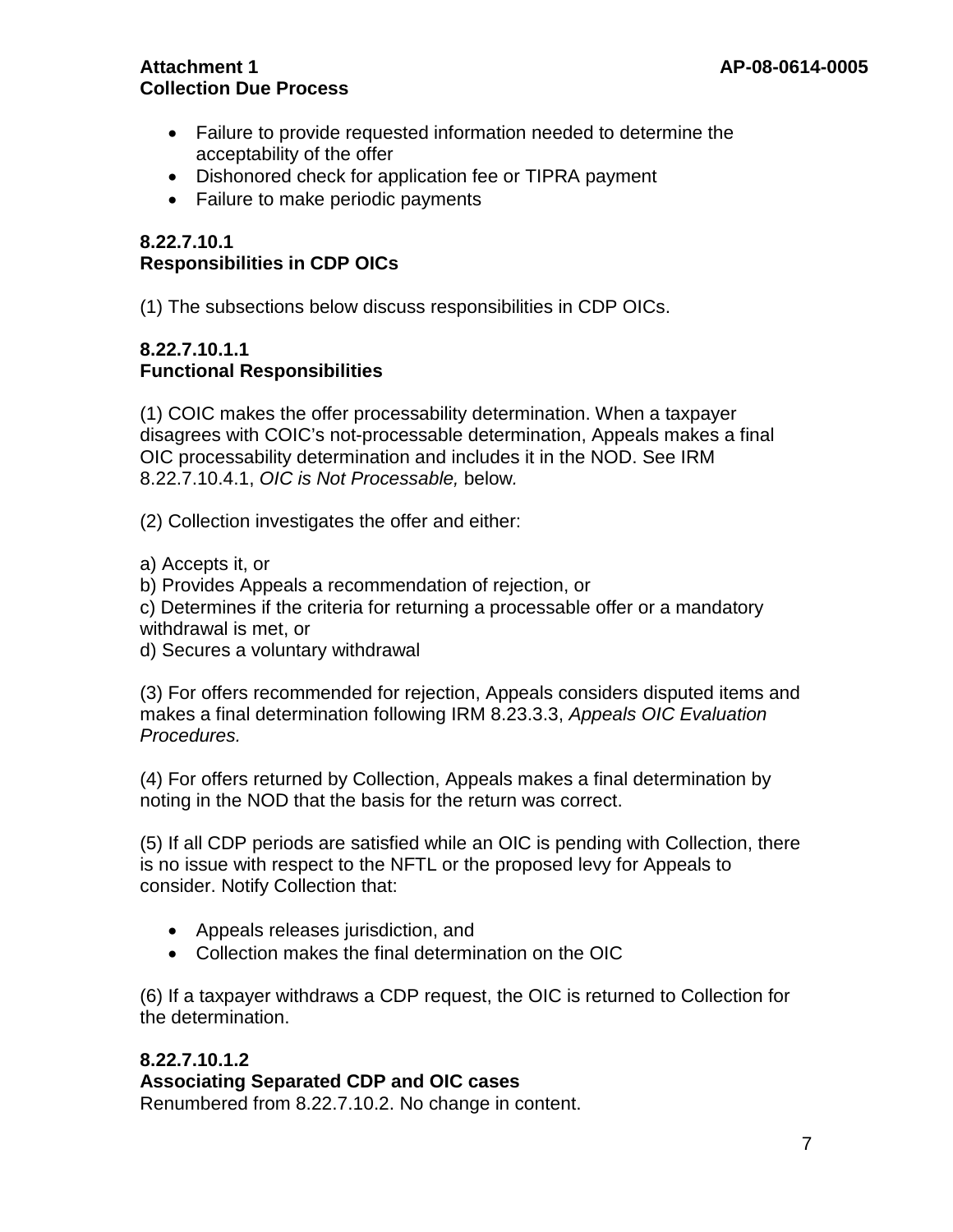## **8.22.7.10.1.3 TIPRA Statute Responsibilities**

Renumbered from 8.22.7.10.1. No change in content.

## **8.22.7.10.2 Requesting an OIC WUNO**

Renumbered from 8.22.7.10.3.

(2) Feature Codes:

a. All CDP OICS: Input Feature Code "DP" and "CO" to the OIC WUNO. Input a "DP" to the CDP WUNO b. DATL-OICs: Input Feature Code "LI" to the OIC WUNO

#### **8.22.7.10.3 Receipt of Form 656**

Renumbered from 8.22.7.10.4 with change below.

Removed paragraph (3) instructions to determine whether an OIC meets COIC investigation criteria. Collection now makes an initial recommendation in all OICs.

## **8.22.7.10.4 Processing Offers**

Renumbered from 8.22.7.10.5 with changes below.

(1) When a hearing officer receives an OIC in CDP, prepare Form 13933, *Collection Due Process/Equivalent Hearing Offer in Compromise Cover Sheet* and Form 3210, *Application Fee* in the OIC section of APGolf. Send them with the items below to the appropriate COIC site for a processability determination and Collection investigation:

- Form 656
- the OIC application fee and TIPRA payment, if applicable
- Any written designation of the TIPRA payment from the taxpayer
- Form 433-A/B
- A signed Letter 3820, *Appeals Received Your Offer in Compromise and We Can Consider It*
- A self-addressed return envelope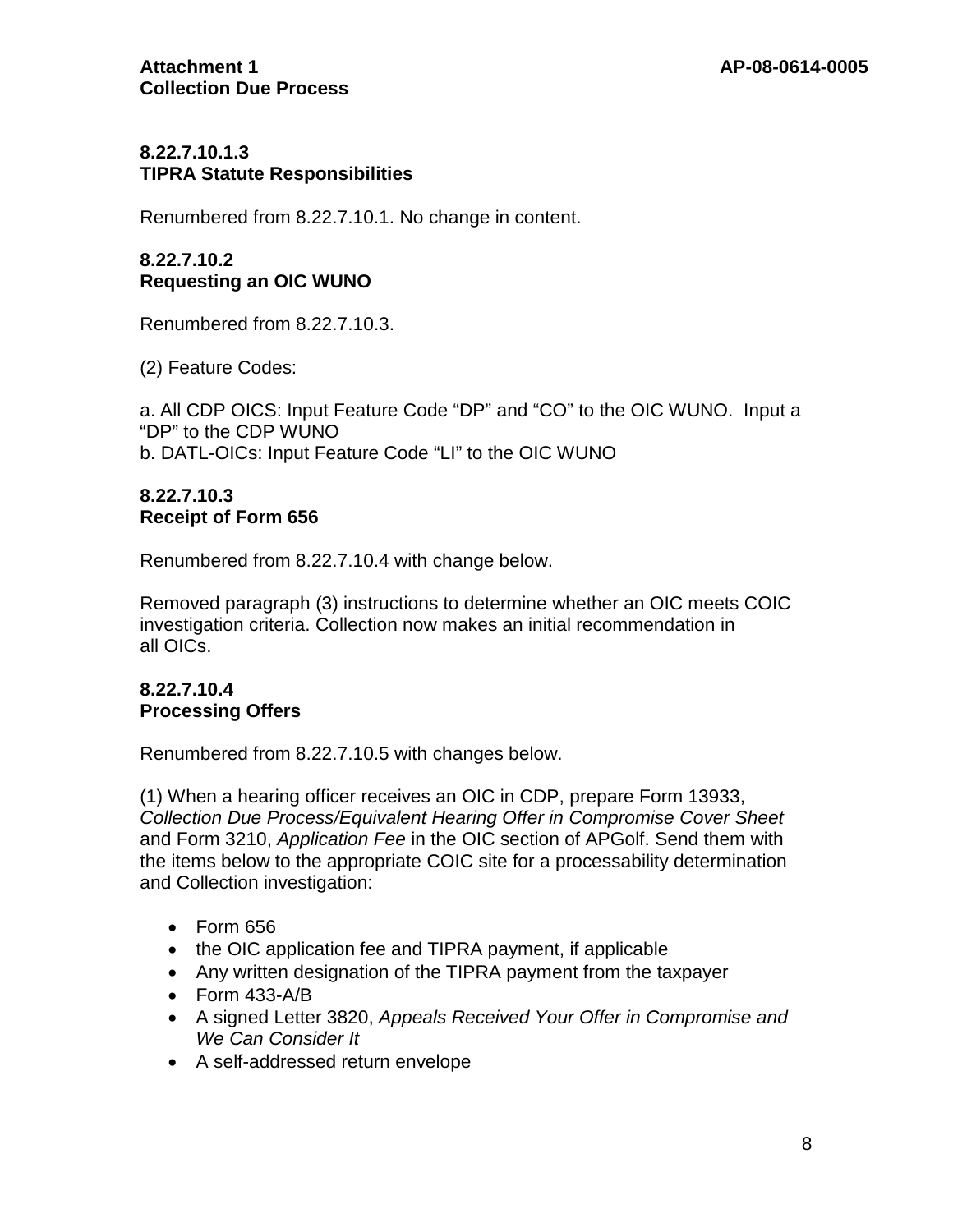**NOTE:** The requirement to sign Letter 3820 before sending it to COIC is a new requirement. COIC mails Letter 3820 for processable OICs notifying the taxpayer that their offer has been forwarded to Collection for investigation.

(2) The requirement to send COIC Letter 3821 has been removed. COIC uses its own letter if the offer is not processable.

#### **8.22.7.10.4.1 OIC is Not Processable**

Renumbered from 8.22.7.10.5.1. No change in content.

(1) If COIC determines an offer is not processable, COIC:

a) Mails Form 656 and a Return Letter to the taxpayer, explaining why the OIC isn't processable

b) Faxes Appeals a copy of the taxpayer's Return Letter

c) Refunds the application fee, if applicable

(2) The AOIC Return Letter advises the taxpayer to contact Collection if she or he disagrees with the decision to return the OIC. If the taxpayer raises this issue in CDP, ask the taxpayer how the processability criterion at IRM 5.8.2.3 was incorrectly applied. Independently evaluate their claim and if you agree the return was in error, resubmit Form 656 to COIC for processability with the new information.

(3) If the return was not in error, close the OIC WUNO when closing the CDP case:

a) Prepare Form 5402 using cc 20 premature referral and the appropriate resolution reason

b) Document the not-processable determination in the attachment to the determination/decision Letter

**Example:** "The offer in compromise submitted during your Collection Due Process hearing was returned on 01/31/2013. It was not processable because [insert reason]."

## **8.22.7.10.4.2 OIC is Processable**

Renumbered from 8.22.7.10.5.2. No change in content.

(1) If COIC determines an offer is processable, COIC:

a) Signs Form 656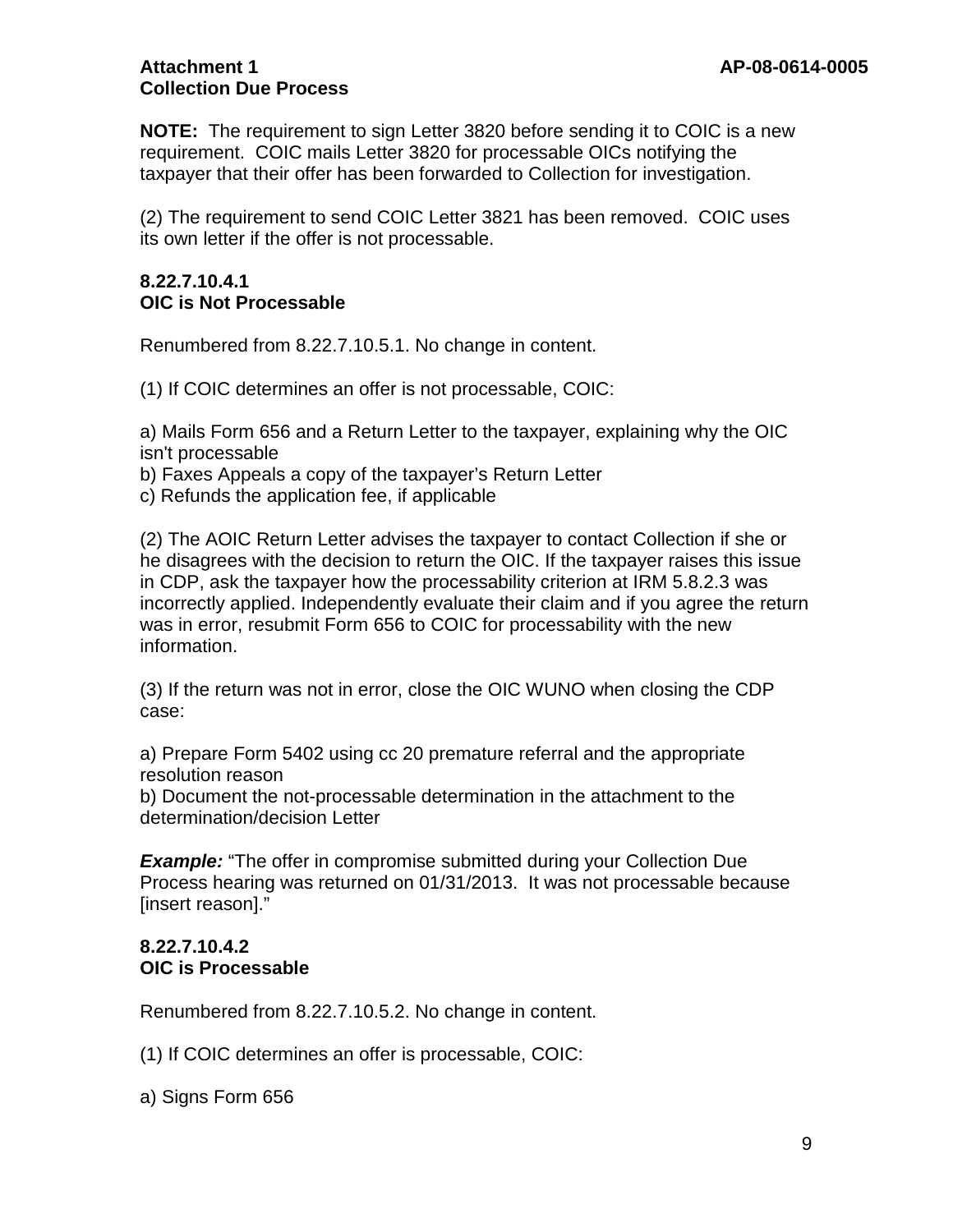b) Mails Letter 3820 to the taxpayer and POA, if applicable, and

c) Inputs TC 480 for OIC periods

d) Inputs STAUP to EH and non-CDP periods to move those periods to status 71 (if not in status 53)

e) Mails copies of Form 13933, Letter 3820 Form 656 to the originating Appeals employee within 14 days

## **8.22.7.10.4.3 OIC Investigation**

Renumbered from 8.22.7.10.6.3 with changes.

(1) Collection investigates the offer and either:

a) Accepts it, or

b) Provides Appeals a recommendation of rejection, or

c) Determines if the criteria for returning a processable offer or a mandatory withdrawal is met, or

d) Secures a voluntary withdrawal

(2) COIC may transfer an OIC to Field Collection for investigation based on complex issues.

(3) Collection must return an OIC to Appeals with no less than 9 months on the 24 month TIPRA statute in order for Appeals to make a final determination. If there is less than 9 months remaining, Collection must contact the Appeals employee assigned the case and provide a report on the anticipated completion of the investigation.

NOTE: If Collection does not return an OIC with 9 months remaining on the TIPRA statute, elevate this to your ATM to elevate to Collection.

## **8.22.7.10.4.4 Collection Recommends Acceptance**

Renumbered from 8.22.7.10.6.4. References to "COIC" changed to "Collection."

(1) If Collection accepts the OIC, Collection will:

a) Issue the acceptance letter, which is a final determination under IRC 7122(f), *Deemed acceptance of offer not rejected within certain period* 

b) Forward original documents to MOIC and the required documents to the Public Inspection File

c) Return to Appeals copies of the acceptance letter, Form 7249, and Form 656 d) STAUP CDP periods to status 71 to prevent them from reverting to collection status when TC 520 cc 76/77 is reversed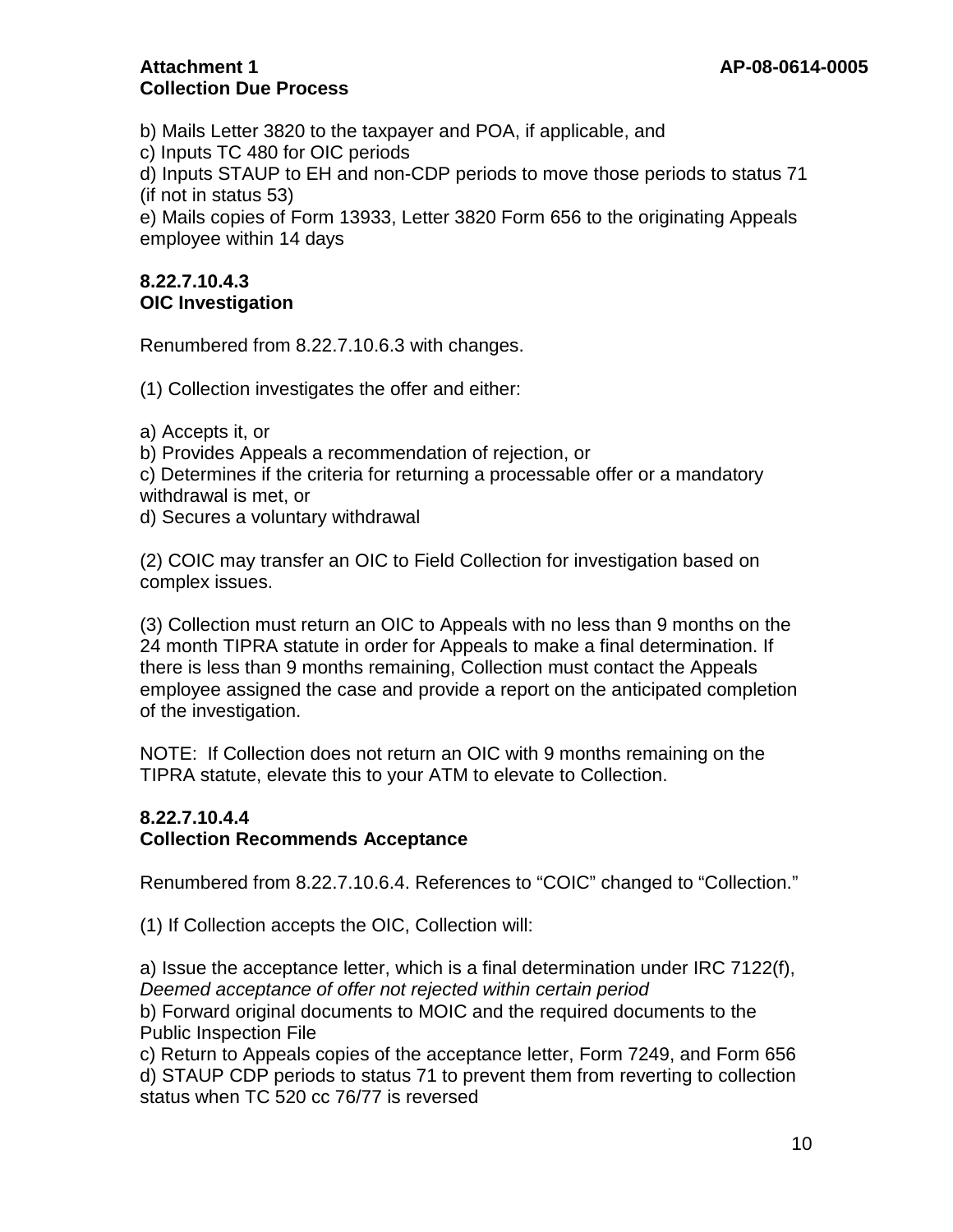(2) Once you are notified of the accepted offer, ask the taxpayer to sign Form 12257 to resolve the CDP. If the taxpayer declines to sign, adopt the decision to accept the offer in the attachment to the Determination/Decision and close the CDP/EH if the taxpayer has no other relevant issues.

(3) To close the OIC WUNO:

a) Generate the OIC 5402 and select closing code 15

b) Select "CDP OIC acceptable" as the Resolution Reason

c) In "Remarks" section, type "Collection accepted OIC and issued the acceptance letter."

## **8.22.7.10.4.5 Collection Recommends Rejection, Return or Mandatory Withdrawal**

Renumbered from 8.22.7.10.6.5. References to "COIC" changed to "Collection" with additional changes below.

(1) Collection shares the results of the OIC investigation with the taxpayer. If Collection recommends rejection, Appeals will make a final determination under IRC 7122(f) within 24 months of the date the offer was received.

(2) If Collection erroneously issued a final rejection letter, Collection will not rescind it. Instead, the hearing officer will inform the taxpayer that the OIC is under Appeals' jurisdiction and Appeals will make the final determination regarding the OIC in the CDP determination/decision letter. Locate the COIC CDP coordinator *http://appeals.web.irs.gov/tech\_services/collection/cdp.htm* and request that the offer be reopened on AOIC under reconsideration procedures in IRM 5.8.7.3.

*Note:* In this circumstance, the TIPRA statute continues to run until Appeals makes the final determination.

(3) The CDP and OIC files are generally closed and retained together in case the OIC is raised as an issue in a CDP Tax Court petition.

#### **8.22.7.10.5 Mandatory Withdrawal for Missed Periodic Payment**

Renumbered from 8.22.7.10.7. Revised to reflect Appeals no longer monitors periodic payments.

(1) If a taxpayer fails to make a payment other than the first installment, Collection asks the taxpayer to make up the missed payment. If the taxpayer fails to do so, Collection notifies Appeals the OIC was closed as a mandatory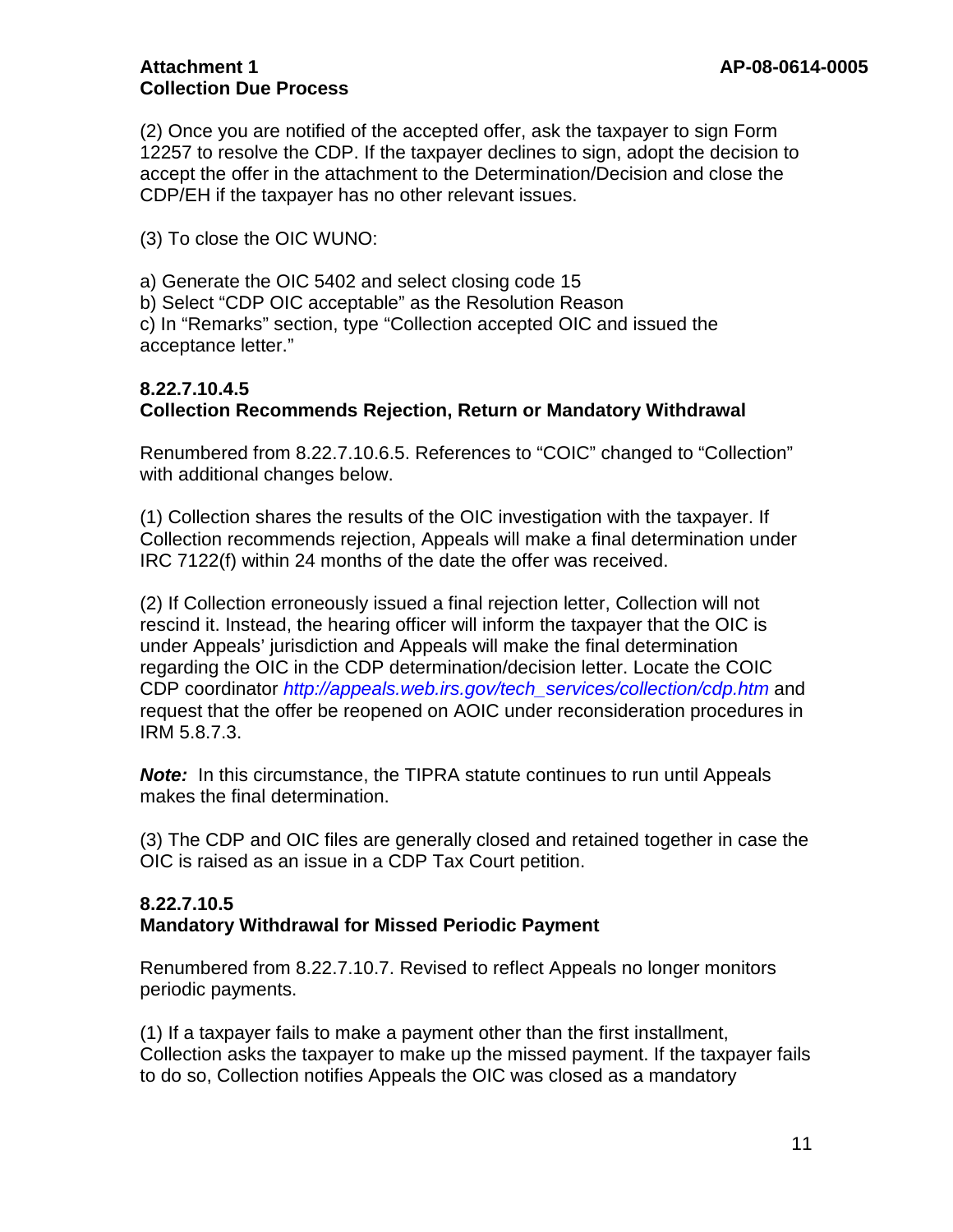withdrawal. Confirm that the taxpayer was given an opportunity to make up the missed payment and failed to do so.

(2) Appeals closes the OIC WUNO as a mandatory withdrawal with the following actions:

| <b>Step</b> | Action                                                                                                                               |
|-------------|--------------------------------------------------------------------------------------------------------------------------------------|
|             | Remove the DP feature code from both the OIC and CDP WUNOs in<br>ACDS.                                                               |
|             |                                                                                                                                      |
| ႒           | Prepare Form 5402 using cc 16 withdrawal                                                                                             |
| 3           | Note the OIC in your CDP NOD with the following language: "You<br>submitted an offer which required periodic payments according to a |
|             |                                                                                                                                      |
|             | schedule you proposed. You failed to pay after being reminded of the                                                                 |
|             | payment requirement. Under the law, your offer was withdrawn."                                                                       |

(3) If the OIC must be closed before the CDP WUNO, retain the OIC file with the CDP file and send APS the following to close the OIC WUNO:

- Form 5402 for the OIC WUNO
- OIC CAR

#### **8.22.7.10.6 Return Procedures for Dishonored Payments**

Renumbered from 8.22.7.10.8. Edited for clarity.

(1) If Collection discovers a dishonored application fee and/or TIPRA payment after the offer is deemed processable, Collection returns the offer to the taxpayer with a letter giving 30 days to make the payment good and request reconsideration. If the taxpayer fails to provide replacement payment, Collection notifies the Appeals hearing officer of the dishonored payment. Confirm that the taxpayer was given an opportunity to provide a replacement payment and failed to do so.

(2) Appeals closes the OIC WUNO as a return with the following actions:

| <b>Step</b> | Action                                                          |
|-------------|-----------------------------------------------------------------|
|             | Remove the DP feature code from both the OIC and CDP WUNOs in   |
|             | ACDS.                                                           |
|             | Prepare Form 5402 using cc 20 premature referral and the        |
|             | appropriate resolution reason code.                             |
| 3           | Note the OIC in your CDP NOD with the following language: "You  |
|             | submitted an offer but did not provide the required 20% down    |
|             | payment and/or the first initial payment of a proposed Periodic |
|             | Payment Offer. Your offer was returned."                        |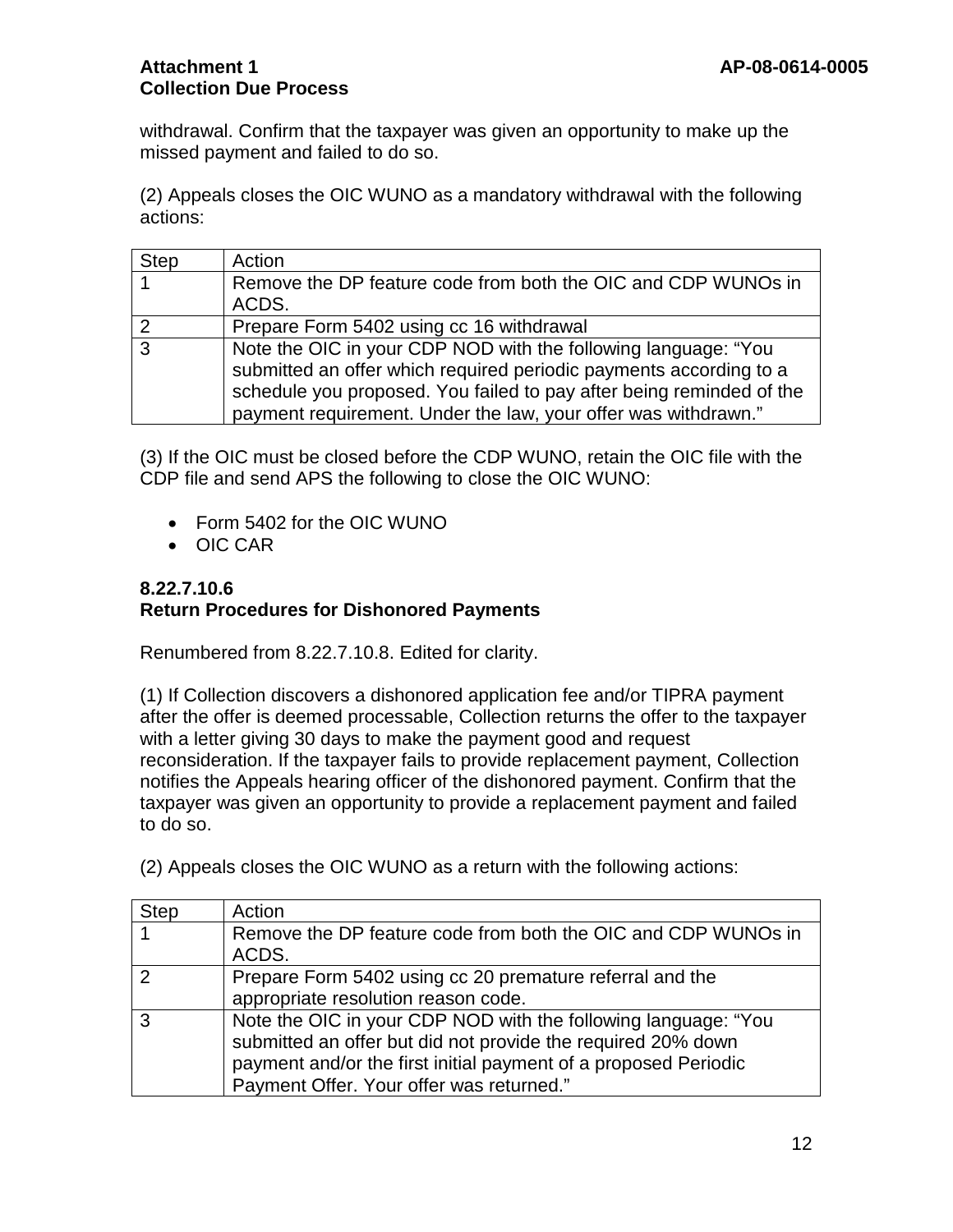(3) If the OIC WUNO must be closed before the CDP WUNO, retain the OIC file with the CDP file and send APS the following to close the OIC WUNO:

- Form 5402 for the OIC WUNO
- OIC CAR

#### **8.22.7.10.7 Return Procedures for Bankruptcy**

Renumbered from 8.22.7.10.9. Edited for clarity.

(1)If a taxpayer files bankruptcy while an OIC is open, the OIC is returned. Close the OIC WUNO immediately upon notification with the following actions:

| <b>Step</b>   | Action                                                               |
|---------------|----------------------------------------------------------------------|
|               | Remove the DP feature code from both the OIC and CDP WUNOs in        |
|               | ACDS.                                                                |
| $\mathcal{P}$ | Prepare Form 5402 using cc 20 premature referral and the             |
|               | appropriate resolution reason code.                                  |
| 3             | If the OIC is to be returned by Appeals and not Collection, generate |
|               | <b>Return Letter 3821</b>                                            |
|               | Note the OIC in your CDP NOD with the following language: "You       |
|               | filed bankruptcy while your offer was under consideration. We can't  |
|               | consider an offer while you are in bankruptcy. Your offer was        |
|               | returned."                                                           |

(2) Retain the OIC file with the bankruptcy-suspended CDP file and send APS the following to close the OIC WUNO:

- Form 5402 for the OIC WUNO
- OIC CAR
- Return Letter 3821 and Form 656, **if** the OIC is being returned by Appeals instead of Collection

#### **8.22.7.10.8 Termination of OIC due to Death of Taxpayer**

Renumbered from 8.22.7.10.10. Edited for clarity and also to reflect the Termination letter is generated only if Appeals is returning the OIC.

(1) An OIC is terminated upon the death of a taxpayer. If the OIC was jointly submitted and one spouse dies, see IRM 5.8.10.4, *Death of Taxpayer,* to determine whether to continue.

(2) If an OIC is terminated due to the death of the taxpayer, close the OIC WUNO with the following actions: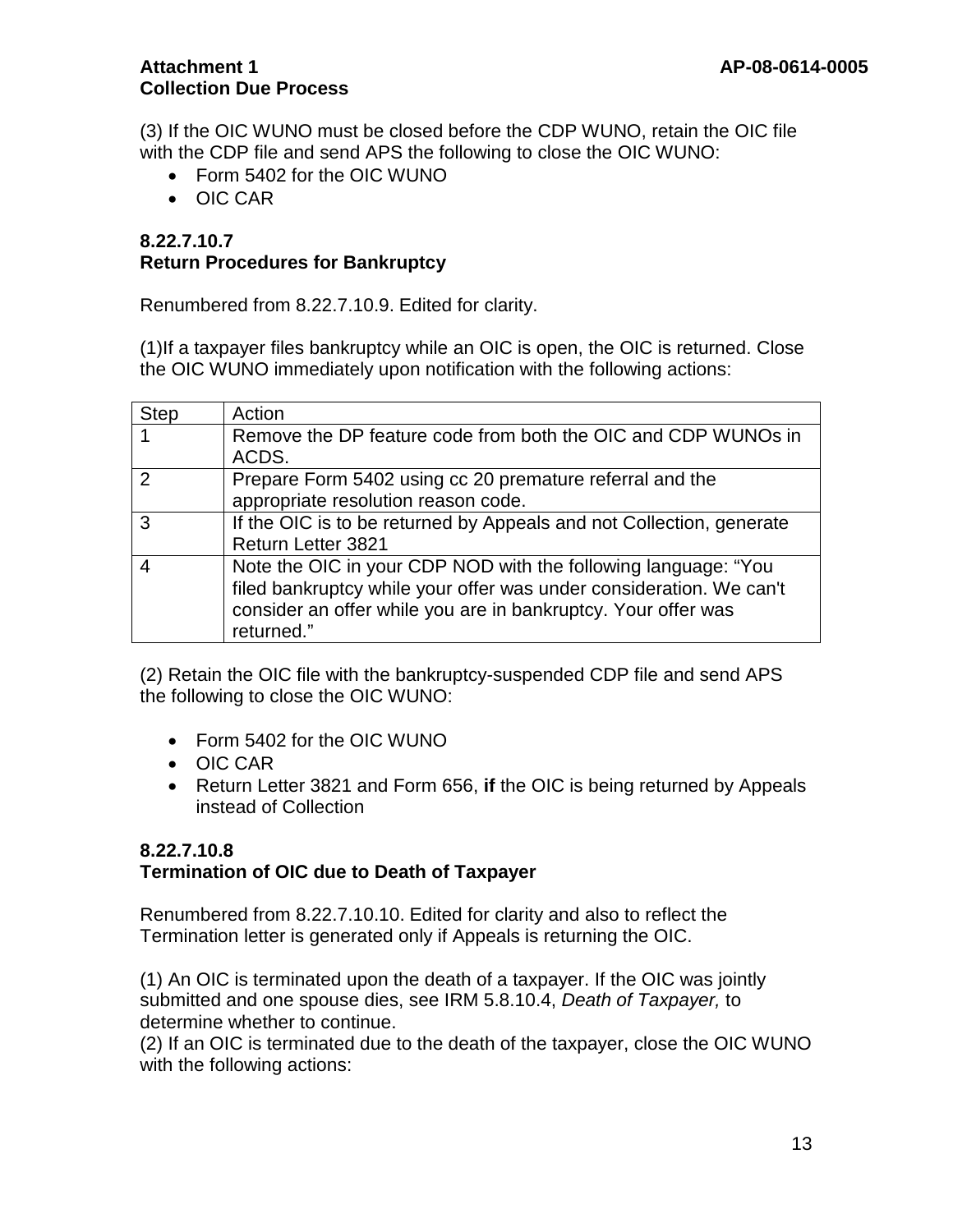| <b>Step</b> | Action                                                                 |
|-------------|------------------------------------------------------------------------|
|             | Remove the DP feature code from both the OIC and CDP WUNOs in          |
|             | ACDS.                                                                  |
| 2           | Prepare Form 5402 using cc 20 premature referral and the               |
|             | appropriate resolution reason code.                                    |
|             | If the OIC is to be terminated by Appeals and not Collection, generate |
|             | the Termination Letter using the template found on the Appeals OIC     |
|             | <b>Web Page</b>                                                        |
|             | Note the OIC in your CDP NOD with the following language: "The         |
|             | offer was terminated due to the death of the taxpayer while the offer  |
|             | was under consideration."                                              |

(3) When a taxpayer dies, the OIC WUNO is closed at once while the CDP case may remain open. Retain the OIC file with the CDP file and send APS the following to close the OIC WUNO:

- Form 5402 for the OIC WUNO
- OIC CAR
- Termination Letter, **if** the OIC is being returned by Appeals instead of **Collection**

#### **8.22.7.10.9 Withdrawals**

Renumbered from 8.22.7.11. No change in content.

(1) The subsections below discuss withdrawals in combination CDP OIC cases.

#### **8.22.7.10.9.1 Withdrawal of the CDP**

Renumbered from 8.22.7.10.11.1. Changes are found in paragraphs (2) and (3) below.

(1) A taxpayer may ask to withdraw a CDP hearing while an offer is being considered by Collection. Explain that the consequences of withdrawal include:

- No Appeals verification that all applicable laws and procedures were followed
- Collection issues a decision on the OIC
- No right to petition Tax Court for an abuse of discretion review

(2) If the taxpayer withdraws a CDP/EH hearing while an OIC is: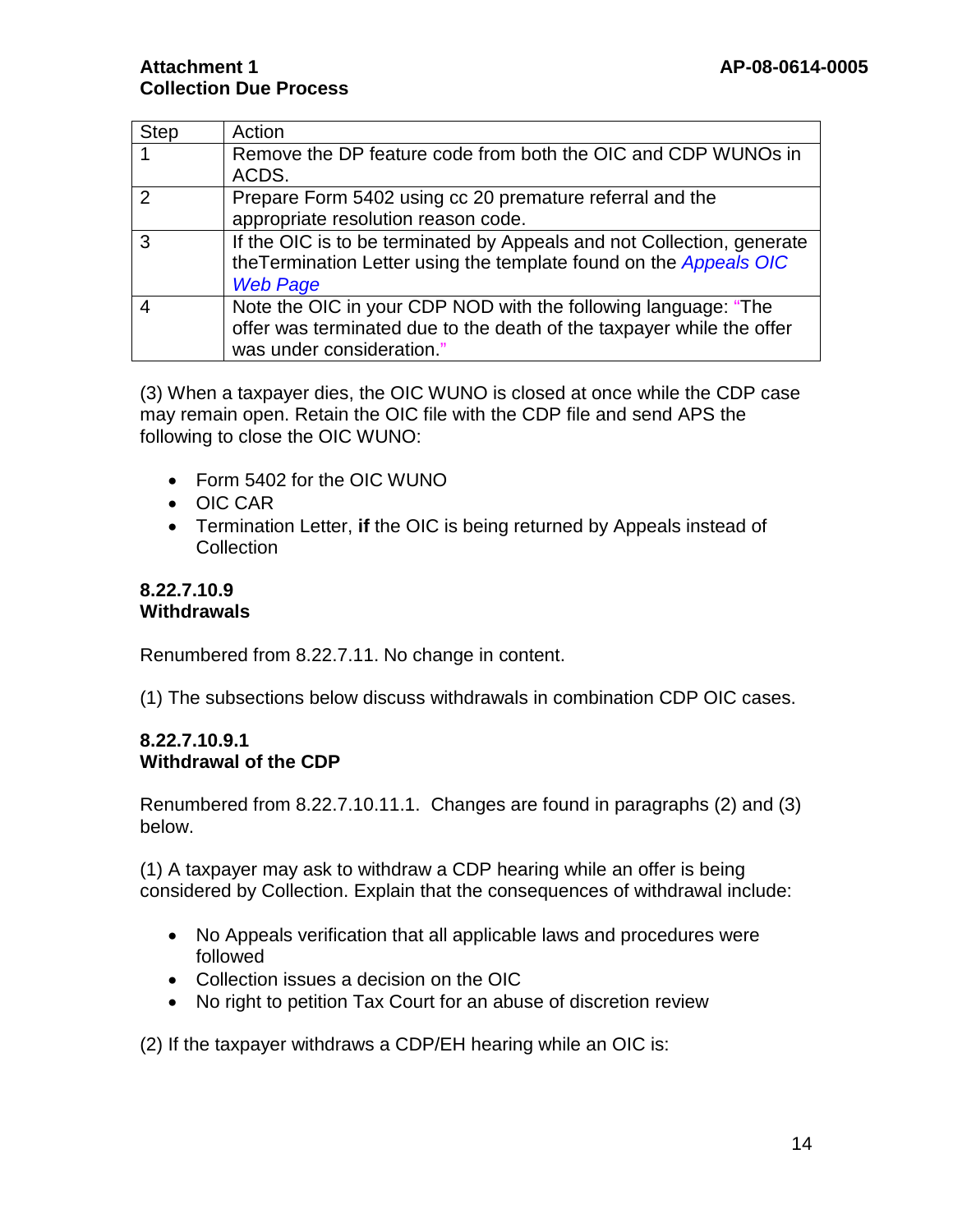- **Pending in Collection:** inform Collection immediately by encrypted email. Collection issues the OIC decision letter and does not return any paperwork to Appeals.
- **Pending in Appeals:** the OIC is returned to Collection on Form 3210 for a final determination. Form 3210 will say that Appeals released jurisdiction. Ensure Form 3210 is acknowledged and follow up with Collection to resolve any issues concerning receipt of the OIC **before** closing the OIC WUNO to insure the TIPRA statute is protected.

(3) Close the OIC WUNO using closing code 20 and the premature referral reason "CDP withdrawn while related OIC pending in Collection".

#### **8.22.7.10.9.2 Withdrawal of the OIC**

Renumbered from 8.22.7.10.11.2. No changes.

(1) A taxpayer may request to withdraw an OIC any time after the OIC is submitted. The request may be made verbally, by fax or letter.

(2) Document receipt of a withdrawal in your case history and indicate how the request was made.

(3) If a withdrawal is not hand-delivered or received by certified mail, it is considered withdrawn when it is acknowledged in writing by the IRS. For a CDP OIC, Form 12257 or the closing letter must acknowledge the taxpayer's withdrawal of the offer to close the TIPRA statute.

## **8.22.7.10.10 Corporate and LLC Trust Fund Offers**

Renumbered from 8.22.7.10.12. No changes.

## **8.22.7.10.10.1 Trust Fund Computation**

Renumbered from 8.22.7.10.12.1. No changes.

#### **8.22.7.10.10.2 TFRP Investigation**

Renumbered from 8.22.7.10.12.2. No changes.

**8.22.7.10.11 Doubt as to Liability (DATL) Offers** Renumbered from 8.22.7.10.13. No changes.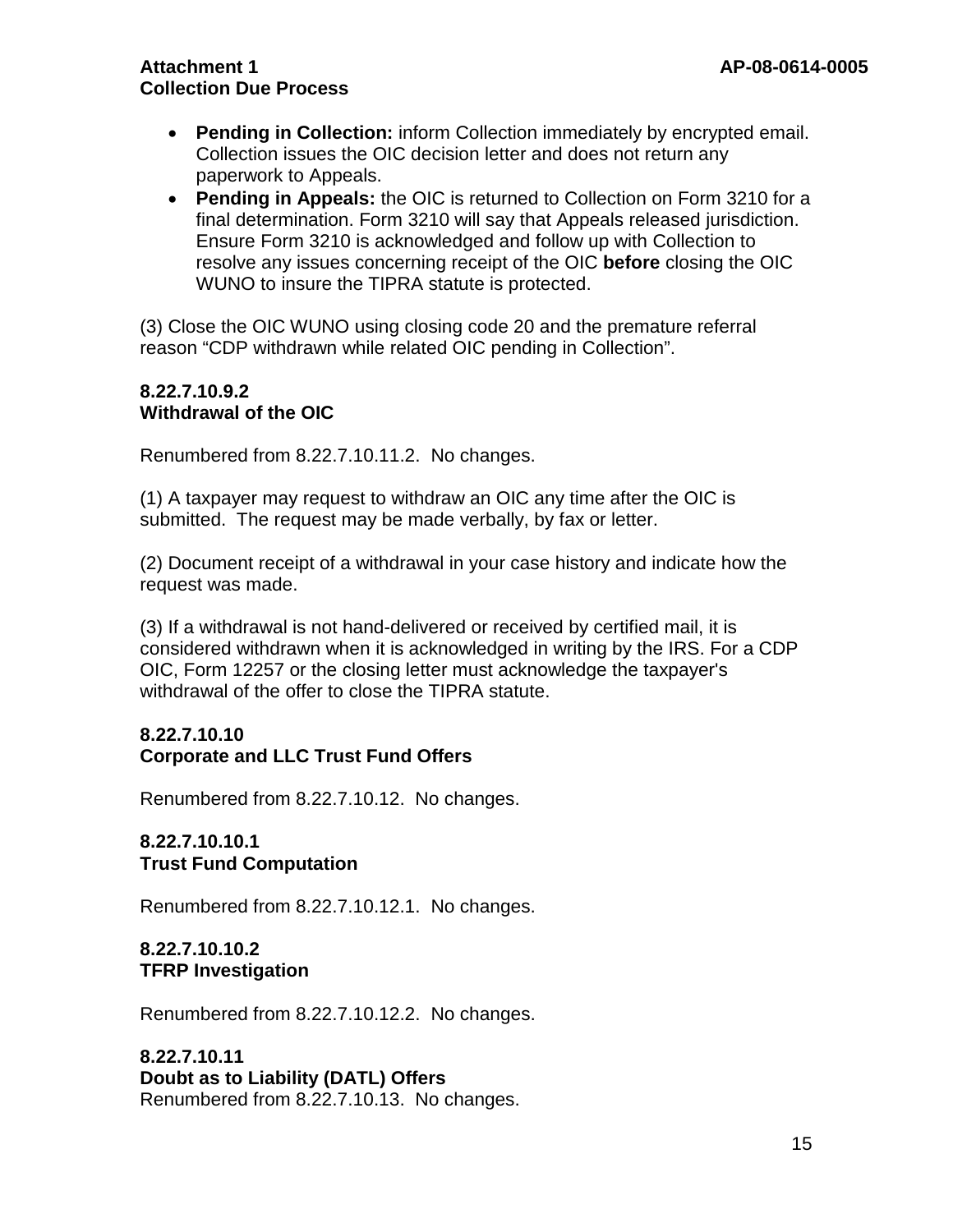## **8.22.7.10.12 Terminated OICs**

Renumbered from 8.22.7.10.14. No changes.

## **8.22.8.5.1 Referring a Liability Issue**

Added a new *Note* to (7) describe the AO in the AO liability referral process.

(7) The AO considers the issue with the goal of finishing within 120 days of receipt. The SO may contact the AO for a status report after 90 days. After 120 days, the SO may ask their ATM to contact the AO ATM.

**Note:** The Appeals Officer is acting as a consultant when making a determination on the liability.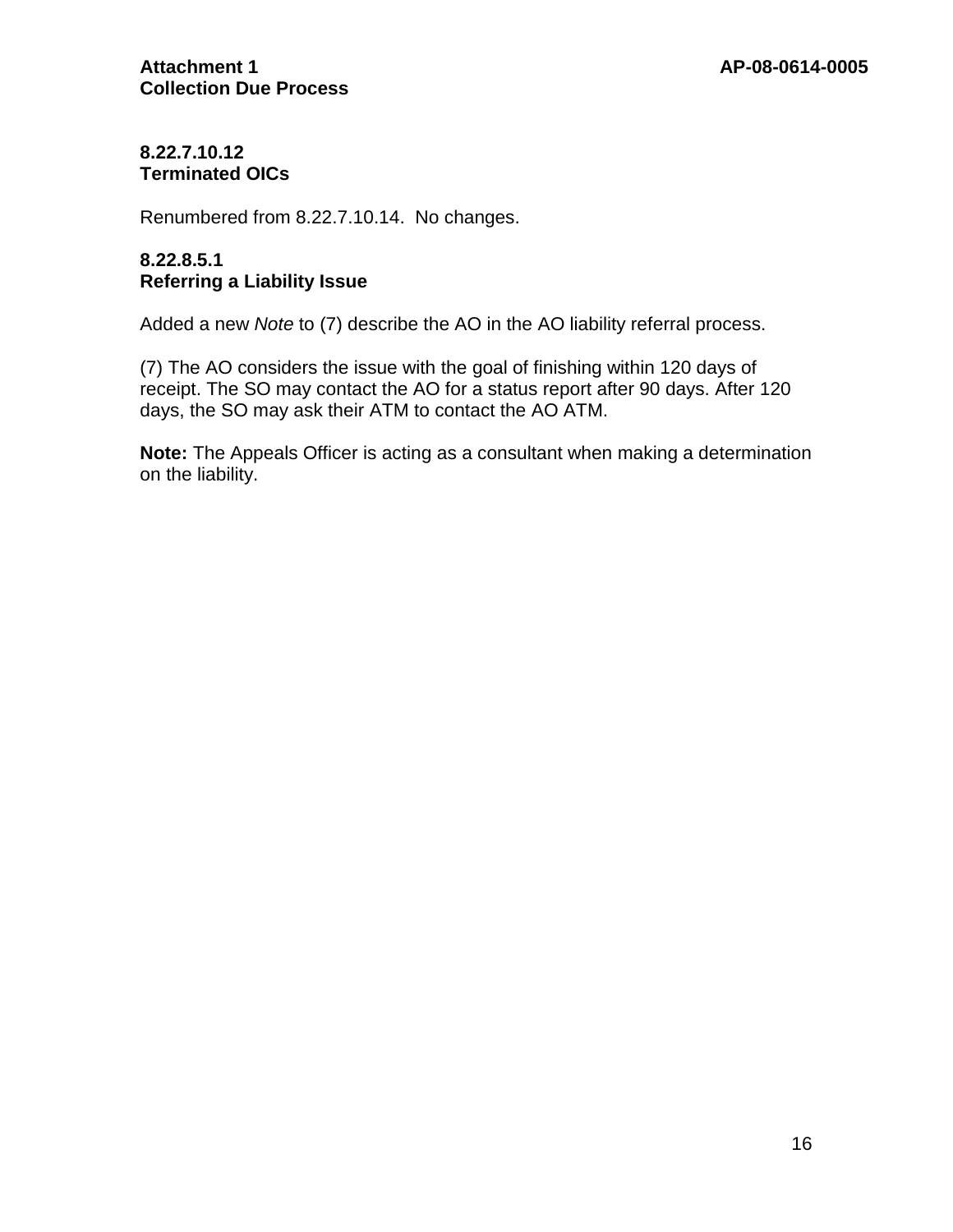| Table of Contents - IRM 8.23 |  |
|------------------------------|--|
| <b>Offers in Compromise</b>  |  |

| <b>IRM Section</b>             | <b>Title</b>                                                                         | Page Number(s) |
|--------------------------------|--------------------------------------------------------------------------------------|----------------|
| 8.23.1.3                       | <b>Conference and Settlement</b>                                                     | $3 - 4$        |
|                                | <b>Practices</b>                                                                     |                |
| 8.23.2.1                       | Receipt                                                                              | 4              |
| 8.23.2.2.1                     | <b>Transfer of OIC Cases</b>                                                         | $\overline{4}$ |
| 8.23.2.3                       | <b>Initial Case Review and Statute</b><br>Controls                                   | 5              |
| 8.23.2.3.1                     | Assignment of Related Offers                                                         | $6\phantom{1}$ |
| 8.23.2.4 through<br>8.23.2.4.4 | <b>Premature Referral Issues</b>                                                     | $7 - 9$        |
| 8.23.2.5 (former)              | <b>Liability Previously Determined</b><br>by Appeals                                 | 9              |
| 8.23.2.5                       | When Taxpayer Does Not<br>Remain in Compliance                                       | 10             |
| 8.23.3.1                       | Consideration of Doubt as to<br><b>Collectibility Issues</b>                         | 11             |
| 8.23.1.1.1                     | Processibility Criteria and<br><b>General Changes Resulting from</b><br><b>TIPRA</b> | 11             |
| 8.23.3.2                       | <b>Rejected Offers</b>                                                               | 11             |
| 8.23.3.3                       | <b>Appeals OIC Evaluation</b>                                                        | $11 - 12$      |
|                                | Procedures                                                                           |                |
| 8.23.3.3.1                     | <b>Preliminary Evaluation</b><br>Procedures                                          | $12 - 13$      |
| 8.23.3.3.1.1                   | <b>Coordination with Other</b><br><b>Functions</b>                                   | 13             |
| 8.23.3.3.1.2                   | Review of Supplemental<br>Information - Collection Issue                             | $13 - 14$      |
| 8.23.3.3.2                     | <b>Financial Analysis and RCP</b><br>Determination                                   | $14 - 15$      |
| 8.23.3.3.2.3                   | <b>Bankruptcy Considerations</b>                                                     | 15             |
| 8.23.3.3.2.4                   | <b>Dissipation of Assets</b>                                                         | 15             |
| 8.23.3.3.2.6                   | Requesting Assistance from<br><b>Field or Campus Collection</b>                      | $16 - 17$      |
| 8.23.3.4                       | <b>Amended Offers</b>                                                                | 17             |
| 8.23.3.5                       | <b>Collateral Agreements</b>                                                         | 18             |
| 8.23.3.6.1                     | 18<br><b>Corporate Trust Fund Offers</b>                                             |                |
| 8.23.3.8                       | <b>Effective Tax Administration</b>                                                  | 18             |
| 8.23.3.9 (Former)              | <b>Centralized Offer in Compromise</b><br>"Obvious Full Pay Offers"                  | 18             |
| 8.23.3.9                       | <b>Consideration of "Obvious Full</b><br>Pay Cases"                                  | 18             |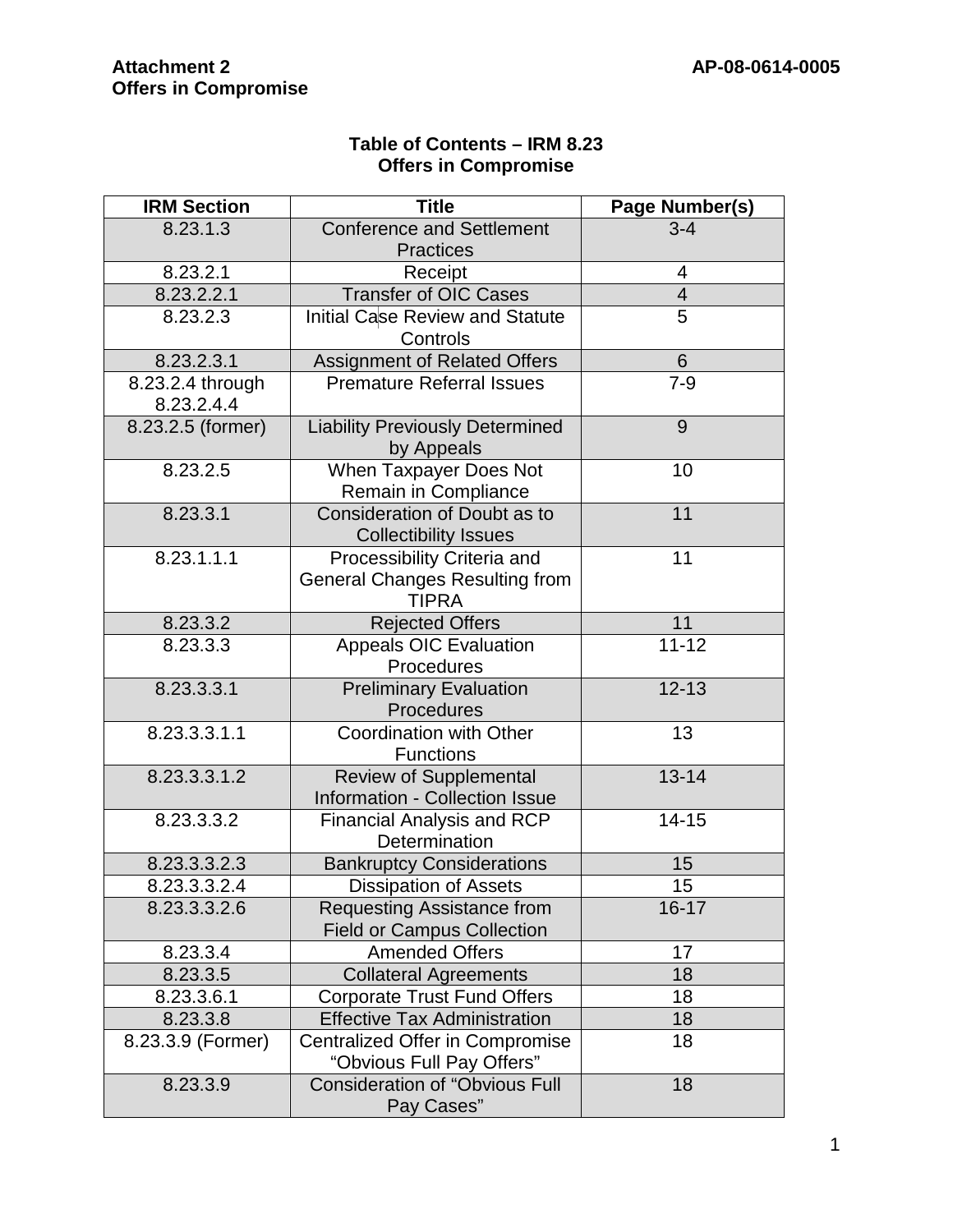| <b>IRM Section</b>                 | <b>Title</b>                                                                                                                                               |       |
|------------------------------------|------------------------------------------------------------------------------------------------------------------------------------------------------------|-------|
| 8.23.3.10 through<br>8.23.3.10.3   | <b>Consideration of Examination</b><br>Doubt as to Liability (DATL)<br><b>Offers</b>                                                                       | 19-22 |
| 8.23.3.10.4                        | <b>Tax Equity and Fiscal</b><br><b>Responsibility Act (TEFRA)</b><br><b>Liability Offers</b>                                                               | 22    |
| 8.23.3.10.5 through<br>8.23.3.10.8 | Doubt as to Liability (DATL)<br><b>Offers Involving Trust Fund</b><br>Recovery Penalty (TFRP) and<br>Personal Liability for Excise Tax<br>(PLET) Liability | 22-26 |
| 8.23.3.10.9                        | Doubt as to Liability (DATL)<br><b>Resolution Options</b>                                                                                                  | 26-27 |
| 8.23.3.12                          | <b>Alternative Resolutions for Offers</b>                                                                                                                  | 27-28 |
| 8.23.3.13                          | <b>Potential Default Offers</b>                                                                                                                            | 28    |
| 8.23.3.14                          | Compromise of a Compromise                                                                                                                                 | 28-29 |
| 8.23.4.1                           | Procedures for Closing Non-<br><b>Collection Due Process Offers</b>                                                                                        | 29    |
| 8.23.4.2.1                         | <b>Accepted Offer Closing</b><br>Documents and Appeals Hearing<br><b>Officer Procedures</b>                                                                | 29    |
| 8.23.4.2.2                         | <b>Counsel Review of Acceptance</b><br>Recommendations                                                                                                     | 29-30 |
| 8.23.4.3                           | <b>Sustaining Offer Rejection</b>                                                                                                                          | 30-31 |
| 8.23.4.3.1                         | <b>Closing Documents and Appeals</b><br><b>Hearing Officer Procedures for</b><br><b>Sustaining Offer Rejection</b>                                         | 31    |
| 8.23.4.4                           | <b>Withdrawn Offers</b>                                                                                                                                    | 31    |
| 8.23.4.4.1                         | <b>Withdrawn Offer Closing</b><br>Documents and Appeals Hearing<br><b>Officer Procedures</b>                                                               | 31    |
| 8.23.4.5                           | <b>Potential Default Offers</b>                                                                                                                            | 32    |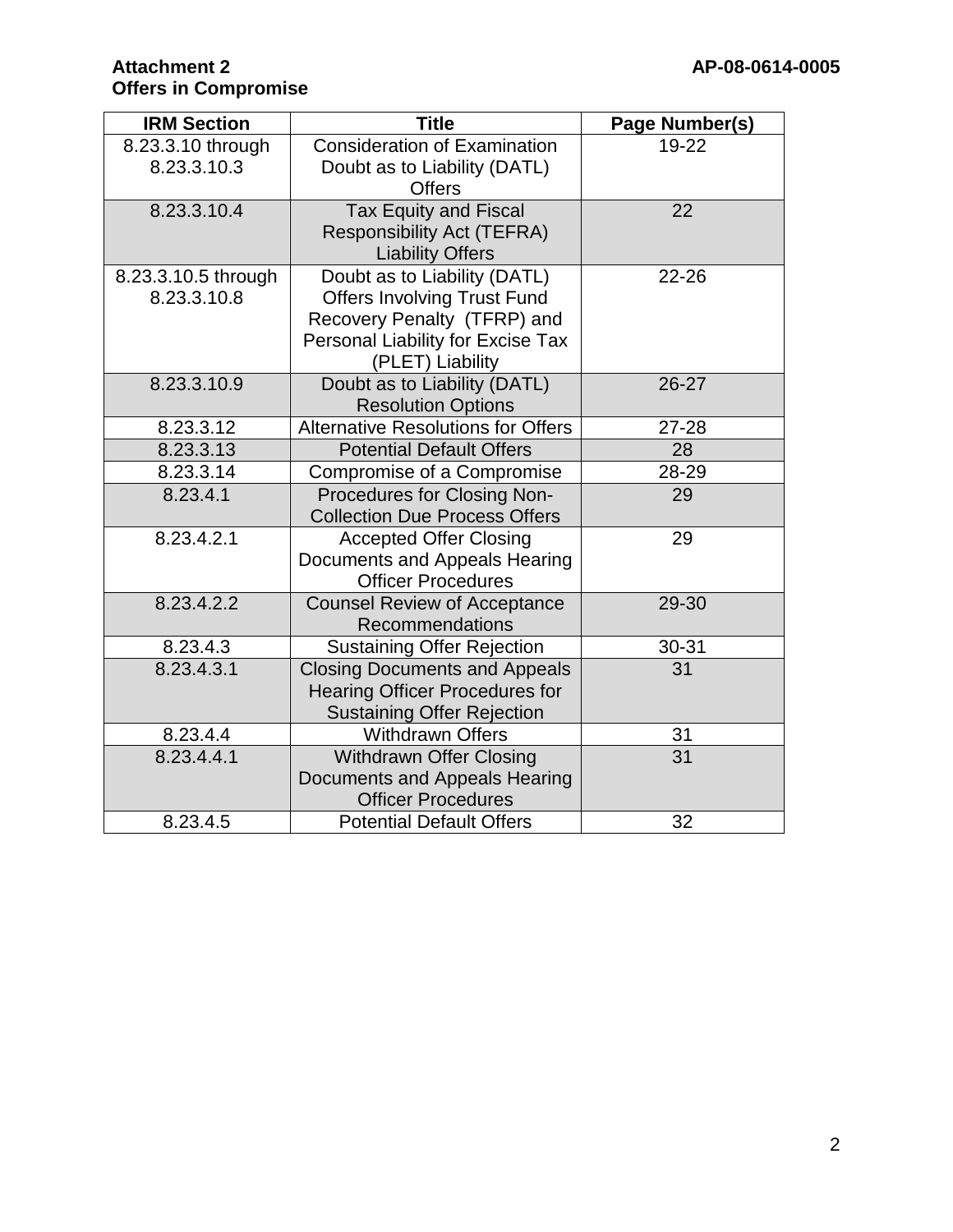#### **8.23.1.3 Conference and Settlement Practices**

(2) The primary obligations Appeals has in a non-CDP OIC appeal are to:

- Provide the taxpayer with an opportunity for the Appeals conference he/she asked for under IRC 7122(e)(2).
- Determine whether Collection was correct in rejecting the taxpayer's offer by addressing the disputed issues that caused the offer to be rejected.
- Provide a reasonable opportunity for the taxpayer to submit clarifying information or other documentation that the taxpayer believes is necessary to properly evaluate the offer and/or may make the offer acceptable.

**Note:** It is not intended that Appeals will ask for additional information thought by Appeals to be necessary for issue development. You will ask the taxpayer for clarifying information if the taxpayer (particularly a pro se taxpayer) is unsure of what to provide to clarify a position that is being advanced by the taxpayer. You will primarily rely on the case development that is in the case file at the time of Appeal.

- Accept offers improperly rejected by Collection
- If an offer cannot be accepted, communicate the reason(s) why and discuss alternatives (such as installment agreements and Currently Not Collectible status, as applicable) that the taxpayer may pursue with Collection. Do not refer the taxpayer back to COIC or field offices. Close the offer and refer the taxpayer to Form 9465 *Installment Agreement Request*, and/or 1-800-829-1040.

**Note:** IRM 8.6.1 discusses conference and settlement practices applicable to all Appeals cases and makes no exceptions to offering the taxpayer an opportunity for a conference. This applies even in cases in which the taxpayer is not in compliance with filing and/or payment requirements. You should not close a non-CDP offer case as sustaining rejection of the offer without first offering the taxpayer an opportunity for a conference. See also IRM 8.23.2.4 and related subsections, and IRM 8.23.2.5.

(3) You should not investigate or continue development of an offer that was rejected by Collection. You should consider those items in dispute at the time of rejection, or which are raised later by the taxpayer. However, as may be necessary following IRM 8.23.1.3(2), requests for the taxpayer to provide supplemental information to Appeals should clearly indicate:

- Precisely what is needed, and when
- Why the information, documentation, unfiled return, payment, etc., is necessary. See IRM 8.23.2.4, its related subsections, and 8.23.2.5 for tax compliance matters.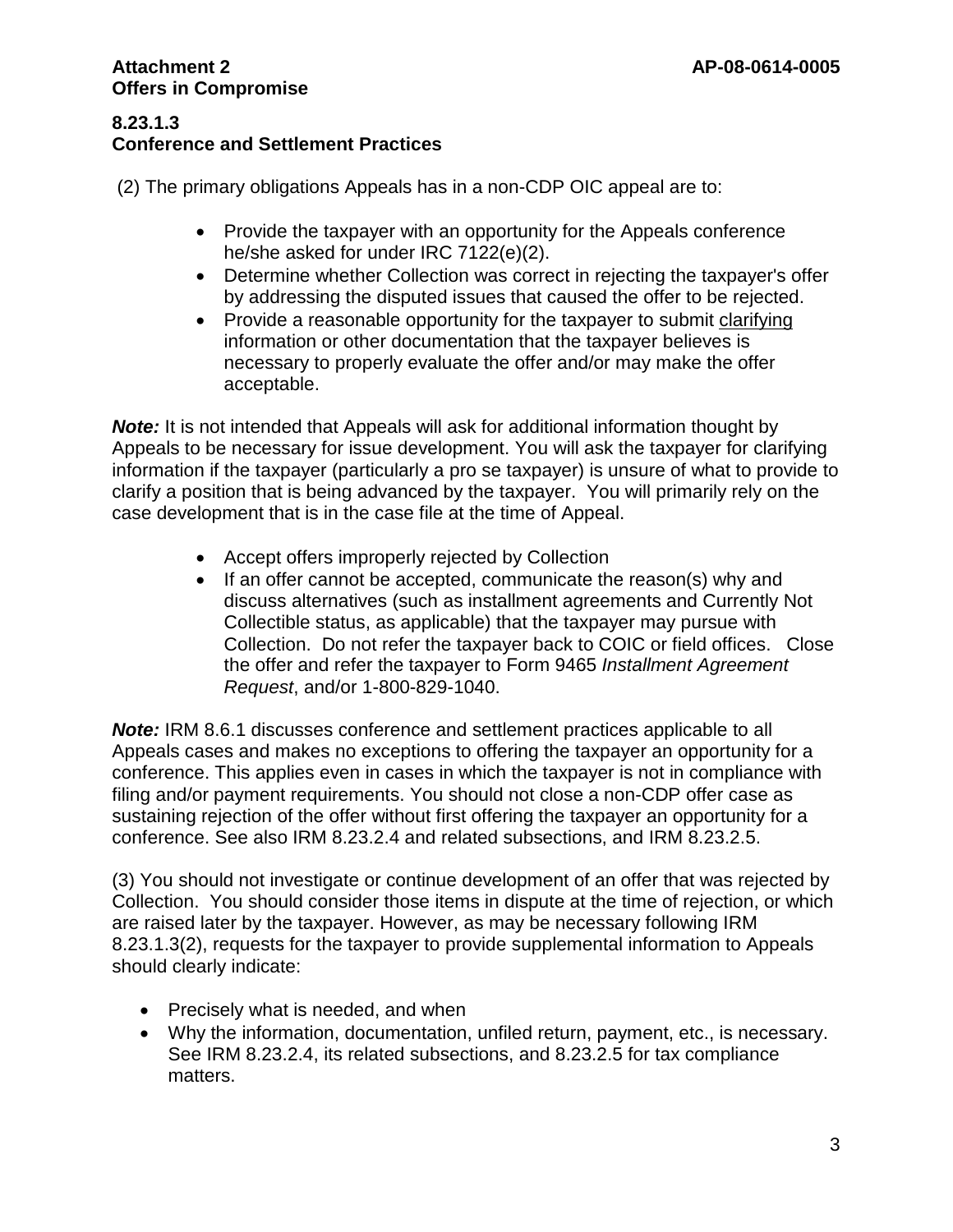• That you will make your decision based upon available information if all of the requested items are not received by the due date provided. See also IRM 8.23.3.3.1.2.

(4) Any reason for granting the taxpayer an extension of time to provide information or other documentation should be documented in the case activity record.

*Note:* Ensure that the taxpayer had a full opportunity to present information and/or documentation to Collection to address relevant Reasonable Collection Potential (RCP) issues before the offer was rejected. Refer to IRM 8.23.3.3 for Appeals OIC evaluation procedures.

**8.23.2.1 Receipt**

Deleted (4)

End of section.

## **8.23.2.2.1 Transfer of OIC Cases**

(5) Prior to transferring a case, you should conduct a preliminary review to avoid unnecessary delays. If the review shows that the entire liability is clearly collectible and the taxpayer presents no special circumstances, the offer's rejection may, generally, be sustained without transfer.

(10) One of the following two Sub-Action Codes must be used when a request for a face-to-face conference is denied.

| <b>Sub-Action Code</b> | <b>Definition</b>                                                             |  |
|------------------------|-------------------------------------------------------------------------------|--|
| DF.                    | Transfer or reassignment was denied<br>because taxpayer raised only frivolous |  |
|                        | issues.                                                                       |  |
| <b>DO</b>              | Transfer or reassignment was denied for                                       |  |
|                        | other reasons.                                                                |  |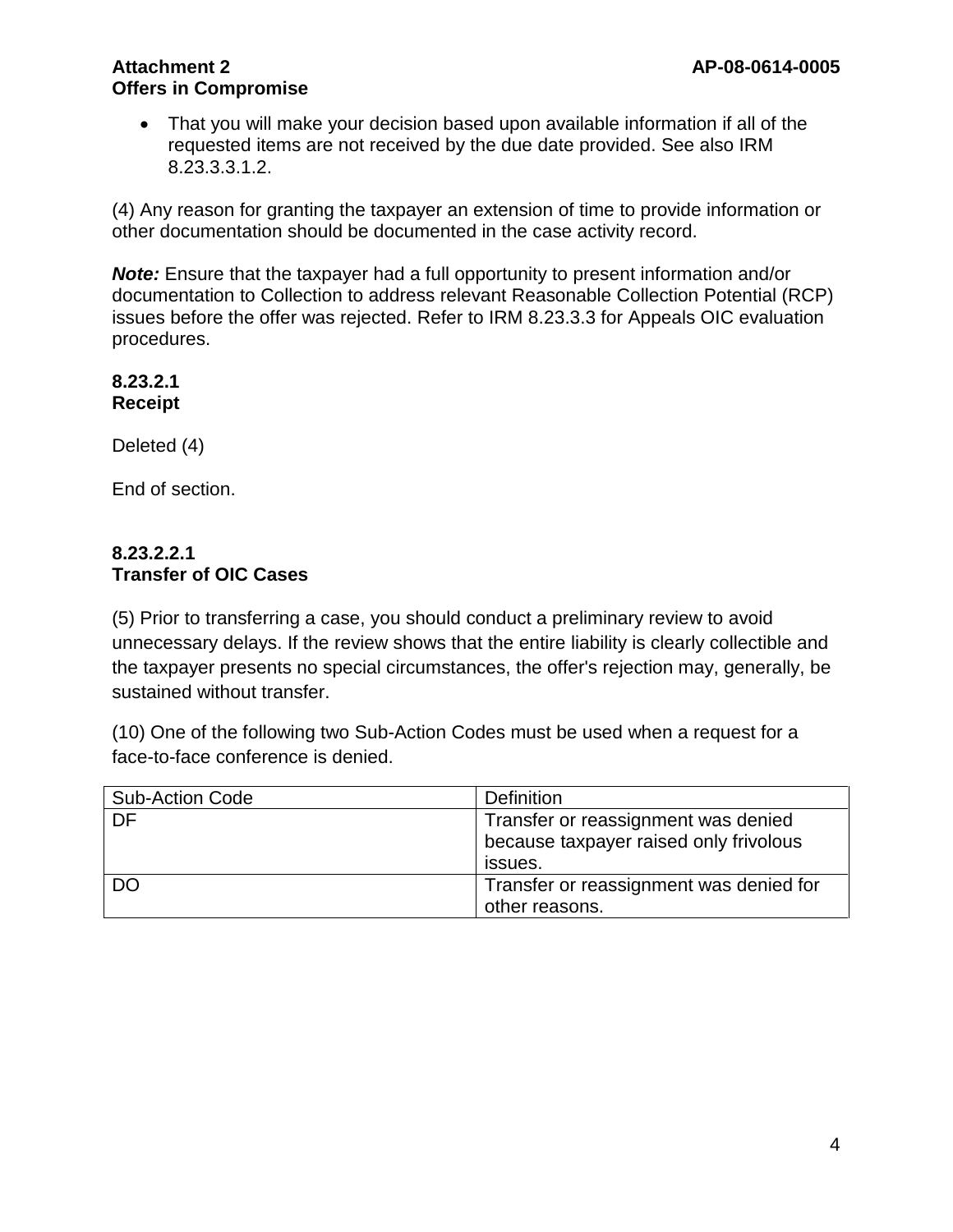## **8.23.2.3**

## **Initial Case Review and Statute Controls**

(10) There are two instances where Appeals may receive an OIC without a final decision first being made by Collection, and thus, have an open TIPRA statute (see also table (11) below):

- OIC submitted as an alternative to collection in a CDP or EH case
- OIC processed as a single, processible OIC filing for two (or more) entities, and which is in need of perfection to create a second or third related offer. See IRM 5.8.3.5. In this case, when the second or third OIC is received, a new TC 480 date and TIPRA statute date will be present. If the related offer(s) is secured by Appeals, then since the new offer(s) was never rejected by Collection, it will have an open TIPRA statute. New offers must be sent to COIC for a processibility determination.

| <b>Step</b> | Question                                                      | If "Yes"                | If "No"                                                                                                                                                                                                                                                                                                                                               |
|-------------|---------------------------------------------------------------|-------------------------|-------------------------------------------------------------------------------------------------------------------------------------------------------------------------------------------------------------------------------------------------------------------------------------------------------------------------------------------------------|
| Four        | Was the offer<br>submitted as part<br>of a CDP or EH<br>case? | Proceed to Step<br>five | The case must be<br>a new offer<br>resulting from the<br>perfection of a<br>previously rejected<br>offer. Make sure<br>Steps two and<br>three above are<br>done and double<br>check the WUNO<br>to make sure the<br><b>TIPRA Statute</b><br>Code with the<br>proper statute date<br>is present on each<br>tax period. Step<br>Five does not<br>apply. |

TIPRA Step table at (11) amended as follows: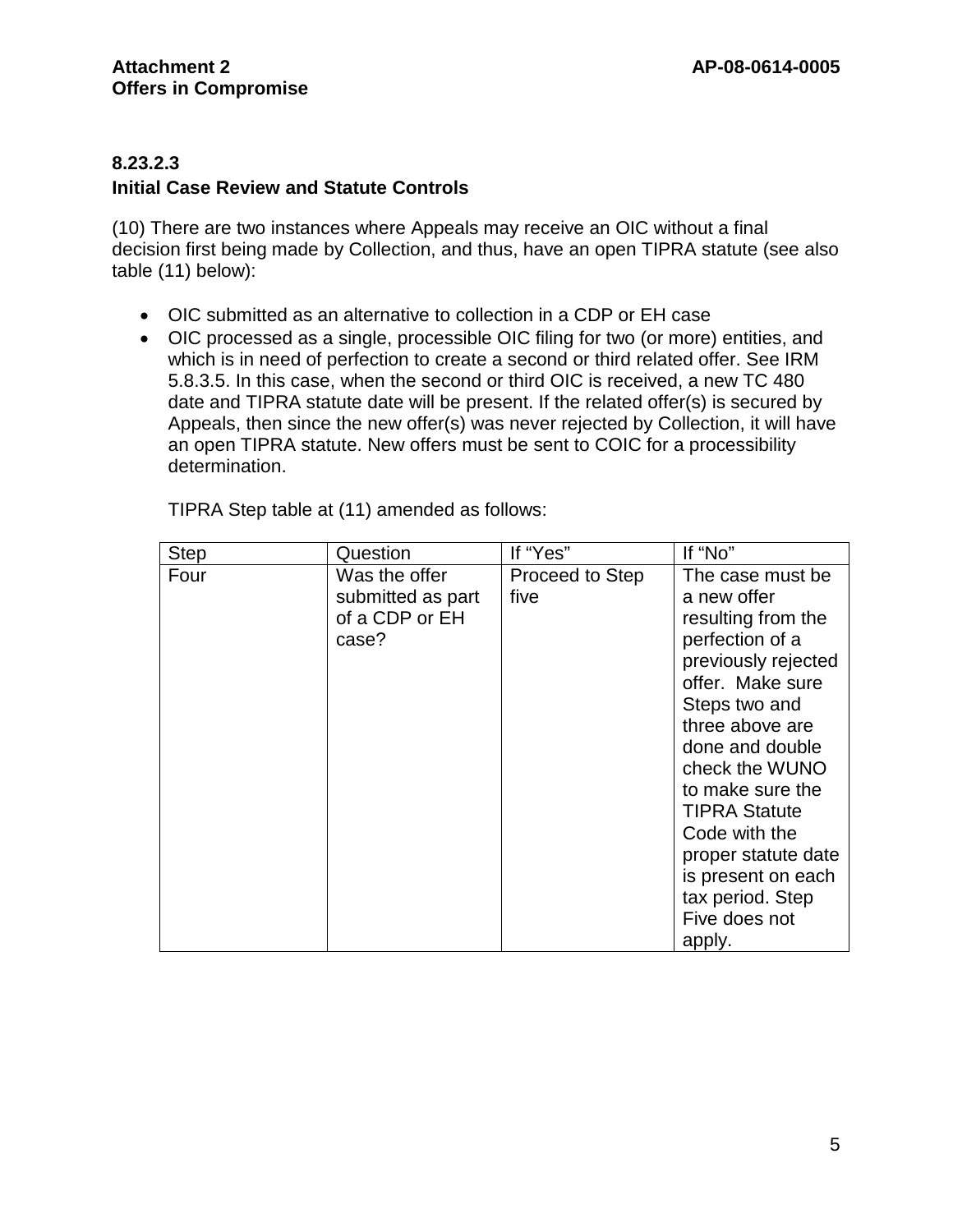#### **8.23.2.3.1 Assignment of Related Offers**

(1) It is sometimes the case that taxpayers have liabilities for multiple entities. For various reasons, it is also sometimes the case that these related offers are submitted by taxpayers **after** an initial offer is submitted for a different entity. During the course of the consideration of an offer by Appeals, if you become aware that there is an open, related offer under consideration elsewhere in Appeals, then coordinate with whomever the related case is assigned to accept transfer of the related case, so that the cases may share a consolidated assignment, review and disposition.

(2) For purposes of this subsection, related cases will be those related to any joint or individual offer as follows:

**a.** Any additional offer involving the separate liabilities of one or both spouses (e.g. soleproprietorship liabilities, trust fund recovery penalties, liabilities from a prior marriage).

Note*:* In a situation involving married taxpayers where two separate offers involving jointly owed liabilities are under consideration, the offers will be considered related **only**  if the taxpayers are domiciled together.

**b**. Any additional offer involving one or more closely-held corporations or LLCs owned by one or both spouses in the joint or individual offer.

Note: Appeals will **not** accept immediate assignment **from Collection** of any related offer that appears in example (2)(b). Such cases are considered related **only** for purposes of consolidating assignment **once in Appeals**. There is no authority for Appeals to accept assignment of these cases from Collection unless the taxpayer has first undergone the administrative review and rejection process under IRC 7122(e).

(3) If an initial offer is already assigned in Appeals, you should coordinate with Collection to immediately accept assignment of any related offer that fits example (2)(a) above. Any undeveloped information that is included with a related offer that is transferred to Appeals will be considered "new information" submitted to Appeals. If necessary, undeveloped information will be sent to Collection following the ARI procedures in IRM 8.23.3.3.2.6.

(4) Per IRM 5.8.1.4 and 5.8.1.4.1, all assessed taxpayer liabilities should be included in any offer acceptance. If related liabilities exist (as in example 2(a) above), an offer cannot be accepted that does not also include offer(s) for related liabilities. Therefore, if you are **accepting** an offer, secure the necessary forms and payments needed for the related offer, and forward the package to COIC for the necessary processing. COIC will generally determine processibility within 24 hours.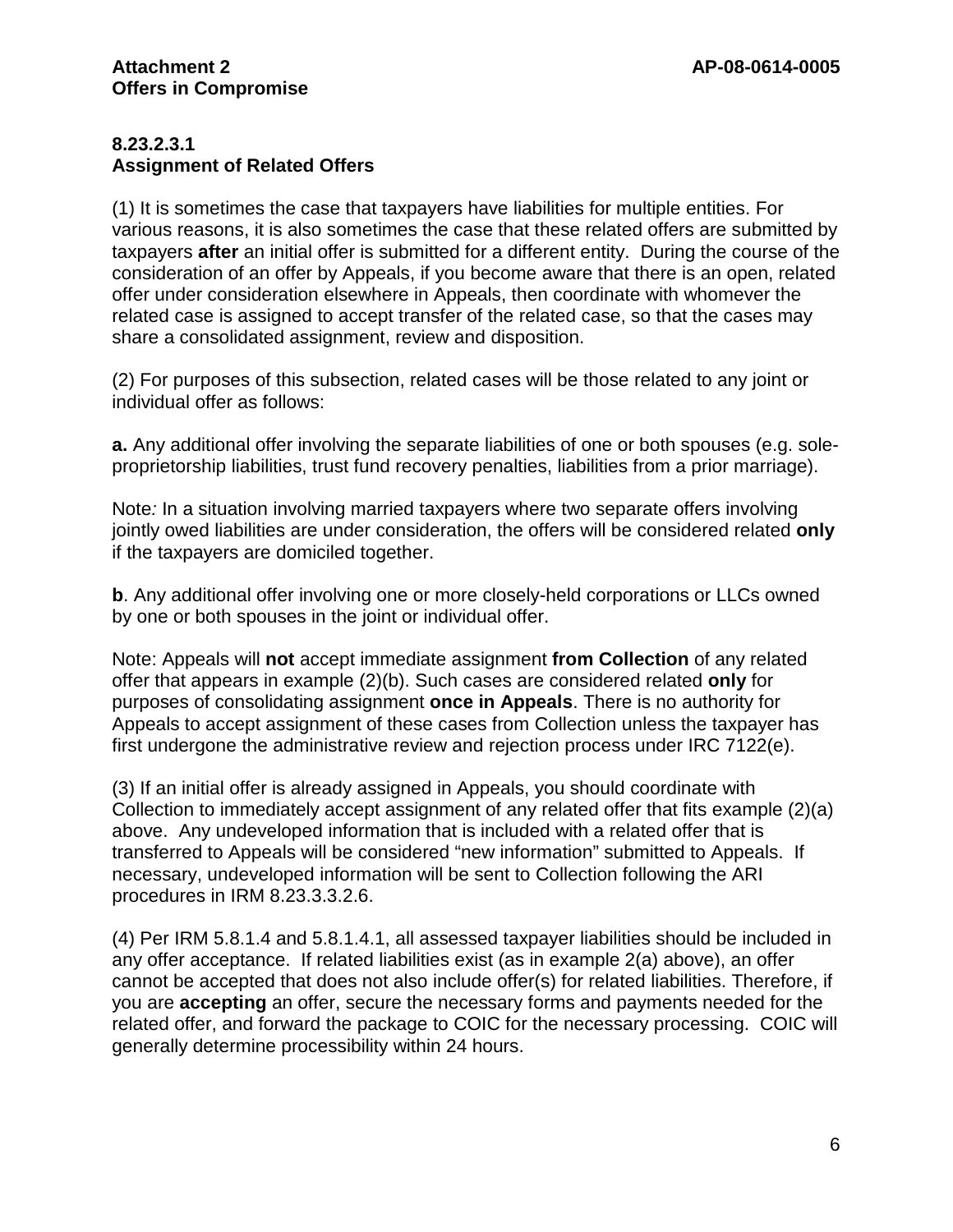#### **8.23.2.4 Premature Referral Issues – In General**

(5) Deleted. All DATL guidance is now contained in 8.23.3.10.

Remaining section renumbered. (6) is now (5), etc.

#### **8.23.2.4.1 Premature Referral Issues – Delinquent or Insufficient Estimated Tax Payments and Withholdings**

(1) When a collectibility issue OIC is considered and rejected by Collection, the disposition of the case as a rejection indicates that the taxpayer was in current compliance at the time of rejection. If not, Collection should have closed the case to the taxpayer as a "return" with no appeal right. Therefore, you will consider the taxpayer as being in verified tax compliance whenever a rejected case is received, and will not request estimated tax payments or withholdings, even if those appear to have been delinquent or miscalculated prior to the rejection of the case.

(2) You will not return a case as a premature referral to Collection to address issues indicated in (1) above.

(3) You will not monitor a taxpayer's ongoing tax compliance while a rejected offer is under consideration, except as specified in IRM 8.23.2.4 and its related subsections, IRM 8.23.2.4.3, and the "Note" below.

*Note:* If the amount of estimated tax payments or withholdings is disputed in a taxpayer's appeal, then you may verify them as expense items on the Income/Expense Table, but will not otherwise address these issues. The Form 656-B contains tax compliance provisions which the taxpayer must follow while an offer is under consideration.

# **End of Section**

## **8.23.2.4.2 Premature Referral Issues – In-Business Trust Fund (IBTF) Compliance Issues**

(1) Because of the risk of rapid and substantial losses to the government due to failure to make Federal Tax Deposit (FTD) payments, you should generally follow IRM 5.8.7 with respect to verification of FTD compliance, and IBTF return filing compliance, but with some noted exceptions.

(2) As explained in IRM 8.23.2.4.1 above, when a collectibility issue OIC is considered and rejected by Collection, the disposition of the case as a rejection indicates that the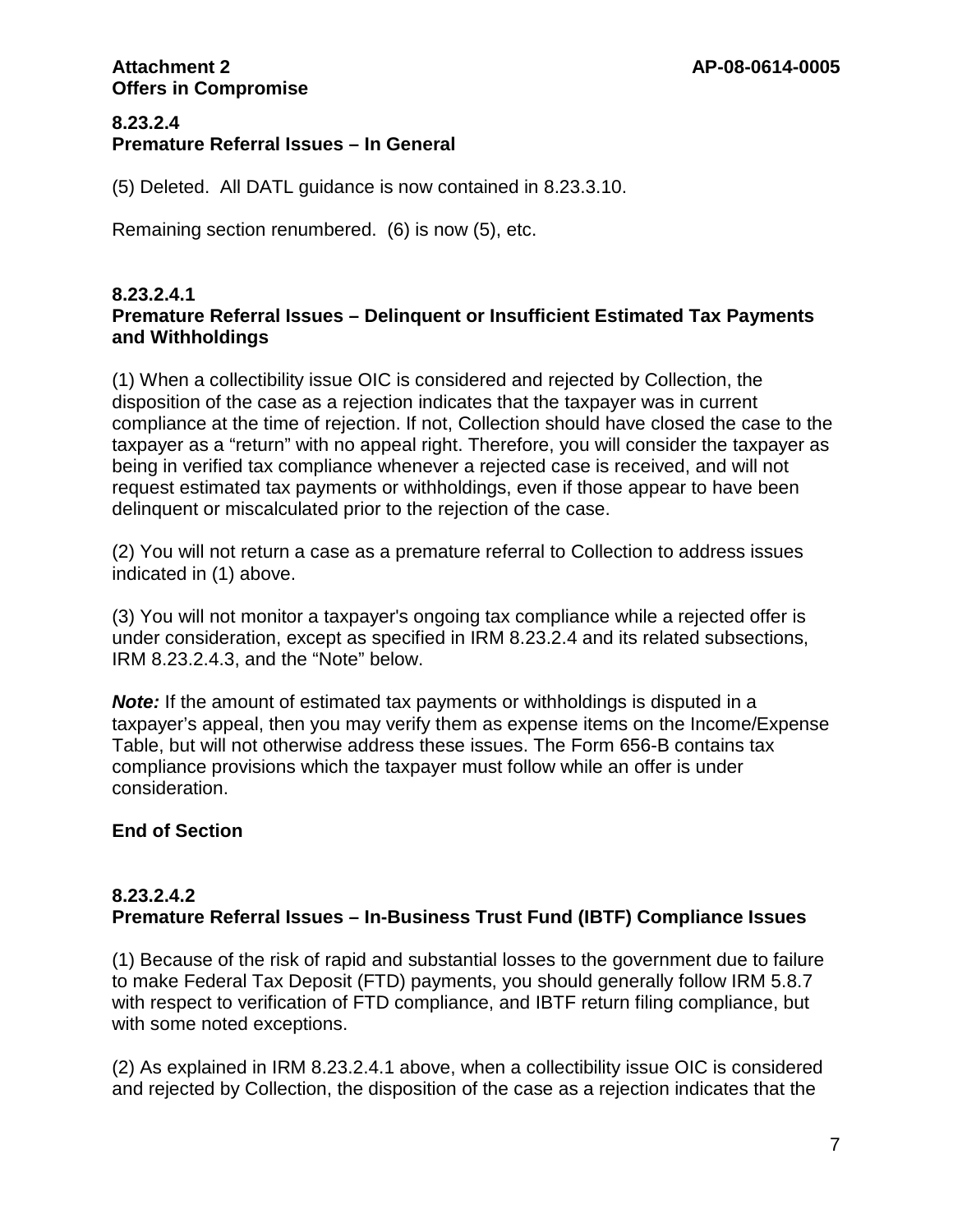taxpayer was in current FTD and filing compliance at the time of the rejection. If not, Collection should have closed the case to the taxpayer as a "return" with no appeal right. Therefore, you will consider the taxpayer as being in verified FTD compliance whenever a rejected case is received, and will not demand federal tax deposits to be made even if those appear to have been delinquent or miscalculated prior to the rejection (See also (4) below).

(3) You will not return a case as a premature referral to Collection to address issues indicated in (1) or (2) above.

(4) You will not monitor the taxpayer's regular FTD schedule. However, if you recognize a new IBTF assessment while you are considering the offer, you should give the taxpayer 14 days to pay the entire liability (including penalties and interest) so that the consideration of the offer may continue. If the taxpayer does not pay the new liability in full, you should either sustain rejection of the offer or, in unique circumstances (left to Appeals' discretion), determine to include the liability in the offer and proceed with consideration of the case. See also IRM 8.23.2.5, *When a Taxpayer Does Not Remain in Compliance.*

(5) If an IBTF tax return becomes delinquent while an OIC case is under your consideration, you should:

• Request that the taxpayer provide proof of the filing of the return (within 14 days)

• Sustain the rejection of the case if the return is not filed

## **End of section**

## **8.23.2.4.3 Premature Referral Issues – Delinquent Returns (non-IBTF)**

(1) The taxpayer must timely file returns that become due while an offer is under consideration. You will treat these situations as follows:

| If                                                                                                                       | Then                                                                                                                                                                     |
|--------------------------------------------------------------------------------------------------------------------------|--------------------------------------------------------------------------------------------------------------------------------------------------------------------------|
| A return is due but unfiled                                                                                              | Provide the taxpayer with a 14 day<br>deadline to file the return or provide<br>adequate proof of filing. Allow additional<br>time if the taxpayer is contacted by mail. |
| If after providing time to file the return, it<br>either remains unfiled or adequate proof of<br>filing was not provided | You will sustain rejection of the offer.                                                                                                                                 |
| The return is filed and there is no tax due                                                                              | You will proceed with the appeal.                                                                                                                                        |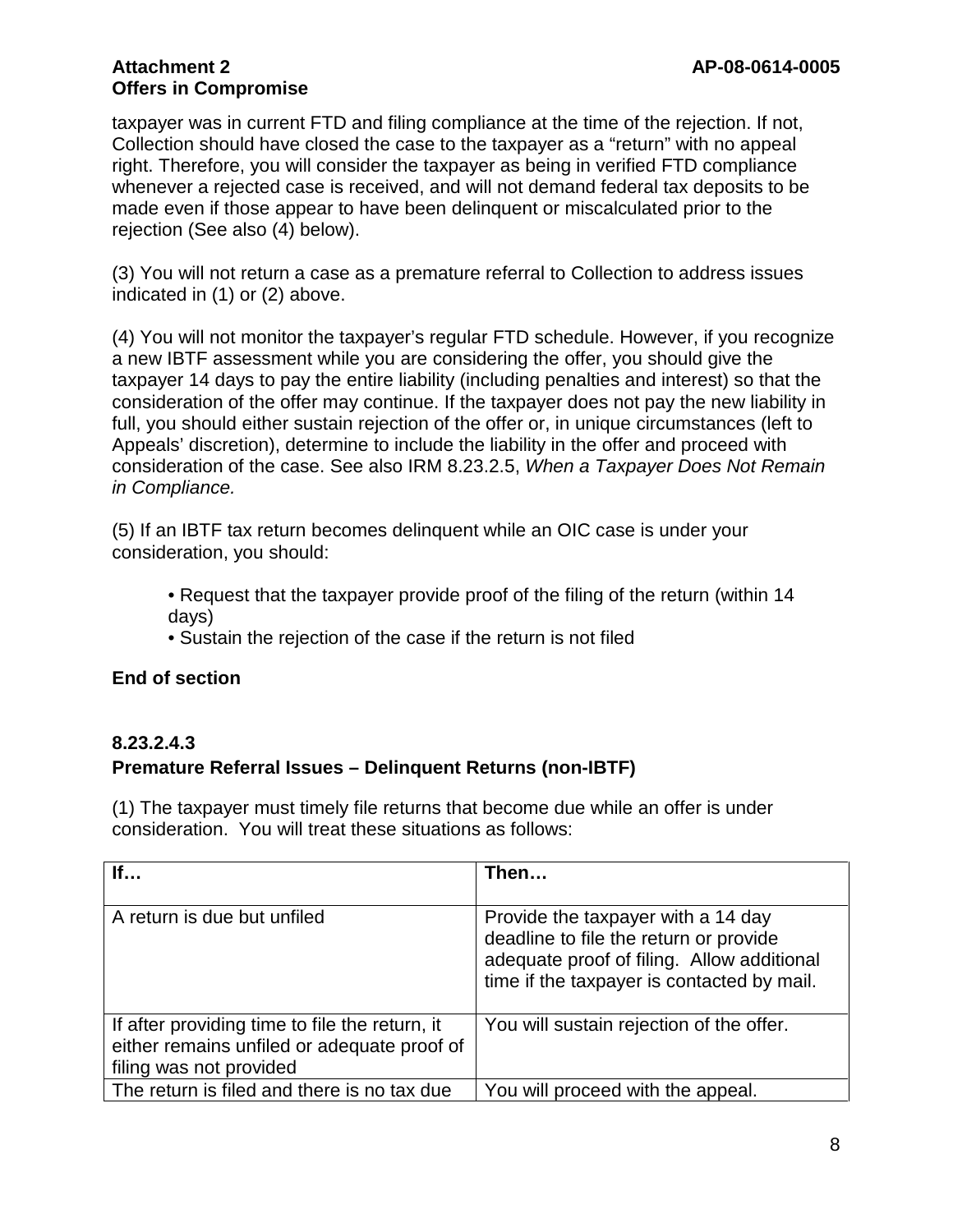| If                                       | Then                                           |
|------------------------------------------|------------------------------------------------|
|                                          |                                                |
| The return is filed and there is tax due | It will be at your discretion to determine if  |
|                                          | the liability should be included in the offer, |
|                                          | or if payment is required. Weigh the           |
|                                          | unique circumstances of each case.             |
| If full payment of the new liability is  | You will allow the taxpayer 14 days to         |
| required                                 | make the payment, or the offer rejection       |
|                                          | will be sustained.                             |

(2) You will **not** return a case as a premature referral to Collection to address issues indicated in (1) above.

# **8.23.2.4.4**

## **Premature Referral Issues - Periodic Payment Offers**

Deleted the last comment in this section; "See the reminder after the table in IRM 8.23.2.4.1(2)".

# **8.23.2.4.5 Premature Referral Issues – Other Issues**

(1) Your initial case review may show that Collection did not adequately identify reasons why a case was referred to Appeals. Any feedback transmittal should clearly identify why the referral was inadequate, including any IRM (or other) requirements that Collection failed to follow in documenting the reason for referral to Appeals. See also (2) below.

## **8.23.2.5 (Former) Liability Previously Determined by Appeals**

This section was removed from this IRM and incorporated with Doubt as to Liability guidance located in IRM 8.23.3.10.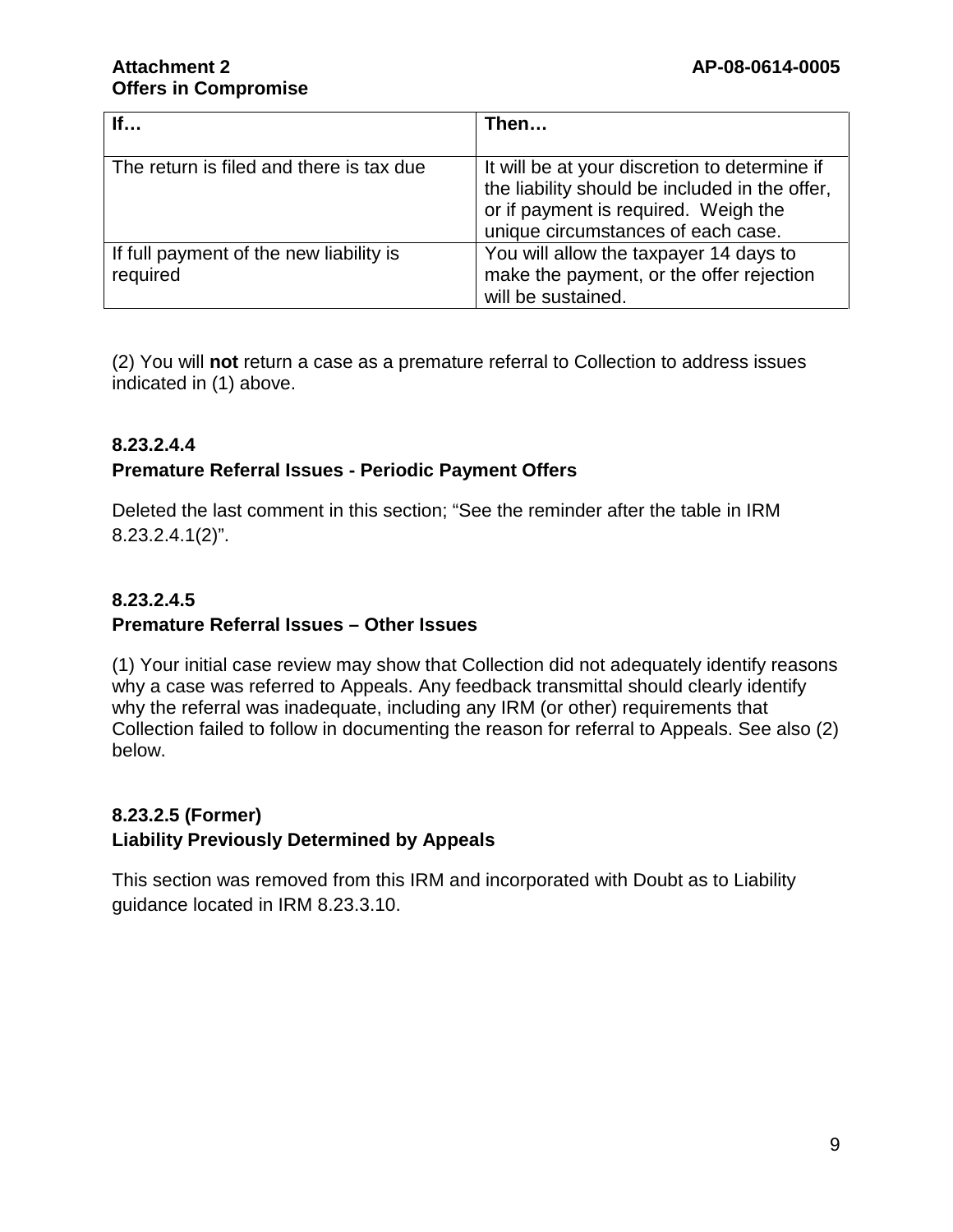## **8.23.2.5 (Section renumbered from 8.23.2.6) When a Taxpayer Does Not Remain in Compliance**

(1) IRM 5.8 generally does not require a processible offer to be returned or rejected because a previously unfiled or delinquent return produces a new liability, or because another assessment is made for any other reason during the time an offer is being considered. The same standard is applied in Appeals. You may include new liabilities on the Form 656 using pen-and-ink additions, and continue consideration of the offer (see also 8.23.2.4.2 for an exception for IBTF cases).

(2) Carefully review the premature referral criteria to determine when a specific issue of non-compliance occurred in relation to when the preliminary determination letter was issued by the Collection offer examiner. As explained earlier in IRM 8.23.2.4 and related subsections, current tax compliance issues will generally not be reviewed by you unless a tax return is due. Compliance problems that may affect the acceptability of an offer will generally only include instances in which the taxpayer failed to:

- Timely file all required returns
- Timely pay all tax, penalties and interest due on returns assessed after the offer was received by Appeals (see (5) below), or
- Make payments required for a Periodic Payment OIC proposal.

(3) In the instances above, it is important for you to provide the taxpayer with clear and specific instructions as to exactly what is required of them, specific deadlines, and the consequence if the compliance issue is not promptly resolved.

(4) As stated in (1) above, Appeals generally does not require a processible offer to be returned or rejected because a previously unfiled or delinquent IMF return produces a new liability, or because any other new assessment is made while the offer is being considered. New liabilities may be included on the Form 656, and consideration of the appeal will continue. See IRM 8.23.2.4 and related subsections for exceptions.

(5) Per IRM 8.23.1.3, one of the four primary obligations you have in a non-CDP OIC appeal is to offer the taxpayer an opportunity for the Appeals conference that he/she asked for under IRC 7122(e)(2). Non-compliance with a filing and/or payment requirement does not preclude you from giving the taxpayer an opportunity for a conference. Even if the taxpayer does not remedy a compliance issue prior to or at the scheduled conference, the opportunity for a conference must be given. If the taxpayer does not take part in the conference when scheduled, you do not need to offer the non-CDP taxpayer a second opportunity.

See also IRM 8.23.1.3 for more information about granting extensions of time in a non-CDP OIC case.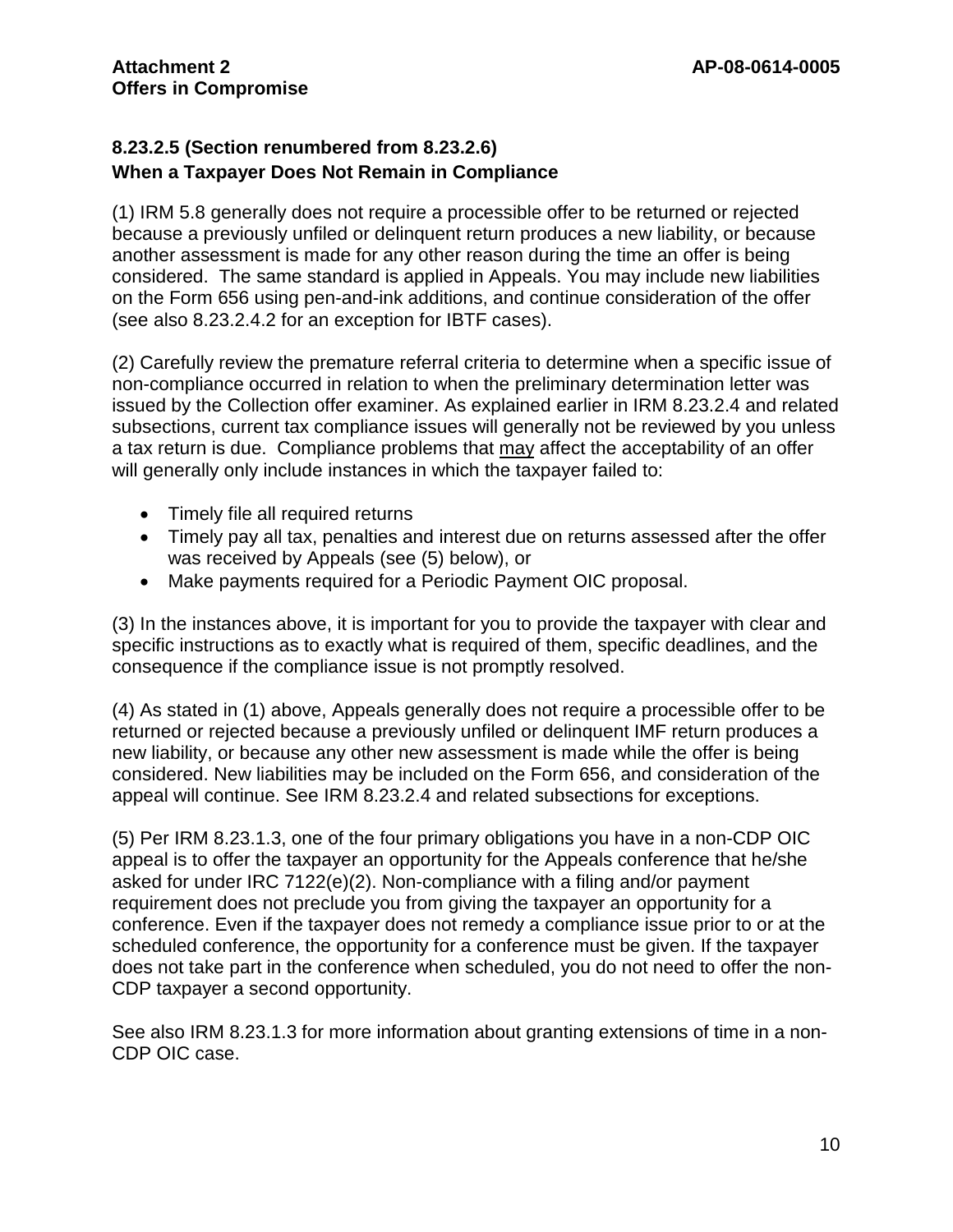#### **8.23.3.1 Consideration of Doubt as to Collectibility Offers**

At (9), a second note was added as follows:

**Note:** Additional resources listed here are not intended to assist you in the further development of issues that either were not identified or may not have been adequately developed by Collection.

## **8.23.3.1.1.1 Processibility Criteria and General Changes Resulting from TIPRA**

(3) Collection has procedures for handling cases where the determination that a taxpayer qualified for the Form 656 waiver was later found to be erroneous. However, you will not become involved in addressing erroneous Form 656 qualification issues on a non-CDP offer. If Collection has granted the waiver for the Taxpayer, do not revisit the issue.

## **8.23.3.2 Rejected Offers**

(1) a. Collection is responsible for reviewing and verifying any information provided by the taxpayer before the offer is rejected and any new information provided by the taxpayer as part of the appeal of the rejection. See IRM 5.8.7. Collection should address each disputed item in its narrative or case history. If the taxpayer provided substantial information with the appeal that was not adequately considered by Collection, you will not return the case as a premature referral. Weigh Collection's development of the issue versus information and testimony provided by the taxpayer, and make your decision based upon those factors.

# **8.23.3.3**

## **Appeals OIC Evaluation Procedures**

(3) Agreed RCP issues that were previously addressed during the investigation by Collection will not be re-examined by you. This does not include correcting errors that are strictly computational. A strictly computational error is one that does not involve judgment, but simple math. Correcting strictly computational errors should be uncommon, but may occur in the following general circumstances:

• For the correction of simple mathematical errors anywhere on the Income/Expense Table (IET) or Asset Equity Table (AET) (such as addition or subtraction)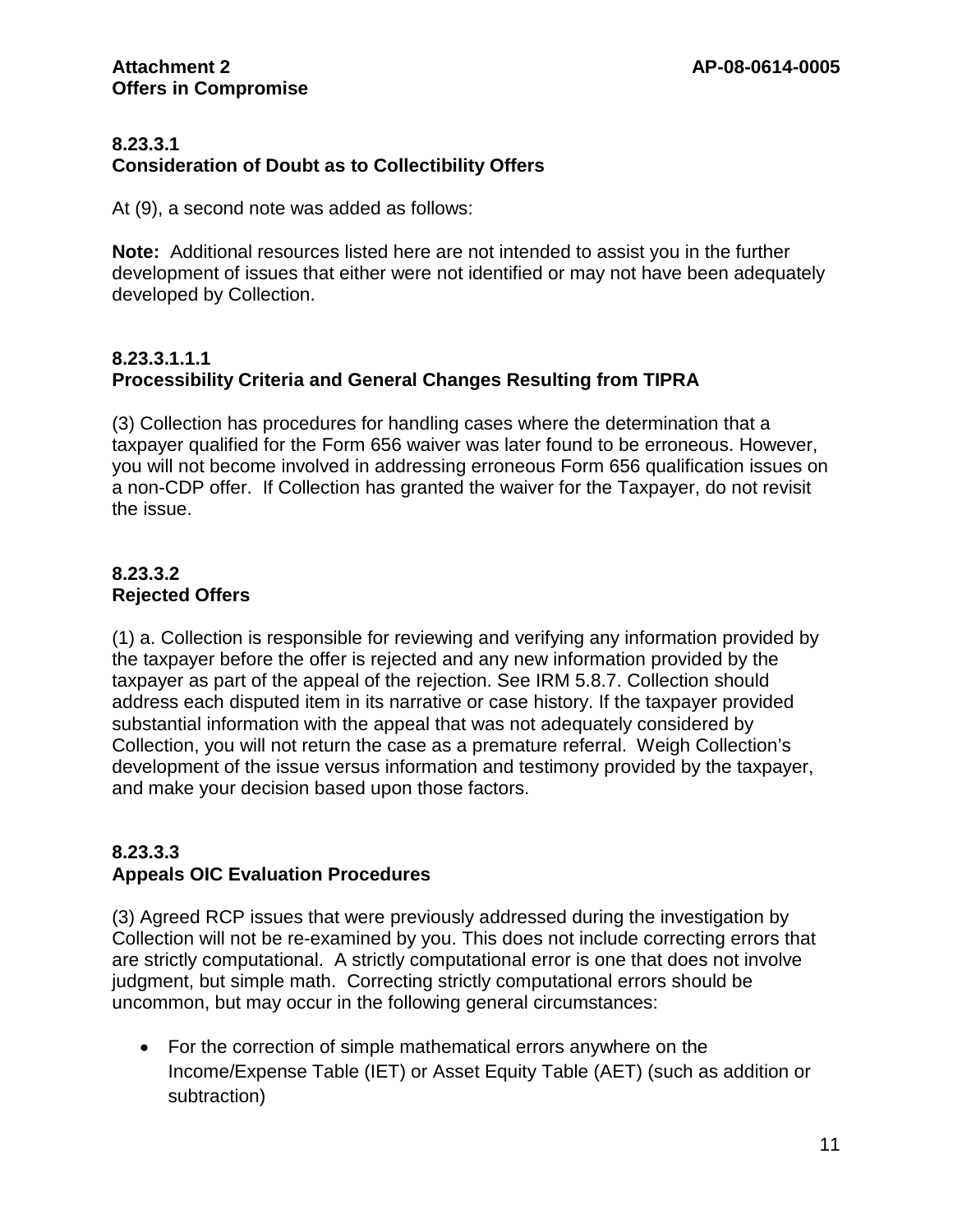- Where Collection fully developed an income, expense, asset or liability item, but did not record the value in the correct amount on the IET or AET.
- Where an asset value is present on the Form 433-A/B (OIC) that was prepared by the taxpayer, and the value was uncontested by Collection in its development of the case. The taxpayer's value of the asset should be transferred to the IET/AET if it was not included.
- In Appeals, the taxpayer's income is a disputed item, and is increased or decreased by you. Expenses for taxes should also be increased or decreased accordingly.
- If you made *any* correction to a strictly computational error, and the change resulted in a calculated full-pay of the liability then you will sustain rejection of the offer, absent effective tax administration conditions.

Note at (3) deleted.

(9) You are responsible to address taxpayer compliance obligations **only** as stated in IRM 8.23.2.4 *Premature Referral Issues* and IRM 8.23.2.5, *When the Taxpayer Does not Remain in Compliance.* 

# **8.23.3.3.1**

# **Preliminary Evaluation Procedures**

(3) You must review the written appeal for the specific issues that are in dispute. If no specific issues are listed in the appeal, then the specific items of disagreement present on the IET/AET completed by Collection will be used to identify the issues. You should contact the taxpayer to confirm the items in dispute, if necessary. Only the disputed issues will be initially reviewed and considered by you, however, the taxpayer may present new issues during the appeal.

(4) If the case requires verification of more complex items submitted after appeal, then you should send an Appeals Referral Investigation (ARI) to a Campus or Field OIC group. Use either the rejection letter or Form 1271 when determining to whom to send the ARI. See IRM 8.23.3.3.2.6 for procedures when requesting assistance from Collection.

(5) Within 30 days of case receipt, you should send out an initial substantive contact letter that:

- Identifies the dispute
- Asks the taxpayer to provide any other information to substantiate his or her claims
- Identifies any compliance issues that must be remedied. See IRM 8.23.2.4, its related subsections and IRM 8.23.2.5 for compliance issues to be addressed.

• Sets clear expectations and a specific date for providing any additional information. Due dates for the additional information should be within the next 30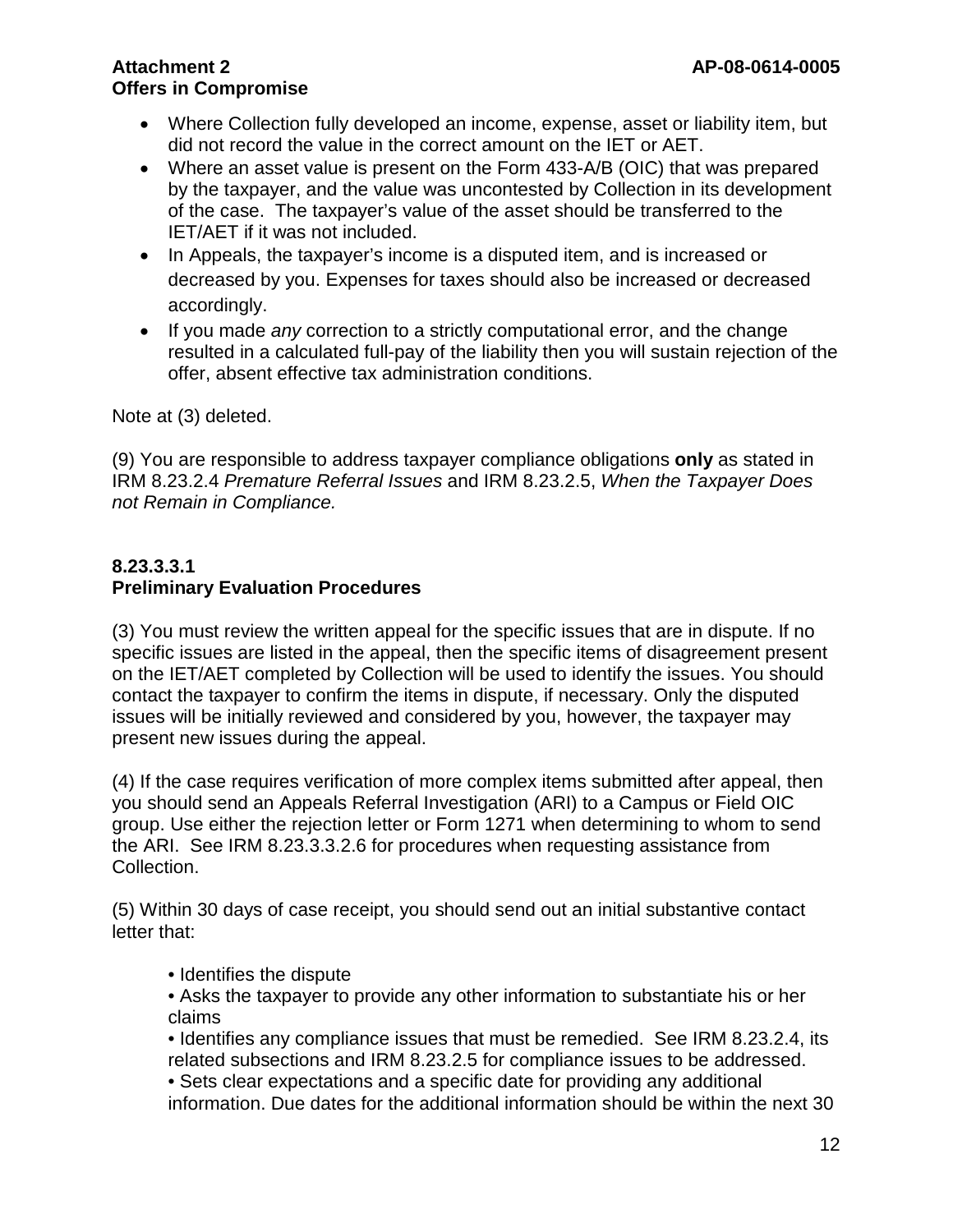days of the date of the initial contact letter and before any scheduled conference date, unless circumstances warrant a longer period.

• Schedules the conference or requests the taxpayer to contact you by a specific date.

• Advises the taxpayer of the consequences of either not providing additional information by the established due date or failing to participate in the conference.

• Advises the taxpayer that any new information that is provided may be referred to Collection for an initial review and comment.

Note at (5) deleted.

(6) You will then:

a. Review the information in the case file and, if possible, prior to the scheduled conference, request from the taxpayer any additional information that may be needed to clarify issues that are in dispute. See IRM 8.23.3.3.1.2 for procedures for requesting additional information. Additional information should not be requested by you to develop new issues or to bolster development of issues that may have been underdeveloped by Collection.

 b. Conduct the conference, including explaining the offer process, how an acceptable amount is computed and how the available financial data supports either acceptance or a sustained rejection of the offer. Be aware that the taxpayer may raise new issues and present new information during the appeal.

## **8.23.3.3.1.1 Coordination with Other Functions**

Deleted former (3).

## **8.23.3.3.1.2 Review of Supplemental Information – Collection Issue Offers**

(1) You will review the written appeal for the specific issues that are in dispute. If no specific issues are listed in the appeal, then the specific items of disagreement present on the IET/AET completed by Collection will be used to identify the issues. You should contact the taxpayer to confirm the items in dispute, if necessary. Only the disputed issues will be initially reviewed and considered by you, however the taxpayer may present new issues during the appeal.

(2) Because information submitted to you by the taxpayer may sometimes require further analysis or more complex development, it may be necessary for you to request completion of an ARI from a Centralized Offer in Compromise (COIC) or Field OIC group. See (4), below, and IRM 8.23.3.3.2.6.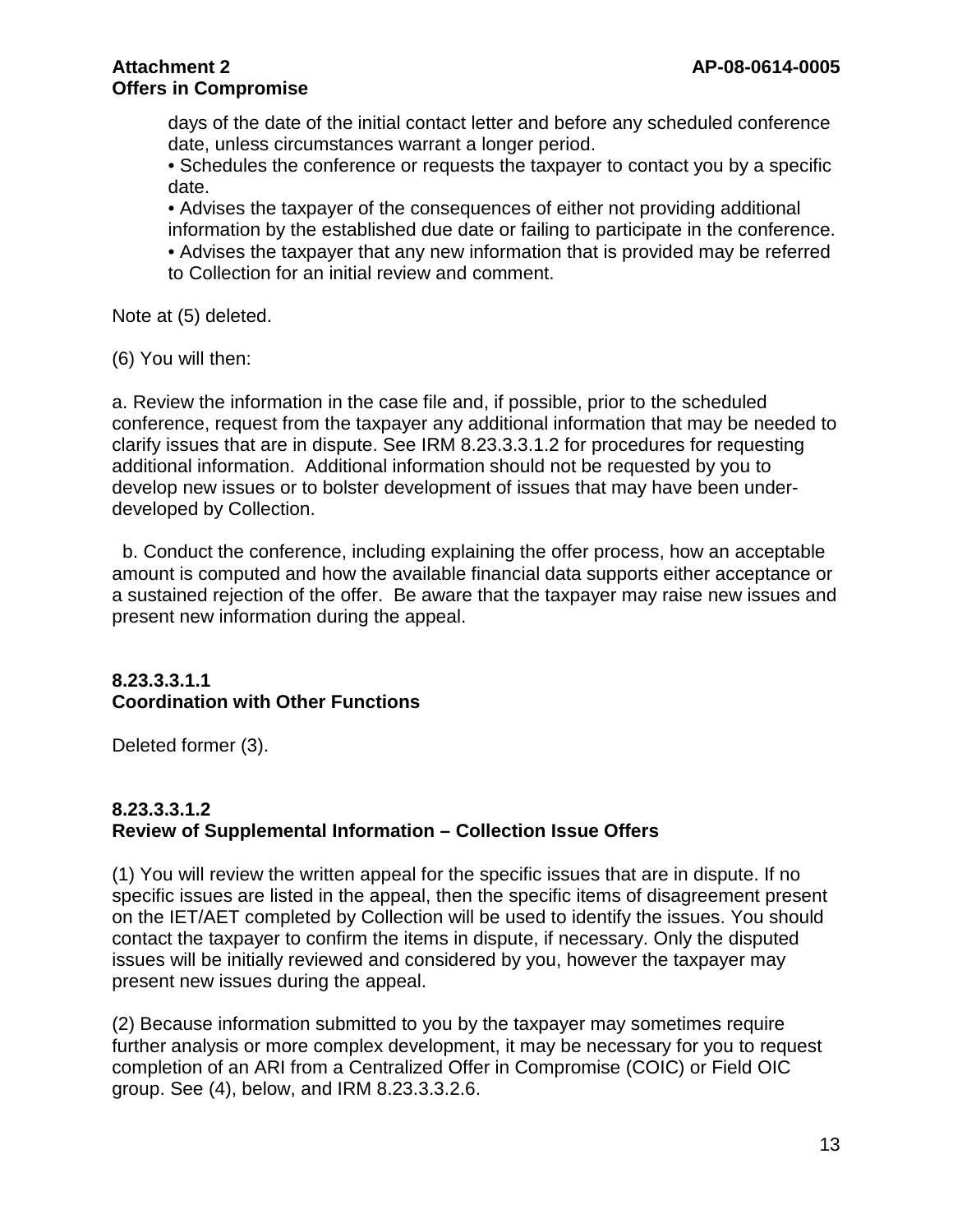(4) Do not forward information to a COIC or Field OIC Group using an ARI if the information can be easily reviewed by you. However, if investigation or further development of the issue is needed, you must use an ARI.

Example: Many items such as new household bills, pay stubs, bank statements, retirement account statements, etc., can generally be reviewed by you without investigation. However, information involving more than a cursory analysis such as a newly furnished business appraisal, business profit and loss or financial statements, recently dissipated assets of high value, stock valuations, etc., should be initially reviewed by a COIC or Field OIC group in response to an ARI. In some circumstances, another option may be a referral for analysis by an Appeals Valuation Engineer.

## **8.23.3.3.2 Financial Analysis and Reasonable Collection Potential (RCP) Determination**

(1) You will review the written appeal for the specific issues that are in dispute. If no specific issues are listed in the appeal, then the specific items of disagreement present on the IET/AET completed by Collection will be used to identify the issues. You should contact the taxpayer to confirm the items in dispute, if necessary. Only the disputed issues will be initially reviewed and considered by you, however the taxpayer may present new issues during the appeal.

(3) Occasionally, more complex, new information may be submitted by the taxpayer that requires the assistance of a COIC or Field OIC group. See IRM 8.23.3.3.1.2 and 8.23.3.3.2.6, in such circumstances.

(6) You will not secure a consumer credit report when recommending an offer for acceptance. However, any credit reports that are in the case file must be disposed of upon closure of the OIC, regardless of disposition (acceptance, rejection or withdrawal). Refer to IRM 8.23.4.2.1 for procedures.

(7) Deleted rows 4 and 5 from the "If, Then" chart. You no longer will grant alternative resolutions to a rejected or withdrawn offer.

Deleted the former guidance in (8), (9), (10), pertaining to NFTL determinations made by Appeals. You will no longer make NFTL filing determinations.

(8) If an offer cannot be accepted, you must communicate the reason(s) why and discuss alternatives (such as installment agreements and Currently Not Collectible status, as applicable) that the taxpayer may pursue with Collection. Do not refer the taxpayer to COIC or Field OIC groups. Close the offer and refer the taxpayer to Form 9465 *Installment Agreement Request*, and/or 1-800-829-1040.

(9) NFTL filing determinations are not to be made by Appeals employees.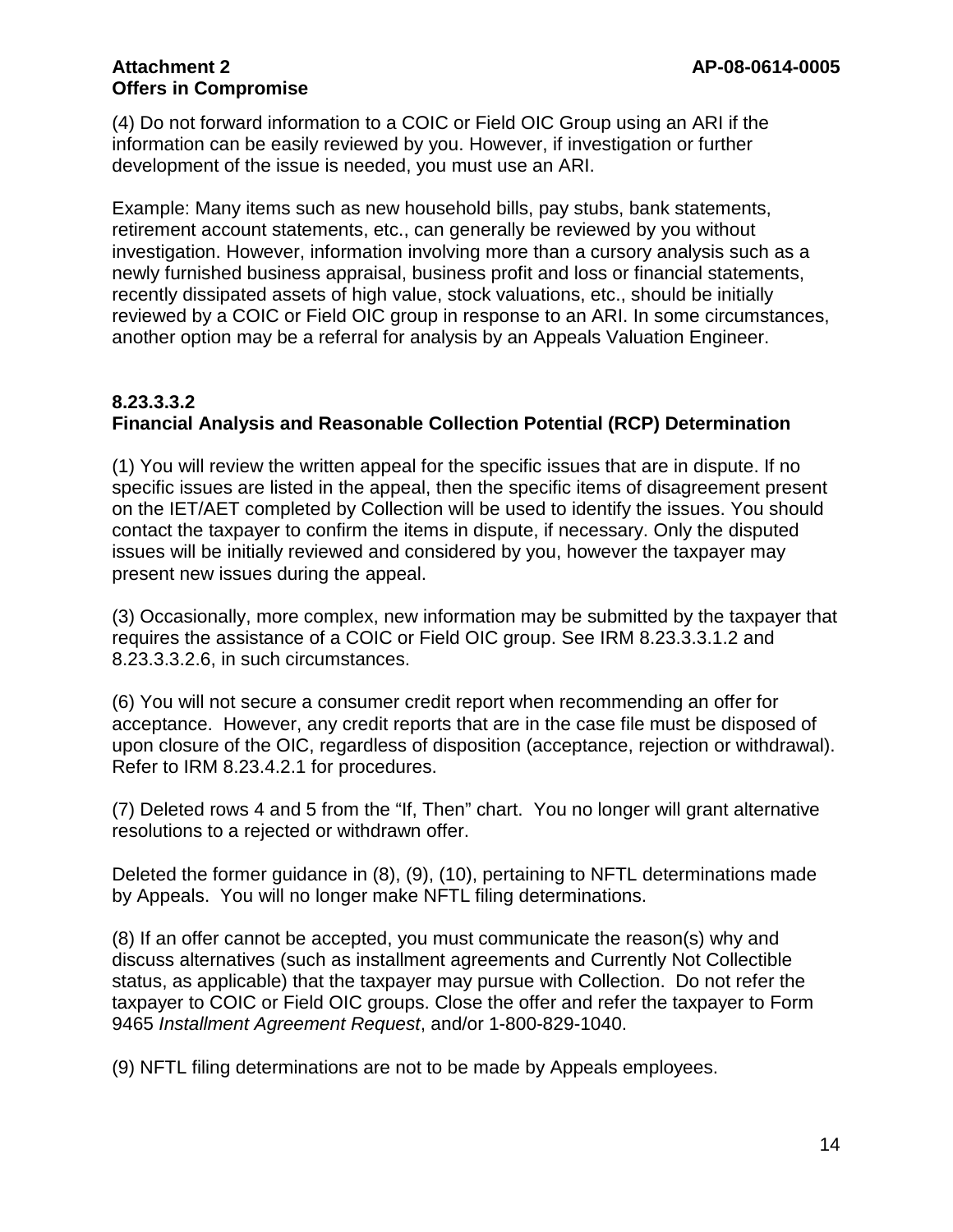**End of Section**

#### **8.23.3.3.2.3 Bankruptcy Considerations**

(2) If the taxpayer states an intent to file bankruptcy if the offer is not accepted, you should consider whether any of the tax liability can be discharged, and refer to the guidance in IRM 5.8.5 and IRM 5.8.10. Considering if the taxpayer were to file bankruptcy, you should make a general analysis of collectibility and the liabilities that would be discharged. You should attempt to negotiate an agreeable settlement, as appropriate. Based upon your findings, a hazards approach should be used based upon the degree of risk determined to exist that the taxpayer would file bankruptcy. An ARI may be needed to have the bankruptcy analysis considered by Collection first. See IRM 8.23.3.3.2.6 for ARI procedures.

For bankruptcy considerations, some general determinations you should make are as follows:

- a. which liabilities are dischargeable
- b. if the taxpayer has dischargeable non-tax debts
- c. if the taxpayer has any prior history of bankruptcy filing
- d. the overall age of the liabilities
- e. the success of the Service's prior collection efforts against the taxpayer

f. any assets that would be excluded from a bankruptcy estate and encumbered by the statutory lien

g. does the taxpayer qualify for a Chapter 7 discharge based upon the "means test"

h. any NFTLs already filed on assets that would be exempted from a bankruptcy estate

Note: Procedures involving ex parte communications must be followed when discussing case information with Insolvency Unit personnel. You should clearly document the case activity record concerning exactly what information was requested from Insolvency, why such information was requested, and the results of the contact. See IRM 8.1.10, Ex Parte Communications, for additional guidance.

## **8.23.3.3.2.4 Dissipation of Assets**

Note added at (2) to state:

**Note:** Where more complex asset dissipation issues are encountered, it may be necessary for you to use an ARI to refer the taxpayer's documentation to a COIC or Field OIC group for initial analysis. Refer to IRM 8.23.3.3.2.6.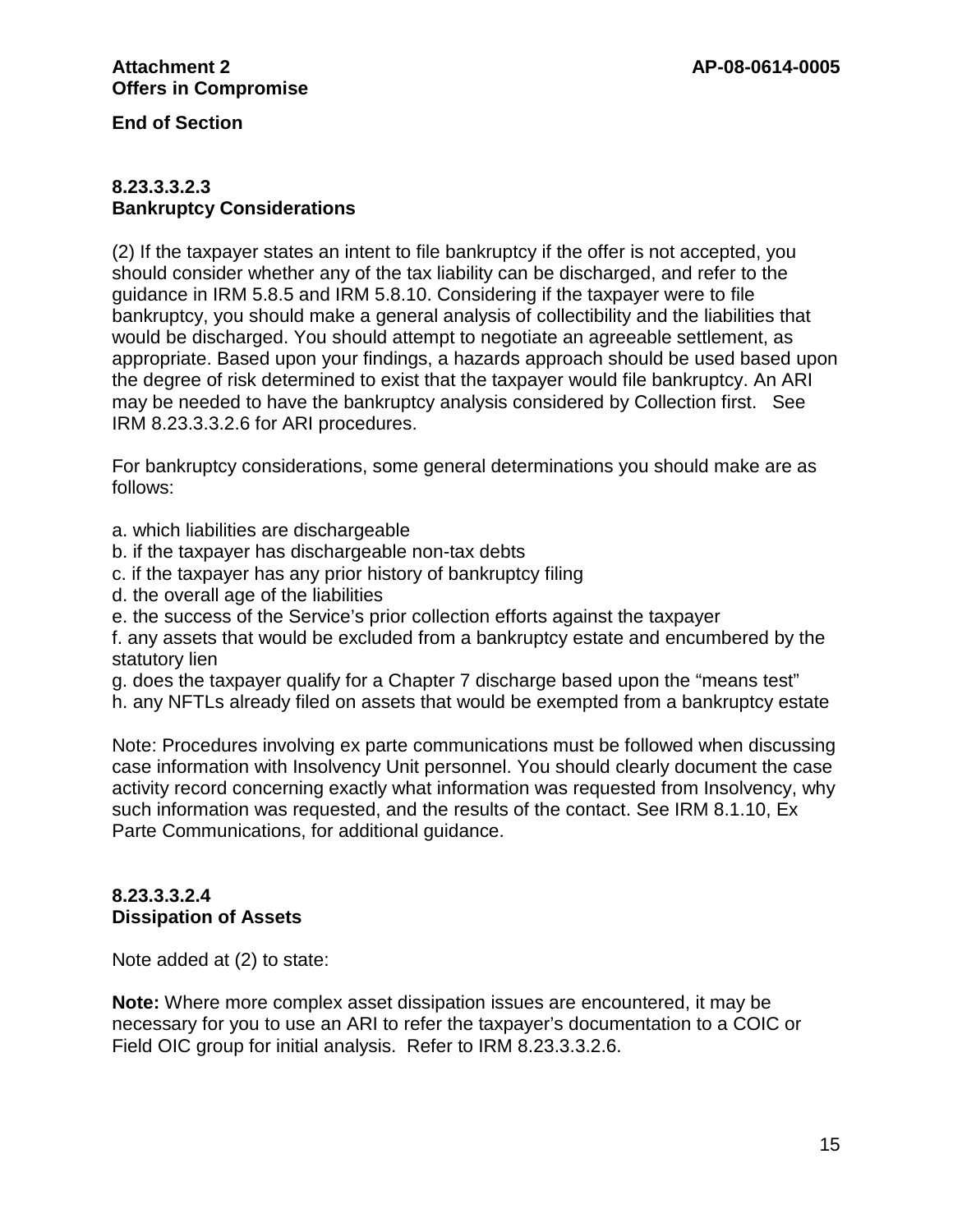## **8.23.3.3.2.6 Requesting Assistance from Field or Campus Collection**

(1) Situations may arise during the consideration of an appealed rejection where you will request the review of new information to be made by a COIC or Field OIC group. In these situations, you should use Form 2209 *Courtesy Investigation*, to request an Appeals Referral Investigation (ARI). The ARI should be sent as follows:

- If the OIC case was rejected to Appeals by a Field OIC group, you should send the ARI to the originating office. The name of the Collection manager will be on the rejection letter or Form 1271 that should be located in the case file.
- If the OIC case was rejected to Appeals by COIC, then you should send the ARI to the originating office via secure email to \*SBSE COIC Memphis or \*SBSE COIC Brookhaven. If you are unable to scan and secure email the ARI, it may be sent to the originating office via e-fax to Memphis COIC at 1-855-800-5520 or Brookhaven COIC at 1-855-383-8818. Subject lines should include "ARI".

E-fax, secure email or regular mail may be used to transmit referrals. If regular mail is used, you should include a Form 3210 transmittal. If E-fax is used, a copy of the "received" transmittal should be retained in the case file by you.

(3) Suspend the case in ACDS using CARATS code SU/PI until the ARI is completed. Update the status to E/OTH.

(4) Once the ARI is returned, take the case out of suspense using CARATS code SU/TO.

(5) Renumbered from (3) in current IRM. The case will be decided by you based upon the available information in either of the following circumstances:

- The taxpayer does not cooperate with Collection or otherwise fully respond to any request(s) for additional information.
- The COIC or Field OIC Group in receipt of the ARI does not respond timely. This does not include a request for additional time to complete the ARI, to which Appeals agrees.

Note: If there is no response to you from Collection, or the taxpayer has not responded to Collection after 45 days and no requests for extension have been agreed, you will make a determination based upon the available information, including the uninvestigated items provided by the taxpayer.

(6) Renumbered from (4) in current IRM.

(7) Renumbered from (5) in current IRM. After sending the ARI, you should send a letter to the taxpayer advising them of the referral – consider using Letter 5208 for this purpose. Generally state what you have asked Collection to do and inform the taxpayer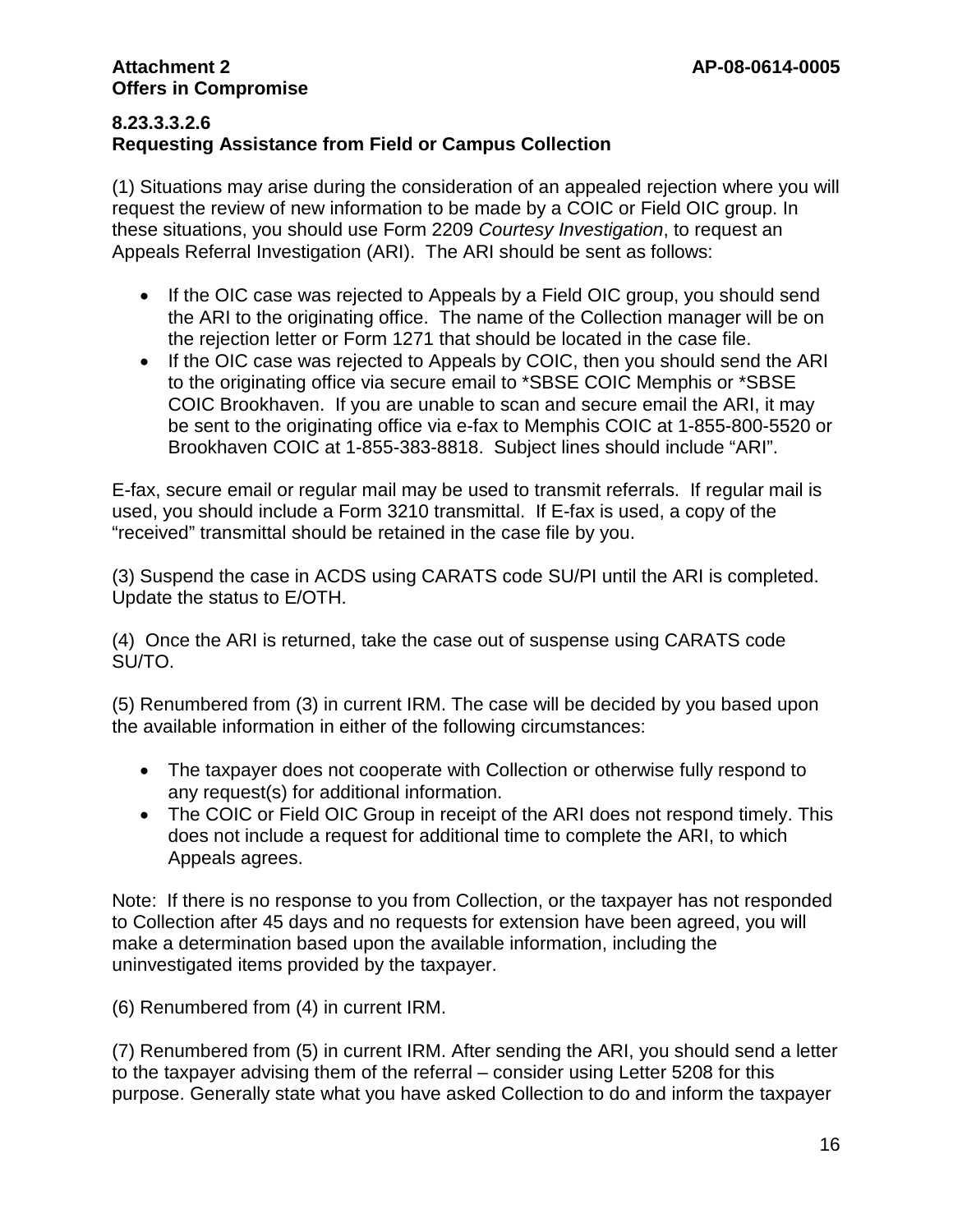that you will share the results with the taxpayer and give him/her an opportunity to provide feedback.

(8) Renumbered from (6) in current IRM.

(9) Per IRM 5.1.8.5, Collection considers the ARI to be a "Mandatory Assignment." For a non-CDP OIC, this means the manager is responsible to assign the ARI to the next available COIC or Field OIC employee. In most instances, the manager should assign the ARI to the employee who originally worked the offer. Where a previous investigation of the offer has not taken place, the manager should assign in accordance with normal procedures. The completion period for the ARI is:

- 45 days after issuance if the action address is within the United States, Puerto Rico or the Virgin Islands
- Six months after issuance if the action address is any other US possession or territory or located within a foreign country

Bullet one revised after (10)

• Why the COIC or Field OIC employee was contacted

#### **8.23.3.4 Amended Offers**

Deleted the example in (7).

(16) Section 8 of Form 656 (01/2014) allows the Service to add any assessed liabilities the taxpayer omitted or failed to list in Section 2 of the Form. A liability that was included on the Form 656 but for which there is no longer an outstanding balance, can also be removed from the Form 656 (01/2014), unless the period was satisfied due to a TIPRA payment. If the only revision needed before acceptance is to add or delete a missing period, neither an addendum nor an amended Form 656 is necessary. Contact the taxpayer to advise him/her that you are adding or deleting the missing period(s).

**Caution:** Earlier revisions of the Form 656, Section 8, do *not* contain any provision to allow Service personnel to delete any listed period. So, if an earlier Form 656 lists a tax period that is paid in full and no TIPRA payment was applied to such tax period (see paragraph (2) above), an amended Form 656 must be secured.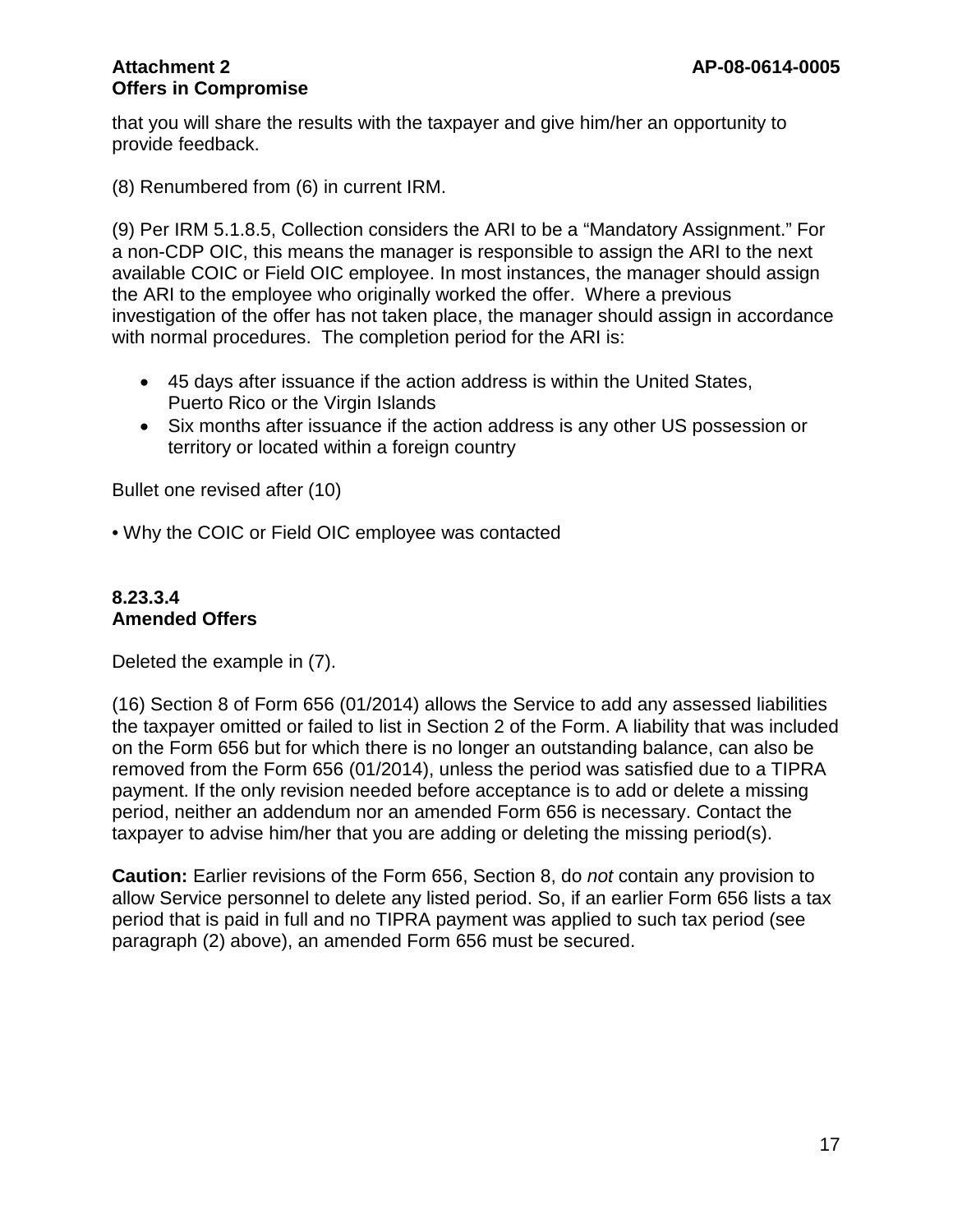## **8.23.3.5 Collateral Agreements**

Deleted the caution statement from (5).

## **8.23.3.6.1 Corporate Trust Fund Offers**

(4) Consult IRM 8.23.2.4 and its related subsections, and IRM 8.23.2.5 for premature referral or compliance issues that may be applicable.

Deleted the "Reminder."

Deleted (5).

## **8.23.3.8 Effective Tax Administration**

Deleted (9). NFTL filing criteria is no longer applicable.

## **8.23.3.9 Centralized Offer in Compromise "Obvious Full Pay" Offers**

Deleted former section in full.

## **8.23.3.9 (Renumbered from 8.23.3.9.1) Consideration of "Obvious Full Pay" Offers**

(1) On occasion, taxpayers will submit an OIC accompanied by a financial statement that indicates they can full-pay the liability. IRM 5.8.4.6 directs Collection to contact the taxpayer or representative to verify the information. If the taxpayer does not respond or responds with no additional information, the offer rejection may be sustained.

(2) You will work these cases the same way as a fully developed OIC rejection. As with any other Appeals case, standard Appeals conference and settlement practices will apply. If the taxpayer provides new information to you that requires more than a cursory review, then you will follow the guidance in IRM 8.23.3.3.2.6, and use an ARI to refer the information back to Collection for review and development.

## **End of section**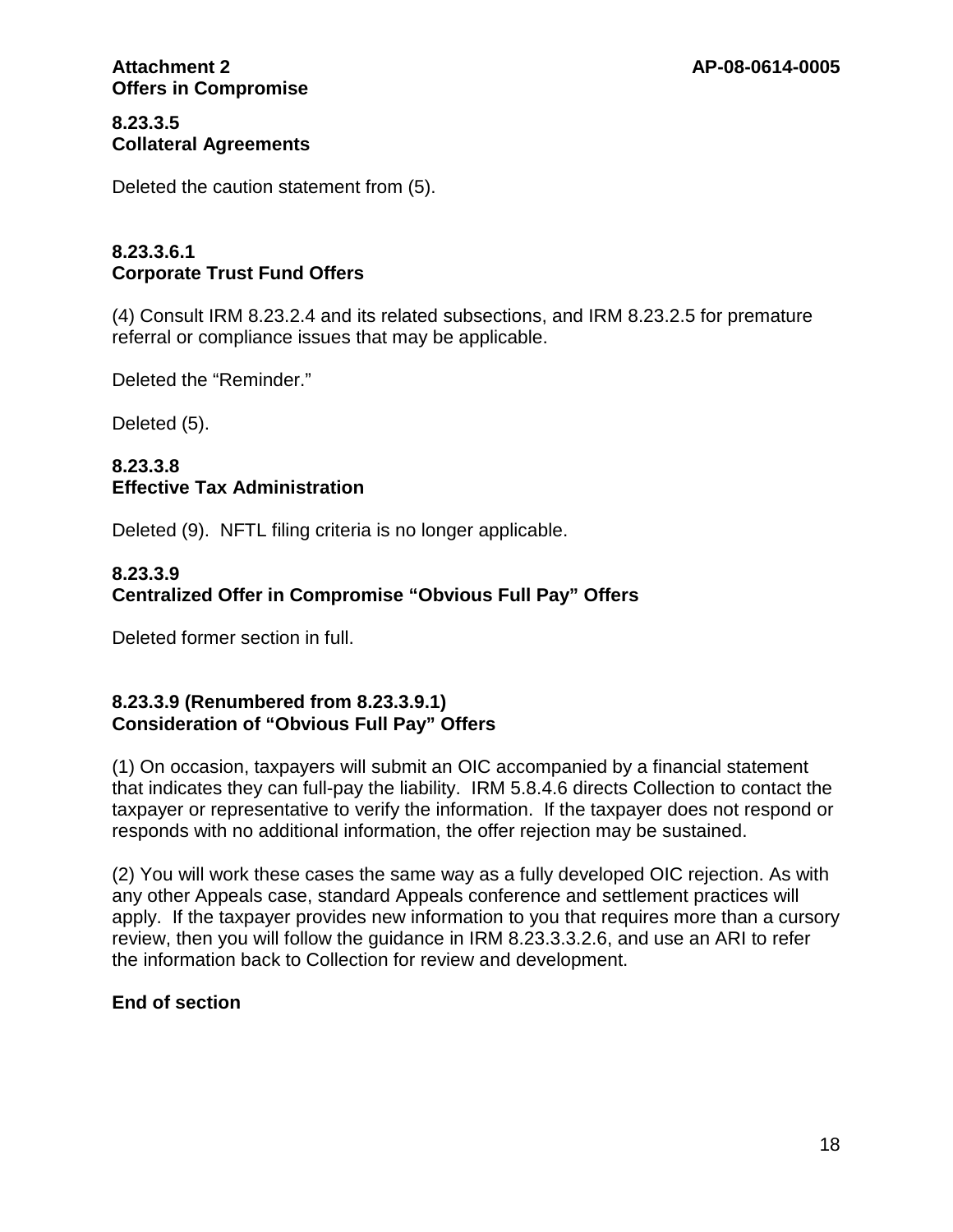#### **8.23.3.10 Consideration of Doubt as to Liability (DATL) Offers**

(1) You will make an independent determination regarding any offers. A DATL offer will generally be evaluated by you in the same manner as an audit reconsideration case. You should consider the facts and law as well as the hazards of litigation in determining the degree of doubt as to the liability.

(2) IRC 7122(d)(3) provides that a DATL offer may not be rejected solely because the Service cannot locate the taxpayer's return or return information. The Service is also prohibited from requesting a financial statement if an offer is based solely on doubt as to liability.

(3) Appeals will consider offers based on DATL where the offer was rejected by Exam, TEGE, a specialty group, or Collection.

(4) **Any** DATL OIC (CDP or non-CDP) work unit (WUNO) should have ACDS feature code **"LI"**.

(5) Under IRC 7122(f), and the Tax Increase Prevention and Reconciliation Act of 2005 (TIPRA), an offer shall be deemed accepted if the IRS does not make a determination regarding whether to accept the offer and notify the taxpayer of its determination. The above action must have taken place before the date which is 24 months after the date of receipt of such offer by the IRS. See also IRM 8.21.5, *Collection Statutes*.

(6) This 24-month TIPRA period ends when the offer is rejected, so most non-CDP offers received in Appeals will **not** have open TIPRA statute issues. However, you should review IRM 8.23.2.3 *Initial Case Review and Statute Controls,* to make sure an OIC WUNO contains the proper statute controls.

(7) A DATL offer acceptance must be payable within 90 days unless an alternative payment term is approved at the time the offer is accepted. See Form 656-L.

(8) If the DATL offer came to you after being rejected by Exam, the case file should be fully developed and documented. If the case file is not fully developed and documented, you will not return the case as a premature referral. You should weigh the development of the case by the originating function versus information and testimony provided to you by the taxpayer, and make the decision based upon those factors.

(9) If the DATL offer case came to you because the liability at issue was previously determined by Appeals, then Appeals has jurisdiction over the case and the originating office is not responsible for the initial development of the case or securing the closed administrative file before forwarding the case to Appeals. See IRM 8.23.3.10.2 for guidance pertaining to such cases.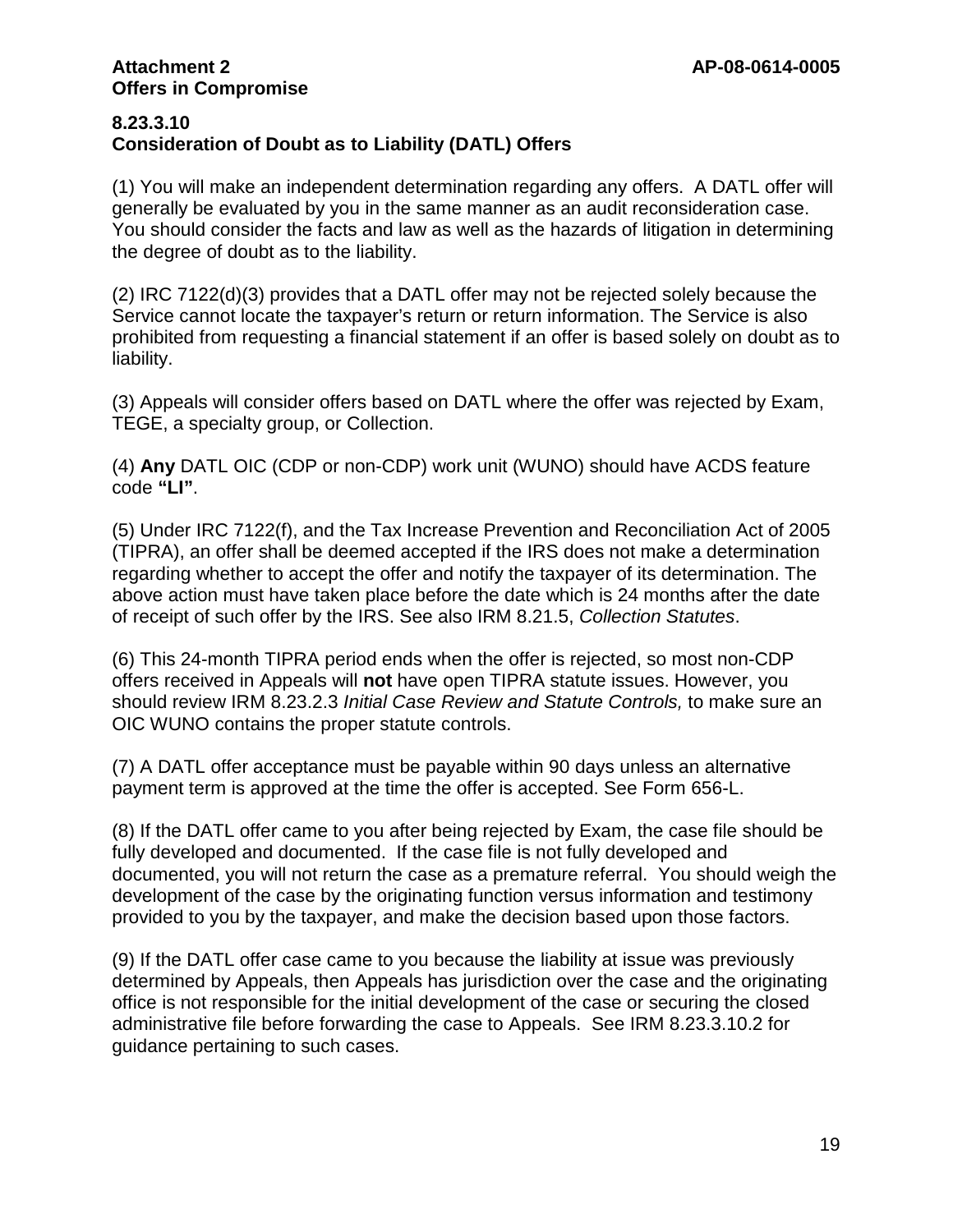**Caution:** Even if Appeals recently closed a tax case (income tax, employment tax, etc.) involving the very same liability that is now the subject of the DATL offer, you are still responsible for deciding the disposition of the offer. Such a case is not a premature referral, return, withdrawal or rejection, just because the previous tax case was closed recently before the submission of the DATL offer.

(10) The total amount of money offered must be indicated and must be more than zero. If a DATL offer is received by Appeals that is not for more than \$0.00, the offer will be returned. You will close a return by sustaining rejection; no separate independent administrative review is necessary.

## **8.23.3.10.1 Examination DATL Offers – Liability Previously Determined by a Court**

(1) If the taxpayer submits Form 656-L and the liability was finally determined by the Tax Court, other courts, or by a Final Closing Agreement authorized under IRC 7121 (e.g. Forms 866 or 906), then there is no doubt concerning the existence or amount of the liability. The offer will be returned. You will close a return by sustaining rejection; no separate independent administrative review is necessary.

**Note:** First, you should search ACDS and IDRS for litigation codes and confirm that the case was decided on the merits, as opposed to dismissed and not considered by the Court.

**Exception:** If the offer is based upon a computational error by the Service **after** the decision was entered (e.g., penalties assessed contrary to the decision), you should consider the offer. You should review the decision document to ensure that the assessment is based upon the agreement. If an adjustment is required, you will prepare Form 3870 and return the offer. You will close a return by sustaining rejection; no separate independent administrative review is necessary

**Caution:** See IRM 8.23.2.4(5), for an exception for a case closed on ACDS with Closing Code 21.

## **8.23.3.10.2 Examination DATL Offers – Liability Previously Determined by Form 870-AD**

(1) If the taxpayer submits Form 656-L and the liability was previously determined by other agreement reached in Appeals, (e.g. hazards or 870-AD), the originating function will forward the timely appealed case for consideration by Appeals without initial development. You will secure the administrative file and make a determination on the DATL following the guidance in Policy Statements P-8-2 and P-8-3.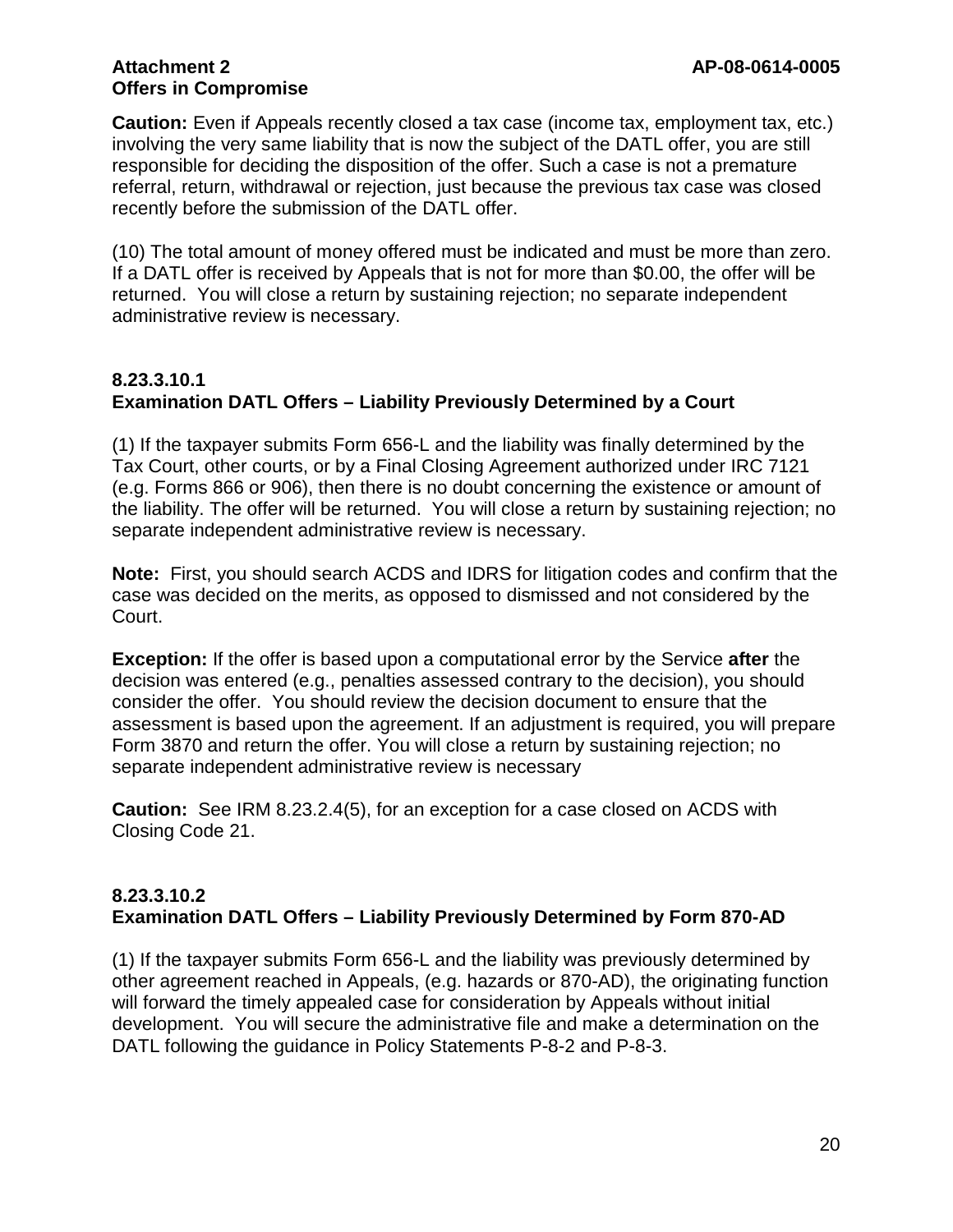**Caution:** See IRM 8.23.2.4(5), for an exception for a case closed on ACDS with Closing Code 21.

(2) If the taxpayer submits new information that, in your judgment, requires additional analysis or investigative action, you will retain jurisdiction of the case and return the new information to the originating function, via Form 10467 or Form 2209. Situations requiring the use of a Form 10467 or Form 2209 and referral back to the originating function will be rare.

**Note:** If the new information only affects the consideration of hazards, then you will evaluate the probative value of the new information and make a determination on the DATL. A referral to the originating function should not be made in these cases.

(3) The originating function has 45 days to take action on the new information and respond to you. This timeframe may be extended by mutual agreement. You will notify the taxpayer of the referral to the originating function and convey the findings to the taxpayer, giving them an opportunity to respond prior to making any case determination. You will also retain responsibility for any TIPRA statute, should there be one.

(4) If there is no response from the originating function or the taxpayer after 45 days, and no requests for extension have been agreed, you will make a determination based upon the available information, including the uninvestigated items provided by the taxpayer.

#### **8.23.3.10.3 Examination Issue DATL Offers – Liability Previously Determined by Form 870 or Defaulted Statutory Notice of Deficiency (SNOD)**

(1) If the taxpayer submits new information during your consideration of a rejected DATL offer which was previously closed with a Form 870 or a defaulted SNOD, then you will retain jurisdiction and transmit the new information to the originating function via Form 10467 or Form 2209. Referrals of this kind should generally be rare.

**Note:** Documents previously inaccessible to the taxpayer or which require a more indepth analysis or investigation would be appropriate for a referral to the originating function using Form 10467 or Form 2209. This includes new issues raised by the taxpayer while in Appeals.

(2) If the new information only affects the consideration of hazards, then you will evaluate the probative value of the new information and make a determination on the DATL. A referral to the originating function should not be made.

(3) If new information does not require additional analysis or investigative action, you will make the determination on the DATL.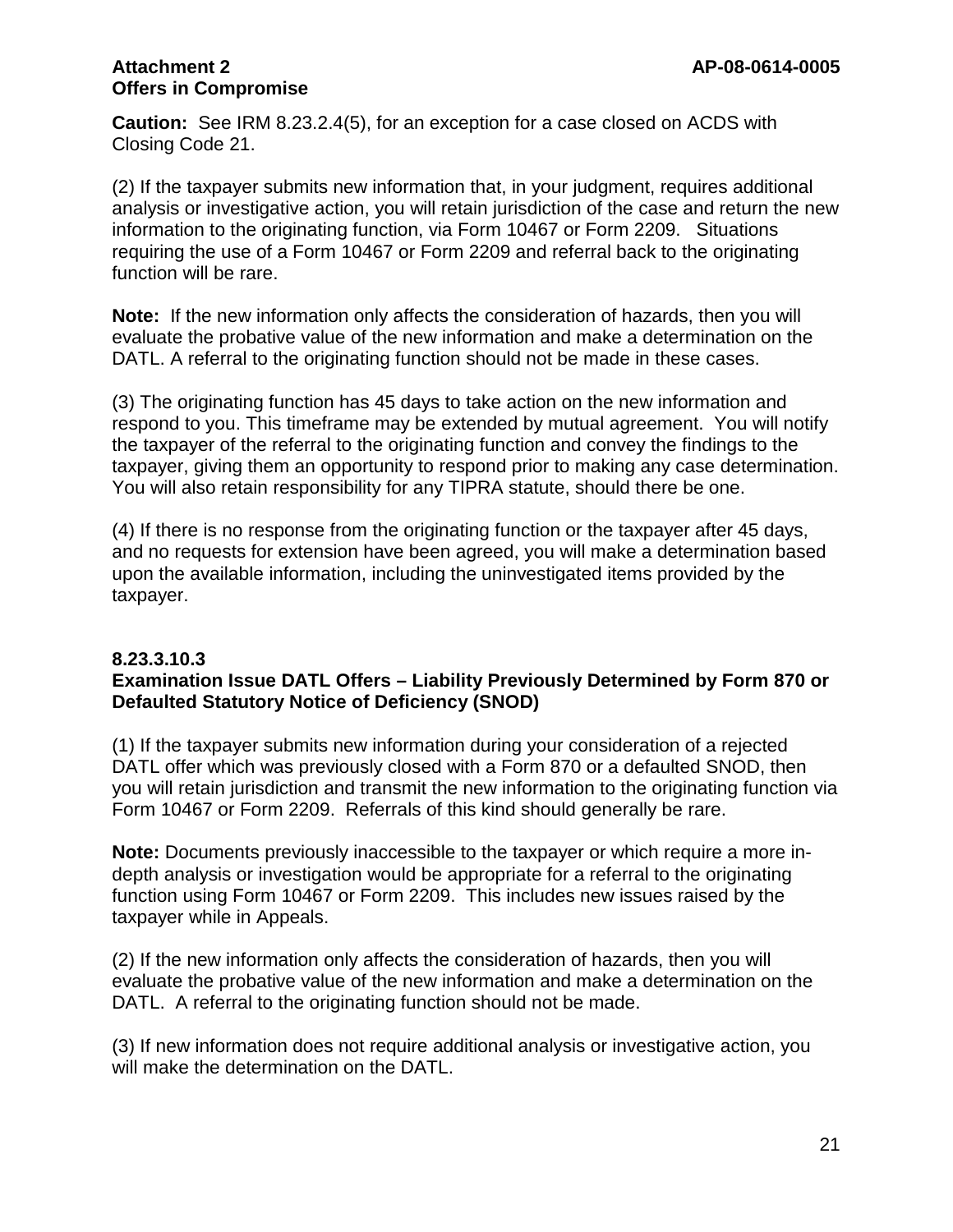(4) The originating function will have 45 days to take action on the new information and respond to you. This timeframe may be extended by mutual agreement. You will notify the taxpayer of the referral to the originating function, and will convey the findings to the taxpayer and give the taxpayer an opportunity to respond prior to making any case determination.

(5) If there is no response from the originating function or the taxpayer after 45 days, and no requests for extension have been agreed, you will make a determination based upon the available information, including the uninvestigated items provided by the taxpayer.

#### **8.23.3.10.4 (Renumbered from 8.23.3.10.1) Tax Equity and Fiscal Responsibility Act (TEFRA) Liability Offers**

Section renumbered only.

## **8.23.3.10.5 (Renumbered from 8.23.3.10.2) Doubt as to Liability (DATL) Offers Involving Trust Fund Recovery (TFRP) and Personal Liability for Excise Tax (PLET) Liability**

(1) Under IRC 7122(f), and the Tax Increase Prevention and Reconciliation Act of 2005 (TIPRA), an offer shall be deemed to be accepted if it is not rejected, returned, or withdrawn or treated as withdrawn under section  $7122(c)(1)(B)(ii)$ . The rejection, return or withdrawal of the offer must have taken place before the date which is 24 months after the date of receipt of such offer by the IRS. See also IRM 8.21.5, *Collection Statutes*.

(2) This 24-month TIPRA period ends when the offer is rejected by Collection, so most non-CDP offers you consider will not have open TIPRA statute issues. However, review IRM 8.23.2.3 Initial Case Review and Statute Controls, to make sure the OIC WUNO contains the proper statute controls.

(3) If an offer involving a TFRP or PLET assessment is based upon DATL and came to you after being rejected by Collection, the case file should be fully developed and documented. If the case file is not fully developed and documented, the case will not be returned by you as a premature referral. Weigh Collection's development of the issue versus information and testimony provided by the taxpayer, and make your decision based upon those factors. See subsections related to IRM 8.23.3.10.5 for guidance if new information is presented to you.

(4) If the DATL offer case came to you because the liability at issue was previously determined by Appeals, then Appeals has jurisdiction over the case and Collection is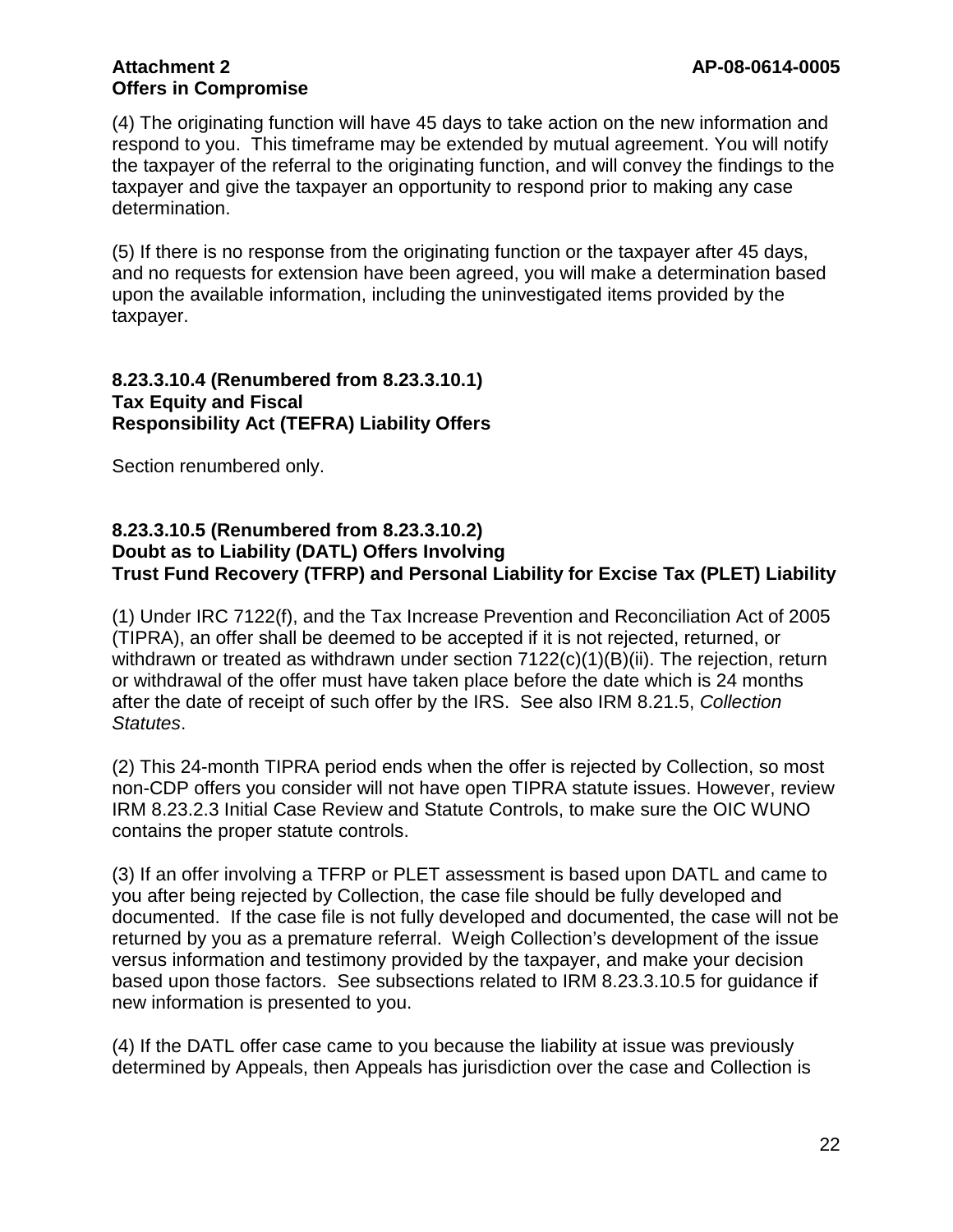not responsible for any initial development of the case or for securing the closed administrative file before forwarding a timely appealed case to Appeals.

**Note:** Even if Appeals recently closed a TFRP or PLET case involving the very same liability that is now the subject of the DATL offer, you are still responsible to either accept or sustain rejection of the offer. Such a case is not a premature referral, return, withdrawal or rejection just because the previous TFRP case was closed recently before the DATL offer was submitted.

(5) The OIC work unit (WUNO) **must** have feature code **'LI'** indicating it is a DATL offer.

(6) A DATL offer acceptance must be payable within 90 days unless an alternative payment term is approved at the time the offer is accepted. See Form 656-L.

(7) IRM 8.25 has instructions for working TFRP cases in Appeals. IRM 5.8.4 also contains guidance for working doubt as to liability offers involving TFRP and PLET assessments. You should consult the chart in IRM 8.23.3.10.9 for how to resolve a DATL offer case (acceptance, rejection or withdrawal, and the use of Form 3870).

(8) Once the offer amount is paid, acceptance of a doubt as to liability offer concludes the TFRP or PLET matter for the taxpayer. Once accepted, there is no five-year compliance or refund offset provisions on a doubt as to liability offer.

(9) If an adjustment is being made to the TFRP or PLET, even if the offer is to be withdrawn or rejected, the Form 3870 must be prepared by you to provide instructions to APS regarding any adjustments that need to be made. The Appeals Case Memorandum should also explain the basis of the adjustments. APS will forward the 3870 to the correct [Advisory Unit](http://mysbse.web.irs.gov/AboutSBSE/Collection/fieldcoll/aiq/aiqorg/contacts/19258.aspx), along with any TFRP assessment file.

(10) Non-compliance in filing of required federal tax returns does not preclude you from considering and accepting an appealed DATL offer, or from making appropriate adjustments via Form 3870.

(11) A DATL offer is no longer considered during a bankruptcy proceeding. If an open bankruptcy is identified during consideration of the DATL offer, you will sustain rejection.

(12) The taxpayer must offer a dollar amount. If a DATL offer is received by you that is not for more than \$0.00, return the offer. You will close a return by sustaining rejection; no separate independent administrative review is necessary.

**Note:** Once the offer is closed, at your discretion, you may choose to work the issue as an informal claim. See IRM 8.25.1.7.4.1.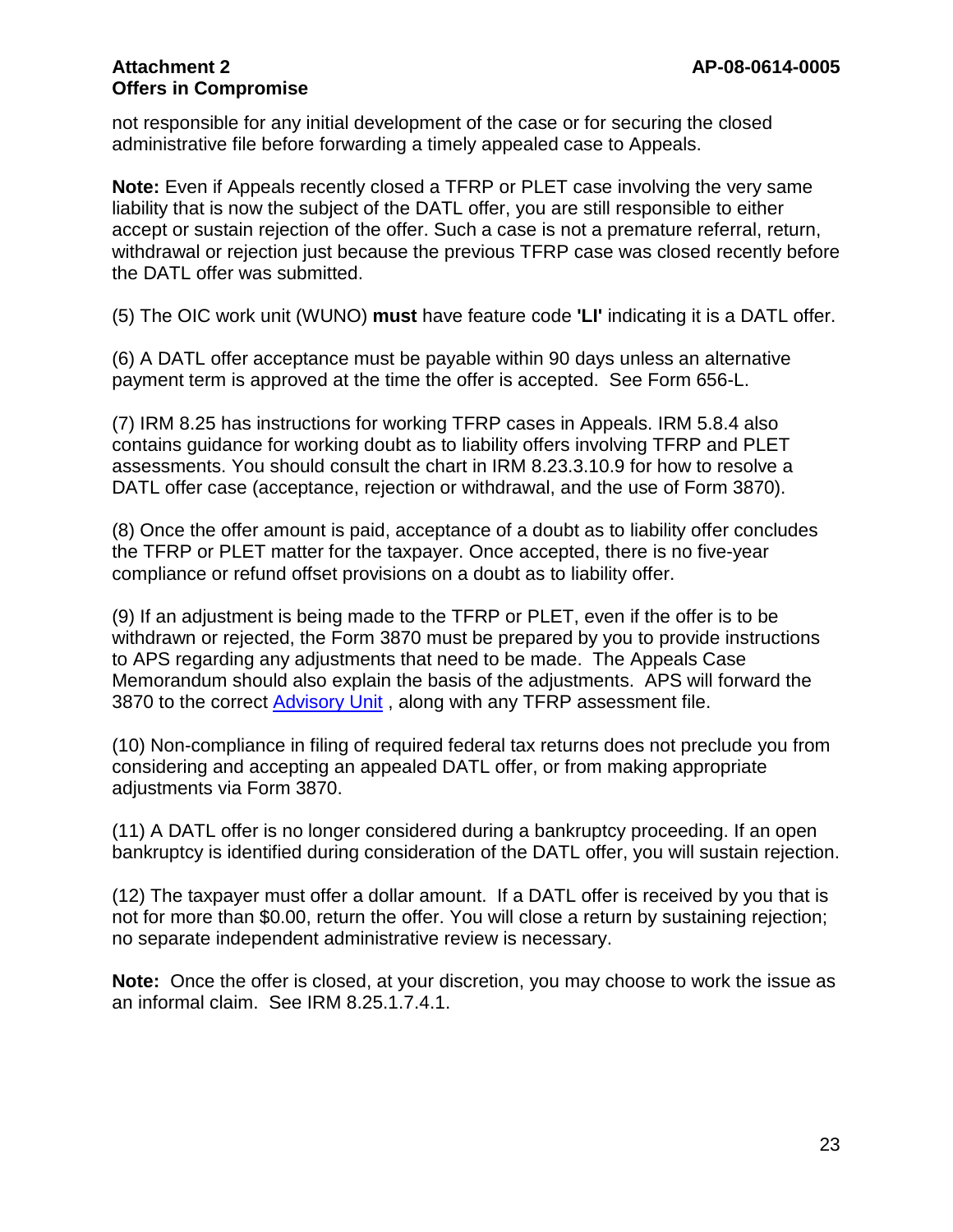## **8.23.3.10.6 TFRP or PLET Issue DATL Offers – Liability Previously Determined by a Court**

(1) If the taxpayer submits Form 656-L and the liability was finally determined by the Tax Court, other courts, or by a Final Closing Agreement authorized under IRC 7121 (e.g. Forms 866 or 906), then there is no doubt concerning the existence or amount of the liability. The offer will be returned. You will close a return by sustaining rejection; no separate independent administrative review is necessary.

**Note:** You should first research ACDS and IDRS for litigation codes and confirm that the case was decided on the merits, as opposed to dismissed and not considered by the Court.

**Exception:** See also IRM 8.23.2.4(5), for an exception for a case closed on ACDS with Closing Code 21.

**Exception:** If the offer is based upon a computational error made by the Service after the decision was entered, the offer should be considered. You should review the decision document to ensure that the assessment is based upon the agreement.

## **8.23.3.10.7 TFRP or PLET Issue DATL Offers – Liability Previously Determined by Form 2751-AD**

(1) If the taxpayer submits Form 656-L and the liability was previously determined by other agreement reached in Appeals, (e.g. hazards, Form 2751-AD), Collection will forward the timely appealed DATL for consideration by Appeals without any initial development. You will secure the administrative file and make a determination on the DATL following the guidance in Policy Statements P-8-2 and P-8-3.

**Caution:** See IRM 8.23.2.4(5), for an exception for a case closed on ACDS with Closing Code 21.

(2) If the taxpayer submits new information that, in your judgment, requires additional analysis or investigative action, then you will retain jurisdiction of the case and, using Form 2209, return the new information to the originating function. Situations requiring the use of a Form 2209 and referral back to the originating function should be highly uncommon.

**Note:** If the new information only affects the consideration of hazards, then you will evaluate the probative value of the new information and make a determination on the DATL. A referral to the local Collection team will not be made.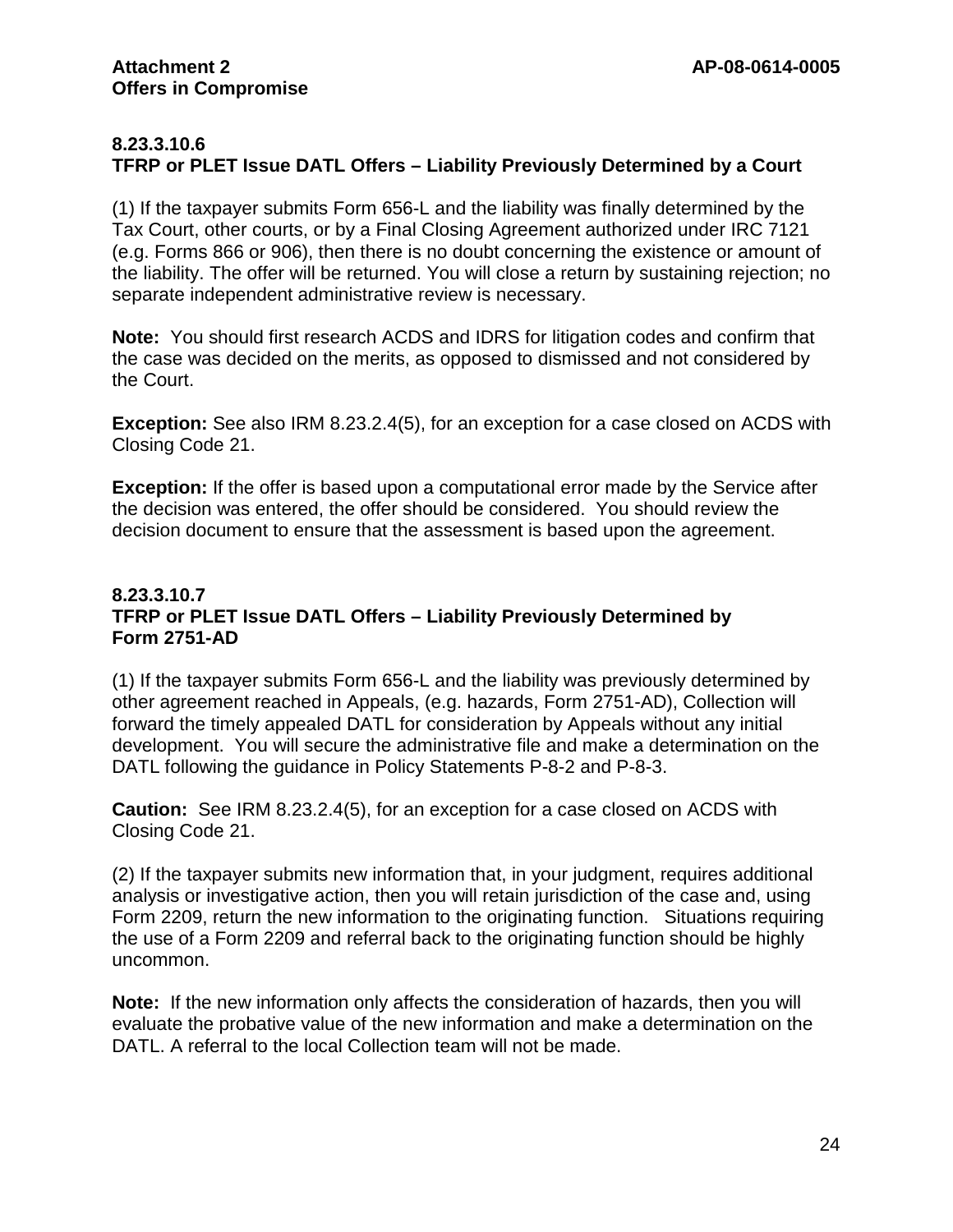(3) The local Collection team has 45 days to review and comment on the new information and to respond to you. This timeframe may be extended by mutual agreement.

(4) You will retain jurisdiction of the case while the originating function considers the new information. You will be responsible to monitor the TIPRA statute, should there be one.

(5) You will notify the taxpayer of any referral to the originating function (e.g. Field OIC group), share the referral's findings with the taxpayer, and give the taxpayer an opportunity to respond prior to making any case determination.

(6) Consult IRM 8.25.2.4.2 for more information regarding case analysis and new evidence.

#### **8.23.3.10.8**

## **TFRP and PLET Issue DATL Offers – Liability Previously Determined by Form 2751 or Defaulted Letter 1153**

(1) If the taxpayer submits new information during your consideration of a rejected DATL offer which was previously closed with a Form 2751 or a defaulted Letter 1153, then you will retain jurisdiction and return the new information to the originating function via Form 2209. Situations where you request the development of new information will be highly uncommon.

New information includes documents previously inaccessible to the taxpayer or those which require a more in-depth analysis or investigation. This includes new issues raised by the taxpayer while in Appeals.

**Note:** If the new information only affects the consideration of hazards, then you will evaluate the probative value of the new information and make a determination on the DATL. A referral to the originating function will not be made.

(2) If new information does not require additional analysis or investigative action, then you will make the determination on the DATL.

(3) The originating function will have 45 days to review and comment on the new information and respond to you. This timeframe may be extended by mutual agreement.

(4) You will notify the taxpayer of any referral to the originating function (e.g. Field OIC group), and will share the referral's findings with the taxpayer, giving an opportunity to respond prior to making any case determination. Consider using Appeals' Letter 5208 to notify taxpayers of the referral.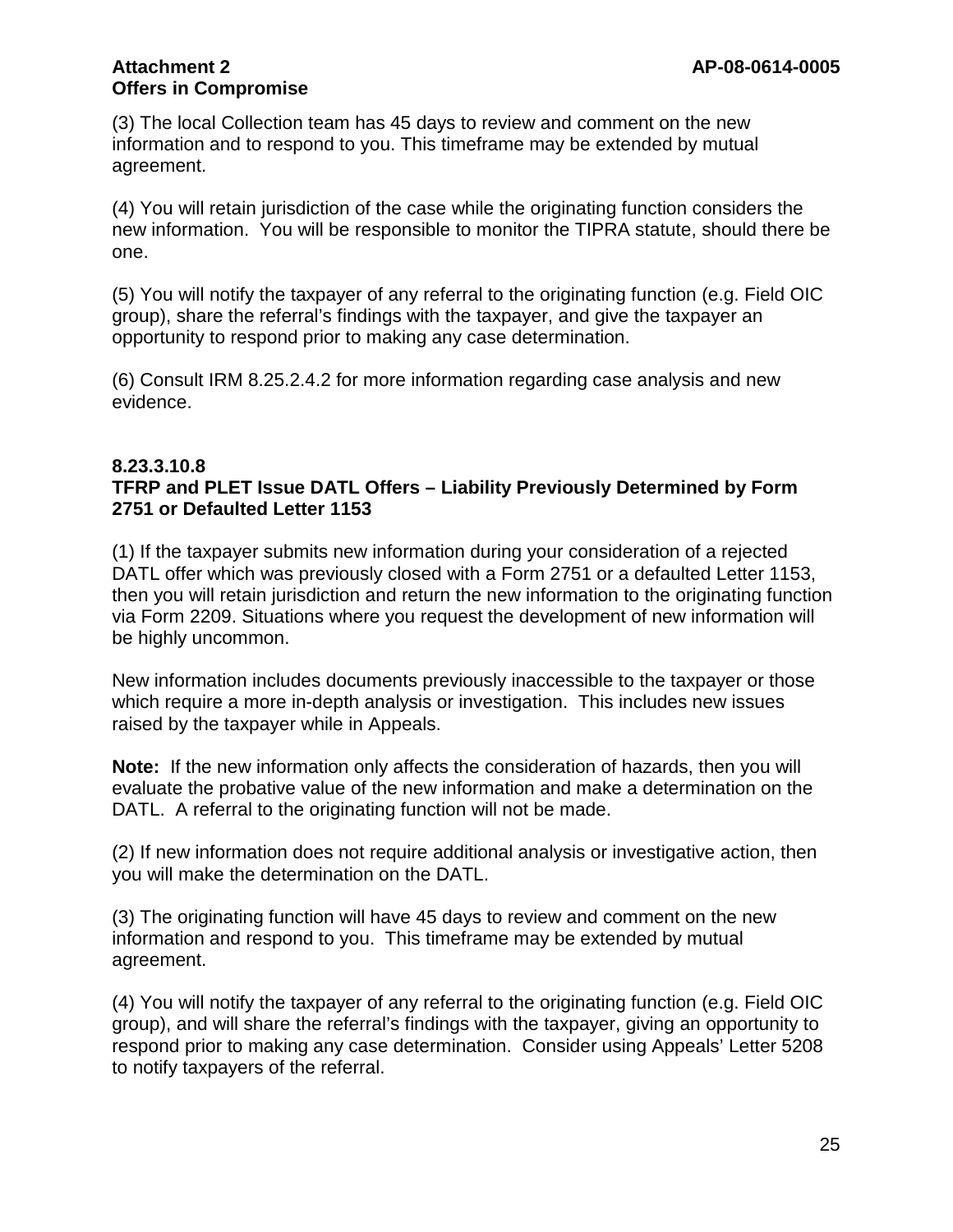(5) You will retain jurisdiction of the case while the originating function considers the new information.

(6) Consult IRM 8.25.2.4.2 for more information regarding case analysis and new evidence.

#### **8.23.3.10.9 Doubt as to Liability (DATL) – Resolution Options**

(1) The table below contains actions necessary to make the adjustments to an account, or to accept a DATL offer.

| If                                                                                       | Then                                                                                                                                                                                                                                                                                                                                                                                                                                                                                                       |
|------------------------------------------------------------------------------------------|------------------------------------------------------------------------------------------------------------------------------------------------------------------------------------------------------------------------------------------------------------------------------------------------------------------------------------------------------------------------------------------------------------------------------------------------------------------------------------------------------------|
| The case is resolved by a redetermination<br>of liability that is not based upon hazards | The balance of the assessment in excess<br>of the re-determined liability amount<br>should be abated using a Form 3870.                                                                                                                                                                                                                                                                                                                                                                                    |
|                                                                                          | a) Ask the taxpayer to withdraw the offer.<br>b) If the taxpayer does not withdraw the<br>offer, you should sustain rejection using<br>the DATL optional paragraph on the<br>rejection letter (Letter 5197) on APGolf.<br>c) The 3870 adjustment will be made by<br>APS if the offer is a DATL other than<br>TFRP or PLET.<br>d) If the offer is on TFRP or PLET<br>liabilities, APS will forward the 3870 to the<br>correct <b>Advisory Unit</b> located on SERP,<br>along with any TFRP assessment file. |
| It is determined that there is doubt as to<br>liability based upon hazards of litigation | Then you should close the case by<br>accepting the offer. The acceptable<br>amount depends on the degree of doubt<br>established, based upon the hazards<br>relative to the amount assessed. No 3870<br>adjustments to the account should be<br>made.                                                                                                                                                                                                                                                      |
| It is determined that there is no doubt as to<br>the liability                           | You will close the case by using the DATL<br>optional paragraph on the OIC rejection<br>letter (Letter 5197) on APGolf.                                                                                                                                                                                                                                                                                                                                                                                    |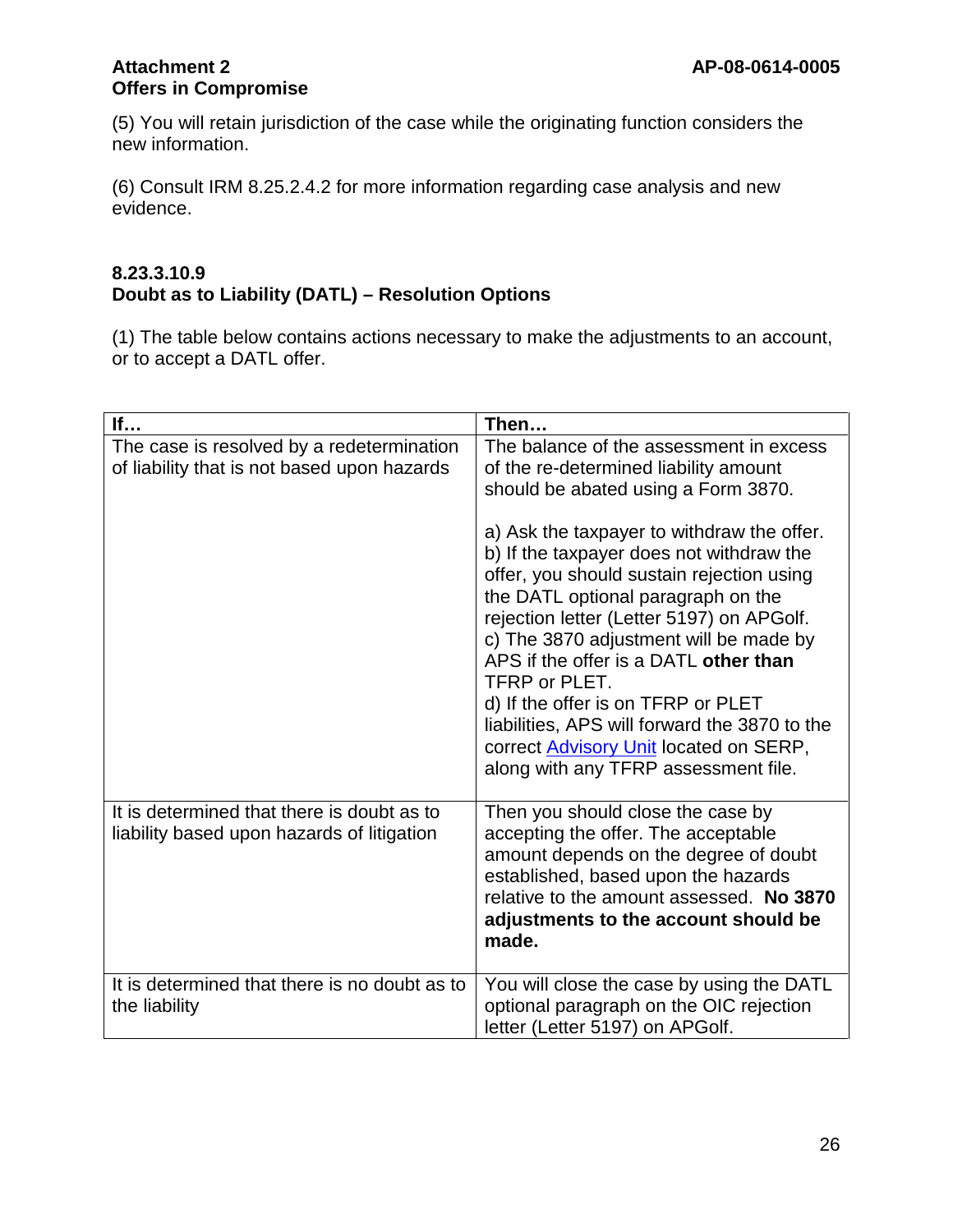(2) As stated in the table above, if the case is resolved by a redetermination of tax that does not include hazards a Form 3870 must be used to make the proper adjustment, rather than to proceed with accepting the offer. This is because if the redetermination is made with a Form 3870, the adjustment is not dependent on any further action by the taxpayer. However, if the offer is accepted using Form 656-L, the taxpayer would still have to pay the offered amount and may lose tax refunds offset during the consideration of the offer. If payment terms are not met, the accepted offer will be terminated and IRS must reinstate the original assessment without any adjustments.

(3) If a DATL offer is accepted, you must remove the 5-year compliance and refund/overpayment offset provisions from the OIC Acceptance Letter.

(4) If the offer is withdrawn or rejection is sustained and no Form 3870 adjustment is necessary, you may close the case using normal procedures. See IRM 8.23.4.3 if the rejection is sustained and IRM 8.23.4.4 if the offer is withdrawn.

(5) Non-compliance in filing of required federal tax returns does not preclude you from considering and accepting an appealed DATL offer or from making appropriate adjustments via Form 3870.

(6) A DATL offer is no longer considered during a bankruptcy proceeding. If an open bankruptcy is identified during consideration of the DATL offer, you must return the offer. You will close a return by sustaining rejection; no separate independent administrative review is necessary.

## **8.23.3.12 Alternative Resolutions for Offers**

(1) Your role in a rejected offer is to resolve the disputed issues. Although taxpayers will occasionally express an interest in alternative resolutions when it is apparent that an offer is not a viable option, you will not deviate from Appeals' role when considering the rejection of a non-CDP offer.

(2) If an offer cannot be accepted, you must communicate the reason(s) why and discuss alternatives (such as installment agreements and Currently Not Collectible status, as applicable) that the taxpayer may pursue with Collection. Do not refer the taxpayer back to COIC or Field offices. You should close the offer and refer the taxpayer to Form 9465 *Installment Agreement Request*, and/or 1-800-829-1040.

(3) NFTL filing determinations are not to be made by you. When completing Form 5402 to close the case, select "N/A" from the drop-down option for NFTL. Notify the taxpayer verbally or in writing that Collection may file an NFTL after the case is closed. If the taxpayer indicates intent to file a Collection Appeal Request, you should refer them to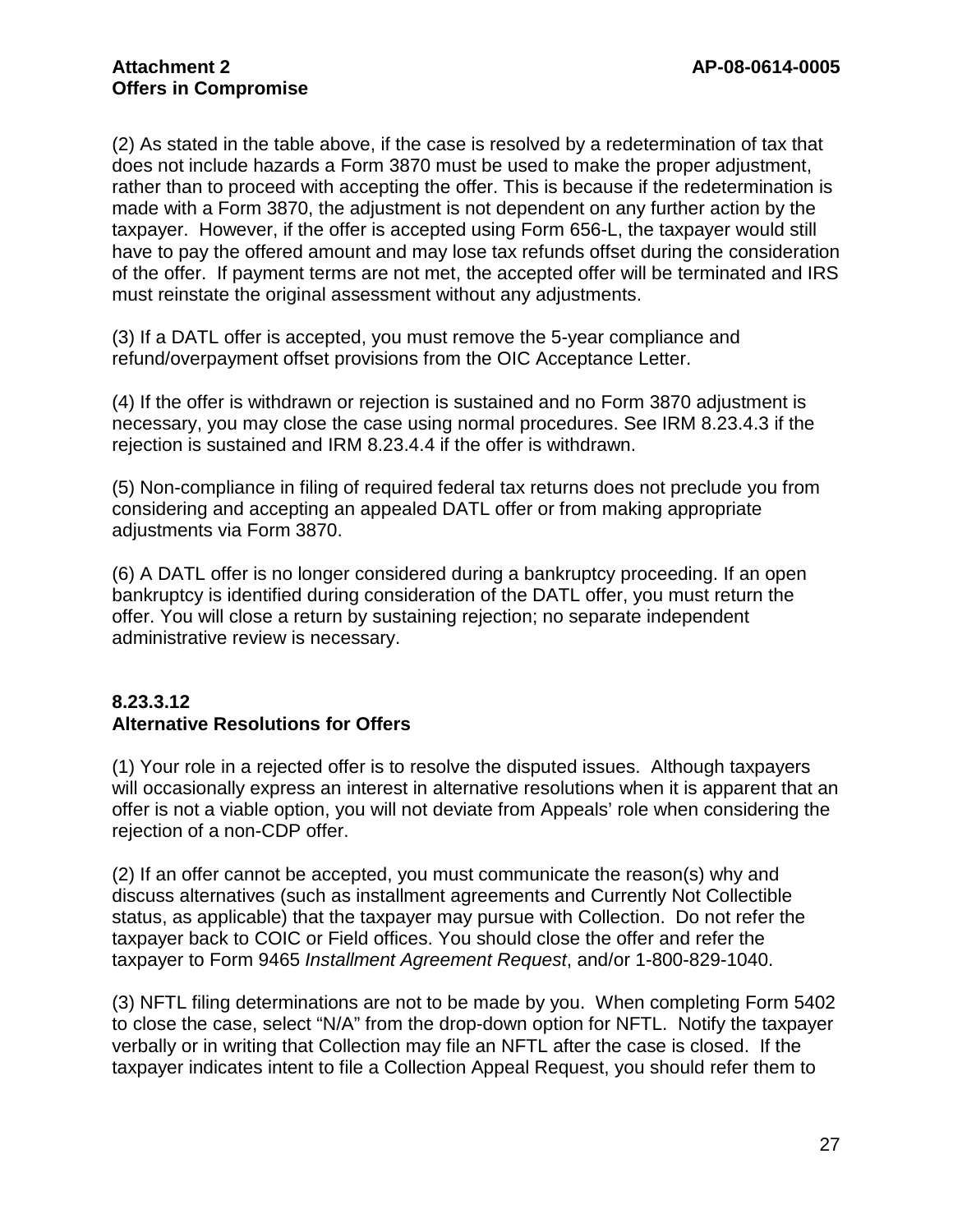the Collection employee who worked the initial case, and close the OIC following normal procedures.

## **End of Section**

#### **8.23.3.13 Potential Default Offers**

(4) If Appeals initially accepted the offer, Appeals will consider the taxpayer's potential default.

• See IRM 8.23.3.14 for Compromise of a Compromise cases.

(7) Generally, all potential default offer cases will be worked by the Brookhaven Appeals office. Exceptions to this *may* be as follows:

a. Proposals received on offers originally accepted by a field Appeals office may be assigned to the same Appeals team that originally accepted the offer.

b. Proposals received on field and campus CDP offers that are subject to retained jurisdiction may be assigned to the field or campus team that accepted the CDP offer.

(8) When you are advised of the death of a taxpayer, it must be determined whether there is an estate. If this determination was not made prior to the referral coming to you, an Appeals Referral Investigation (ARI) may be needed. The ARI should be sent to [Advisory](http://mysbse.web.irs.gov/AboutSBSE/Collection/fieldcoll/aiq/aiqorg/contacts/19258.aspx) to make the determination. If there is an estate, the Service should file a proof of claim for the balance owed on the offer. If there is no estate, the offer should simply be closed out by you as satisfied following procedures in this section.

(9) If the taxpayer is deceased, you should verify TC 540 was input or request APS manually input the TC 540.

#### **8.23.3.14 Compromise of a Compromise**

(3) If Appeals initially accepted the offer, Appeals will consider the taxpayer's "compromise of a compromise" proposal.

(4) Further substantive information that is provided to you by the taxpayer should be referred by you via an ARI to the appropriate [Collection Drop Point](http://mysbse.web.irs.gov/Collection/toolsprocesses/CaseRes/oic/contacts/16146.aspx) manager. It is recommended to fax or email the ARI to the Drop Point Manager.

Remaining section renumbered. Former (4) is now (5), etc.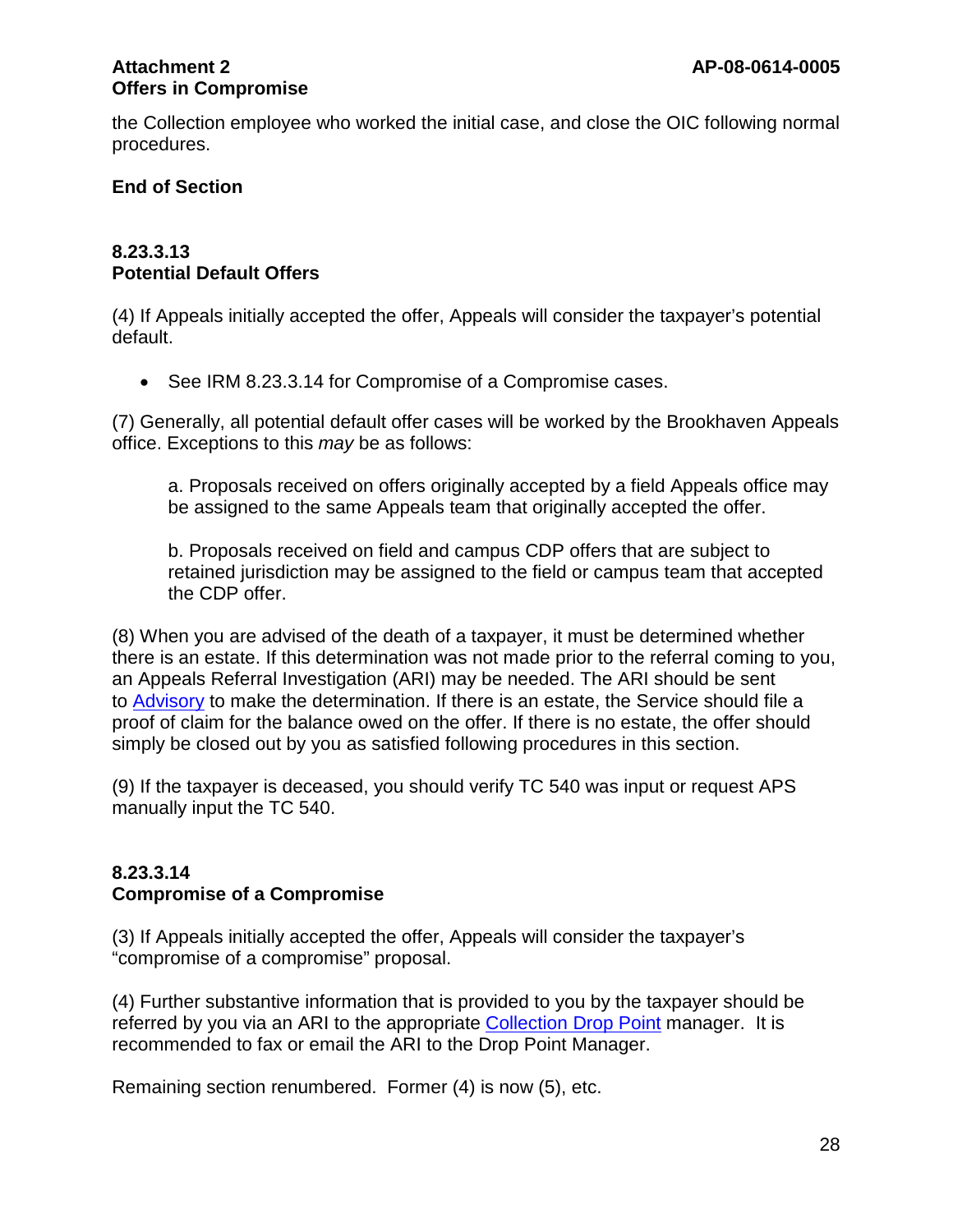(7) When you are advised of the death of a taxpayer, it must be determined whether there is an estate. If this determination was not made prior to the referral coming to Appeals, an Appeals Referral Investigation (ARI) may be needed. The ARI should be sent by you to Advisory to make the determination. If there is an estate, the Service should file a proof of claim for the balance owed on the offer. If there is no estate, the offer should simply be closed out by you as satisfied following procedures in this section.

(8) If the taxpayer is deceased, you should verify the TC 540 was input, or request APS manually input the TC 540.

## **8.23.4.1 Procedures for Closing Non-Collection Due Process Offers**

(1) and (9) Changed 8.23.6 reference to 8.20.7.39. IRM 8.23.6 is obsolete.

## **8.23.4.2.1 Accepted Offer Closing Documents and Appeals Hearing Officer Procedures**

(1) d. The cause of the tax problem and status of current compliance, as needed. See all of 8.23.2.4 and its related subsections, and 8.23.2.5 for the appropriate monitoring of compliance issues.

Deleted former (3) pertaining to NFTL determinations. You are not to make NFTL filing determinations.

Remaining section renumbered. Former (4) is now (3), etc.

## **8.23.4.2.2 Counsel Review of Acceptance Recommendations**

(5) If Counsel did not sign the Form 7249 or determined that the offer is not legally sufficient the offer may still be accepted by Appeals. You should document the case history and include in the case file a copy of Counsel's memorandum or other communication expressing its conclusion.

**Note:** Other than as allowed by certain exceptions elsewhere in IRM 8.23, you will not identify new assets or increase a determination of equity in assets made by Collection. Even where Counsel, after identifying new issues or requesting further development of existing issues, determines that the offer is not legally sufficient, you will not deviate from Appeals' guidance and dispute resolution role. If the offer is otherwise acceptable, you should accept the offer.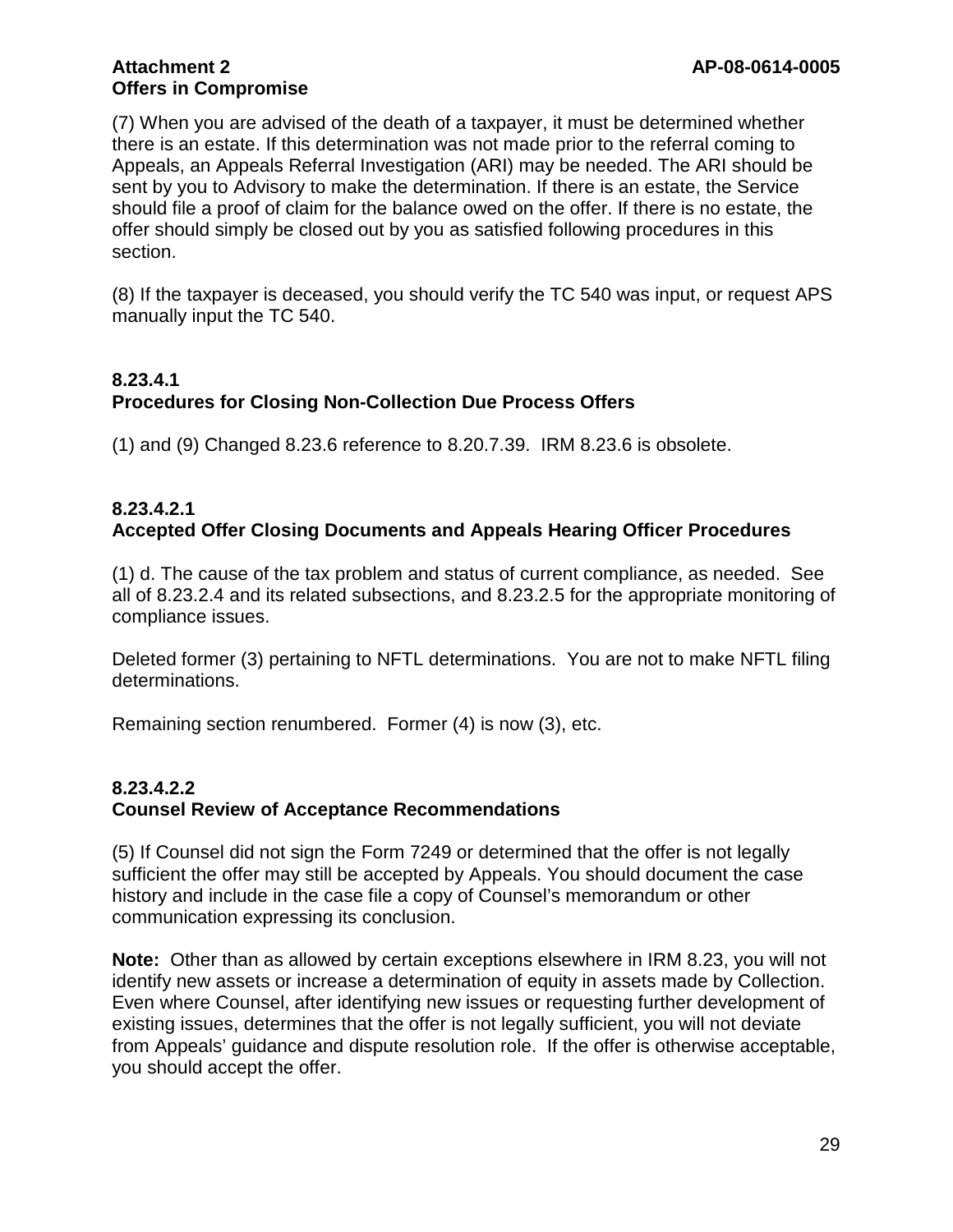**Note:** If Counsel identifies errors made solely by Appeals, it would not be appropriate for you to accept the offer without first addressing those errors.

(6) When an OIC is accepted in the situations described in (5) above, the Appeals management level that is required for approval of these cases will not change.

#### **8.23.4.3 Sustaining Offer Rejection**

(2) Generally, you will sustain a rejection only under the same basis for which the offer was rejected. Note that the following exceptions may apply:

- Does not apply to an offer that was rejected by Collection under Public Policy or Not in the Government's Best Interest, per Policy Statement, P-5- 89. If you do not sustain rejection on these grounds rejection may still be sustained based upon the collectibility determination documented by Collection.
- You may sustain rejection for a tax compliance issue as detailed in IRM 8.23.2.4, its related subsections, and IRM 8.23.2.5.
- You must sustain rejection when a taxpayer files bankruptcy. This rejection may be approved at the ATM level.

(7) If you sustain rejection of an offer, communicate the reason(s) why and discuss alternatives (such as installment agreements and Currently Not Collectible status, as applicable) that the taxpayer may pursue with Collection. Do not refer the taxpayer to COIC or field offices. You should close the offer and refer the taxpayer to Form 9465 *Installment Agreement Request*, and/or 1-800-829-1040.

(8) You will not make any NFTL filing determinations. You should notify the taxpayer verbally or in writing that Collection may file an NFTL after the case is closed. If the taxpayer indicates intent to file a Collection Appeal Request, refer them to the Collection employee who worked the initial case, and close the OIC following normal procedures.

(9) If a deposit was received with the offer, the deposit will be returned unless the taxpayer provides written authorization to apply it to the tax debt. Form 3040, Authorization to Apply Offer in Compromise Deposit to Liability, or other written authorization may be used for this purpose. The deposit is credited as of the date it was received by the Service.

**Note:** If the offer at issue is a TIPRA offer, the 20% initial payment for a Lump Sum Cash offer and the proposed payments for a Periodic Payment Offer are not deposits and will not be refunded. Also, if the taxpayer pays more than 20% with the submission of a Lump Sum Cash offer, the excess amount is considered a payment of tax and will be applied in the Government's best interest, unless otherwise designated or the taxpayer indicates on the Form 656 to treat the excess amount as a deposit. The same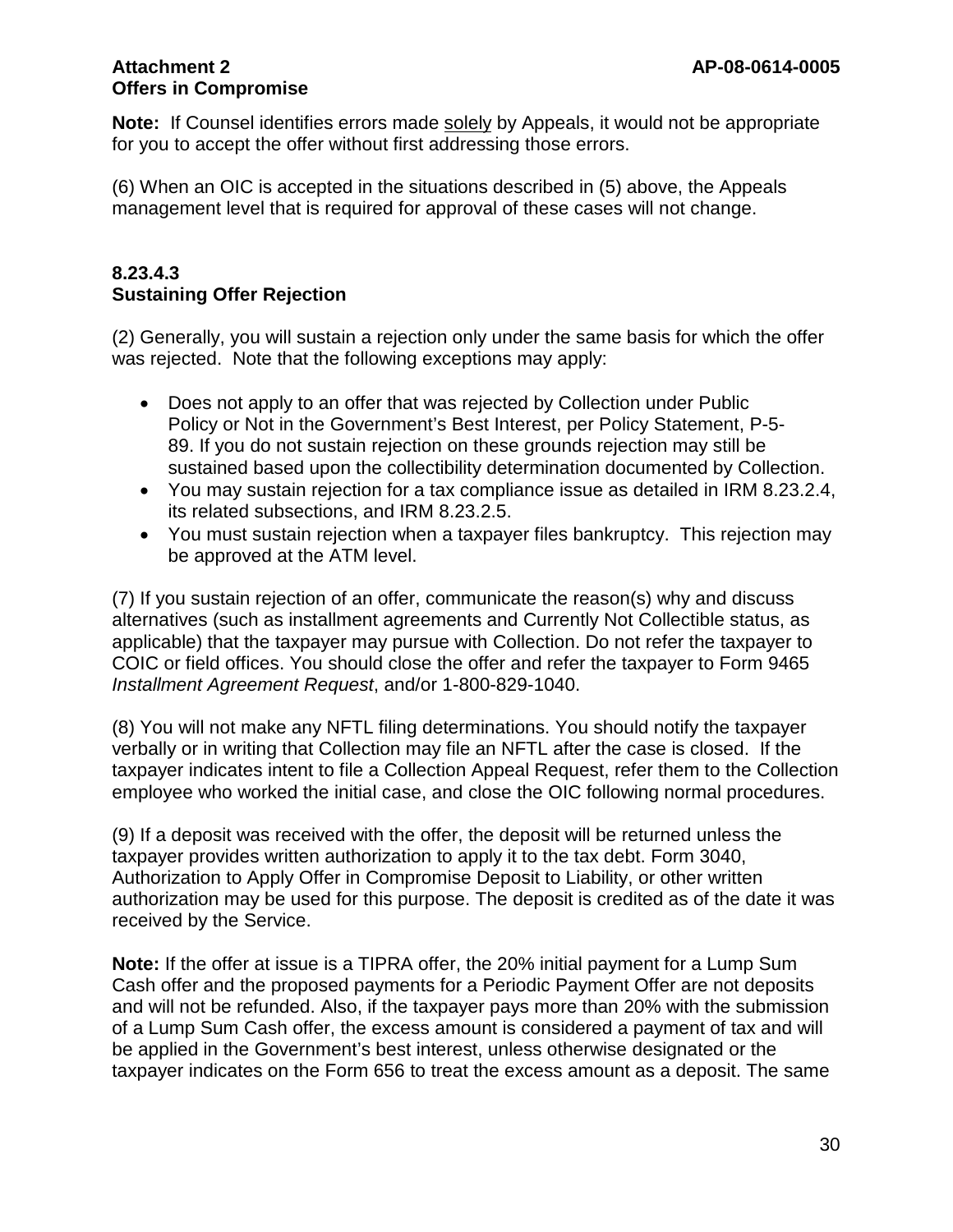applies to periodic installments in excess of the proposed amounts. See Form 656, section 8.

(10) If the case is a DATL offer involving a TFRP or personal liability for excise tax (PLET) liability, and you are making an adjustment to the liability, prepare Form 3870. APS will forward the 3870 to the correct [Advisory Unit](http://mysbse.web.irs.gov/AboutSBSE/Collection/fieldcoll/aiq/aiqorg/contacts/19258.aspx) , along with any TFRP assessment file.

(11) See IRM 8.23.4.2.1(7) for instructions on destroying credit reports.

#### **End of Section**

#### **8.23.4.3.1 Closing Documents and Appeals Hearing Officer Procedures for Sustaining Offer Rejection**

(4) f. Form 1271, *Rejection and Withdrawal Memorandum*. Include this form if it was prepared by Collection. Do **not** prepare a Form 1271 if there is none in the file.

## **8.23.4.4 Withdrawn Offers**

(6) If an offer is to be withdrawn, you must communicate the reason(s) why and discuss alternatives (such as installment agreements and Currently Not Collectible status, as applicable) that the taxpayer may pursue with Collection. Do not refer the taxpayer to COIC or field offices. Close the offer and refer the taxpayer to Form 9465 *Installment Agreement Request*, and/or 1-800-829-1040.

(7) You will not make any NFTL filing determinations. You should notify the taxpayer verbally or in writing that Collection may file an NFTL after the case is closed. If the taxpayer indicates intent to file a Collection Appeal Request, refer them to the Collection employee who worked the initial case, and close the OIC following normal procedures.

Remaining section renumbered. Former (9) is now (8).

#### **8.23.4.4.1 Withdrawn Offer Closing Documents and Appeals Hearing Officer Procedures**

(5) If the case is a DATL offer involving a TFRP or personal liability for excise tax (PLET) liability, and you are making an adjustment to the liability, prepare Form 3870. APS will forward the 3870 to the correct [Advisory Unit](http://mysbse.web.irs.gov/AboutSBSE/Collection/fieldcoll/aiq/aiqorg/contacts/19258.aspx) , along with any TFRP assessment file.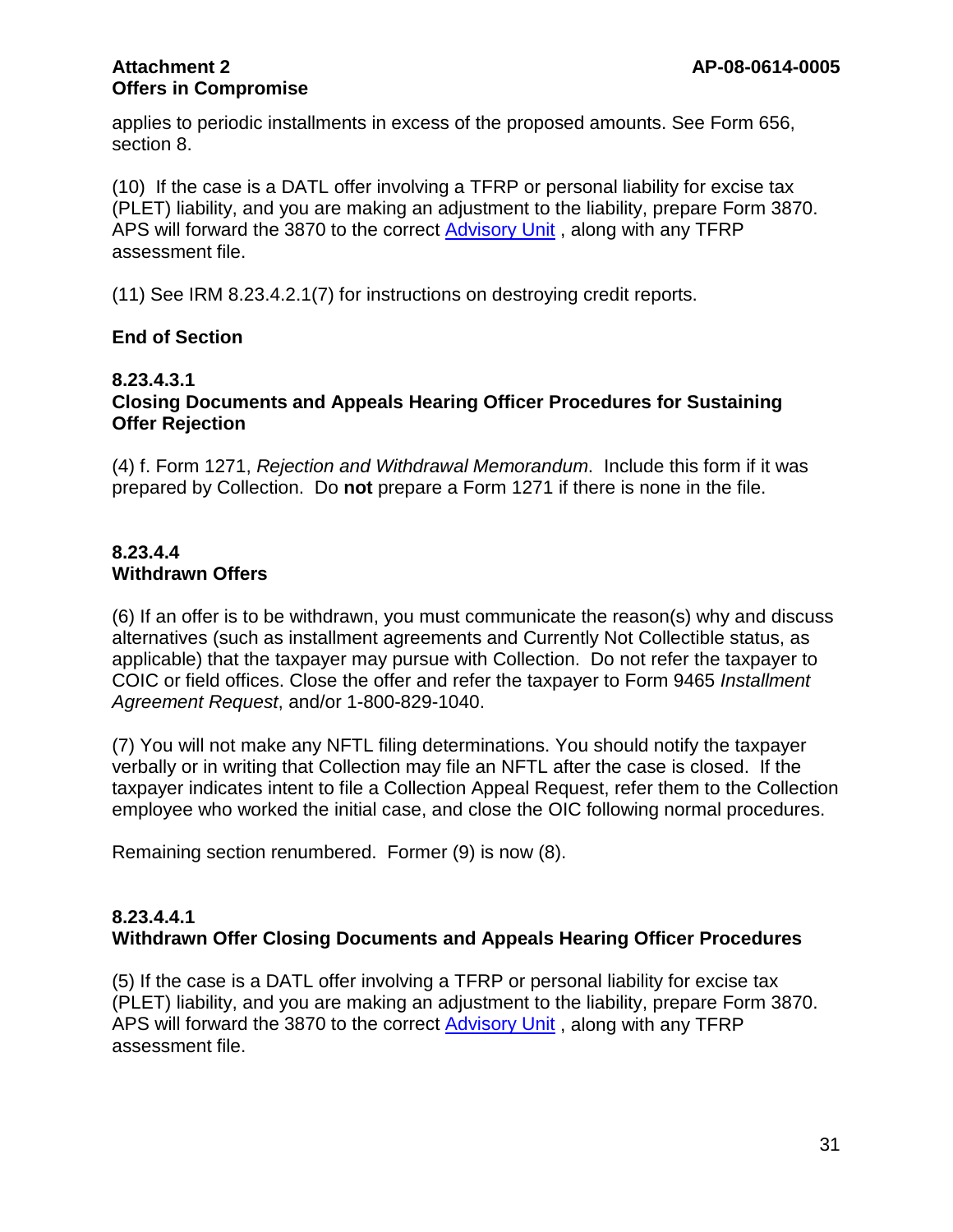## **8.23.4.5 Potential Default Offers**

(1) A potential default offer is loaded onto ACDS as an OIC case, using feature code "DO". This includes potential default offers that are being considered as a "compromise of a compromise", and the formal rescission of accepted offers. See also IRM 8.23.3.13 for general procedures for potential default cases.

(4) If the potential default case involves the death of a taxpayer, and following procedures in IRM 8.23.3.13, it was determined that no estate exists, then you should simply close the offer as satisfied following compromise of a compromise procedures. See IRM 8.23.3.14 for "compromise of a compromise" procedures. You should document the case activity record, input DM and AC/FR, and use Closing Code 15. Send the Form 2209 back to MOIC advising that the offer should not be terminated.

(8) When you have made the case decision, you will return the Form 2209 and any closing documents to the appropriate MOIC site.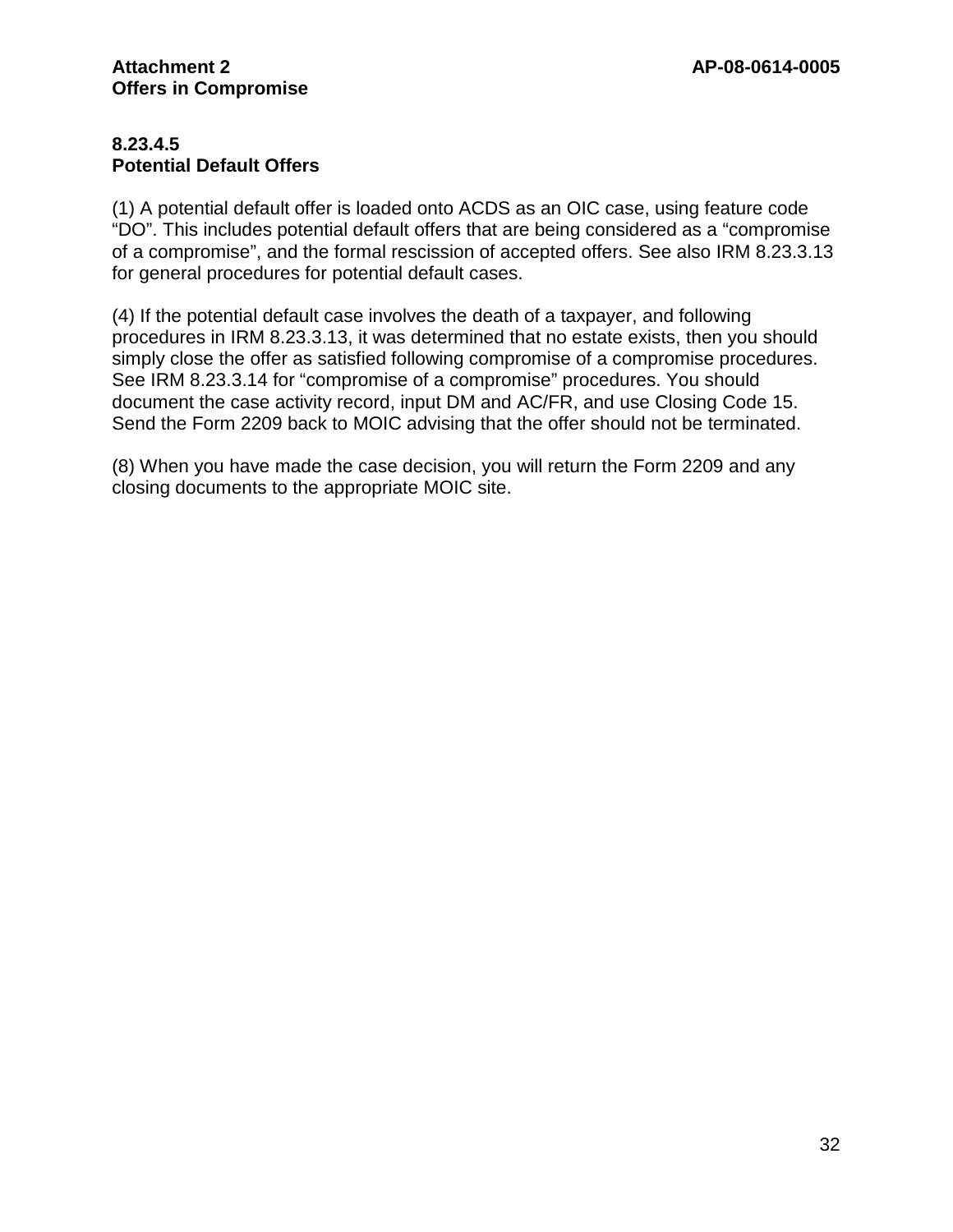## **Attachment 3 AP-08-0614-0005 Trust Fund Recovery Penalty**

## **Table of Contents – IRM 8.25.2 Trust Fund Recovery Penalty**

The below listed IRM sections provide clarification as to the Appeals Judicial Approach and Culture (AJAC) process, which returns Appeals to its core mission of dispute resolution.

| <b>IRM Section</b> | Title                           | Page Number(s) |
|--------------------|---------------------------------|----------------|
| 8.25.2.3.3.4       | Valid Request - Formal<br>Claim |                |
| 8.25.2.3.3.5       | Valid Request - Claim           |                |
|                    |                                 |                |
|                    | Reconsideration                 |                |
| 8.25.2.4.2.2       | Case Analysis - Evidence        | $3 - 4$        |
| 8.25.2.5           | <b>Conference Guidelines</b>    |                |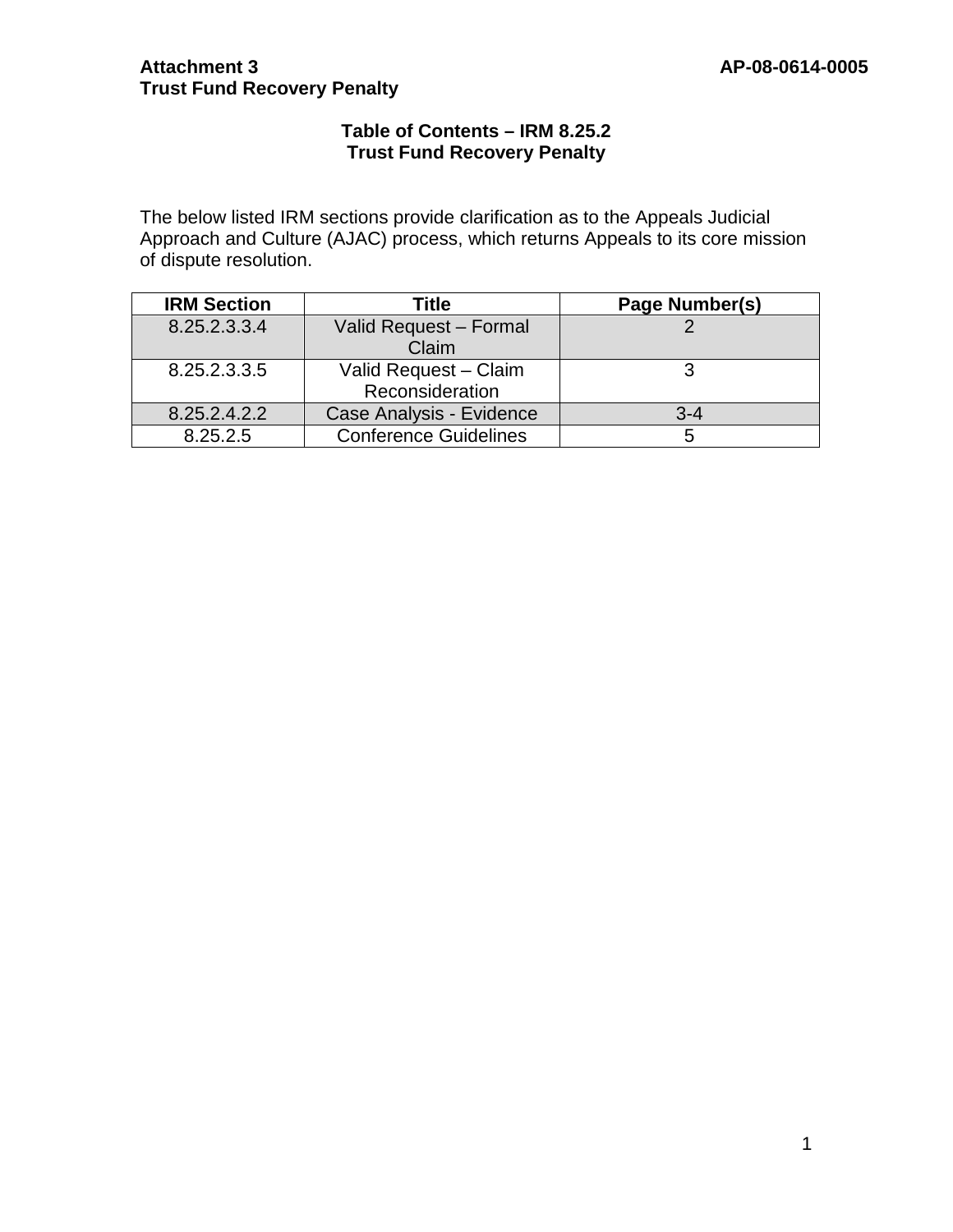## **8.25.2.3.3.4 Valid Request - Formal Claim**

(1) A formal Claim must be filed on a Form 843, *Claim for Refund and Abatement of Tax*. A taxpayer must pay one employee's employment tax liability and submit a separate Form 843 for each quarter. A taxpayer can challenge the government's decision on a formal claim in court.

(2) Advisory and field collection can't reverse an Appeals' determination. So, If Appeals made an earlier determination on the TFRP, (whether in the form of Letter 1153 protest, claim, doubt as to liability offer in compromise, etc.), the claim is forwarded to us without consideration from Collection Advisory.

(3) If you determine during your initial review that the issue is different/new, close the claim as a premature referral. Collection Advisory will work the claim. If Advisory partially/fully denies the claim, they issue the Claim Disallowance Letter. This letter notifies the taxpayer that they have 30 days to request reconsideration by Appeals, and two years to request consideration by the courts.

(4) If you determine during your initial review that Appeals has already made a determination on the issue raised, Appeals will work the claim. Follow the guidance in IRM 8.25.2.4.2 (6) & (7) for any new information received. (Remainder of current IRM 8.25.2.3.3.4 is renumbered. Former (3) is now (5), etc.).

(5) When Appeals makes a determination, it must issue the appropriate claim closing letter. If a certified Claim Disallowance Letter has never been issued, and the Claim is partially/fully denied, Appeals is responsible for issuing the Claim Disallowance Letter that starts the 2-year time frame for the taxpayer to have the claim considered by the court.

**Note:** If a certified Claim Disallowance Letter has previously been issued by Collection or Appeals, the case is a Claim Reconsideration (see IRM 8.25.2.3.3.5, Valid Request-Claim Reconsideration).

(6) If the taxpayer has made the required payment, submitted the Form(s) 843, and posted a bond under IRC 6672(c) within 30 days of notice and demand, collection action is stayed and the CSED is suspended until Appeals makes its final determination. If the taxpayer then files a suit for refund within 30 days of denial of the refund claim, the CSED remains suspended until the court reaches its final resolution.

**Note:** If a refund suit is filed on a TFRP claim being worked by Appeals, see **8.7.1.8.2, Refund Suits with Disposition of Pending Claims.**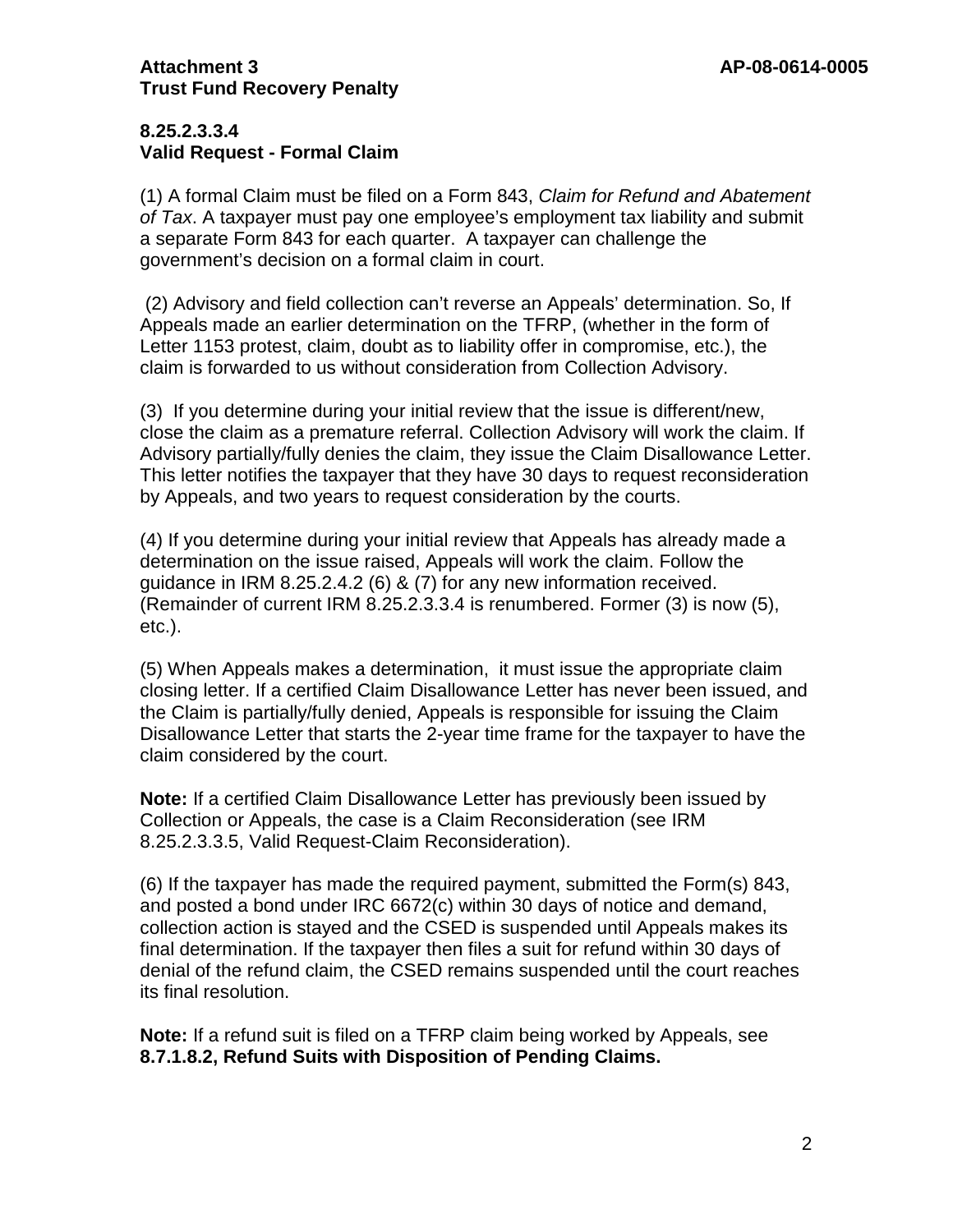## **Attachment 3 AP-08-0614-0005 Trust Fund Recovery Penalty**

#### **8.25.2.3.3.5 Valid Request - Claim Reconsideration**

(1) If Appeals has not made a previous determination on the issues raised (through a timely Letter 1153 protest, claim, doubt as to liability offer in compromise, etc.) for the period(s) covered, a formal claim is first worked by Collection Advisory.

(2) If Collection Advisory denies all or part of the taxpayer's formal claim, it issues a Claim Disallowance Letter, and if the taxpayer indicates that they want an appeal within 30 days, the case is forwarded to Appeals for reconsideration. Appeals can also reconsider claims previously disallowed by Appeals.

(3) Having Appeals reconsider a claim does not extend the time frame for the taxpayer to file suit.

**Note:** If the taxpayer provides additional information substantiating the claim after issuance of a final notice of claim disallowance do not reconsider the claim unless time remains in the taxpayer's two year period of limitations for filing a refund suit under IRC 6532(a).

**Note:** If a refund suit is filed on a claim reconsideration being worked by Appeals, see **8.7.1.8.2, Refund Suits with Disposition of Pending Claims.**

## **8.25.2.4.2 Case Analysis-Evidence**

No change to (1) through (5).

(6) If relevant new information is submitted on the potentially responsible party's behalf, that in the judgment of the Appeals hearing officer requires investigative analysis, then Appeals will retain jurisdiction of the case and forward the new information via Form 10467Appeals Division Feedback Report and Transmittal Memorandum, (ARI) to the originating Collection Advisory Group for action. SB/SE will have 45 days to investigate and inform Appeals of their findings. This time may be extended by mutual agreement. These situations should be highly uncommon and Appeals has responsibility for informing the potentially responsible person (PRP) that the information was sent to SB/SE, sharing SB/SE's response with the PRP, and allowing them time to comment.

(7) If the new information is not relevant, or does not require investigative analysis, Appeals will make a determination without ARI issuance. For instance, if the new information solely affects the consideration of hazards, then Appeals will evaluate the probative value of the new information and make a determination.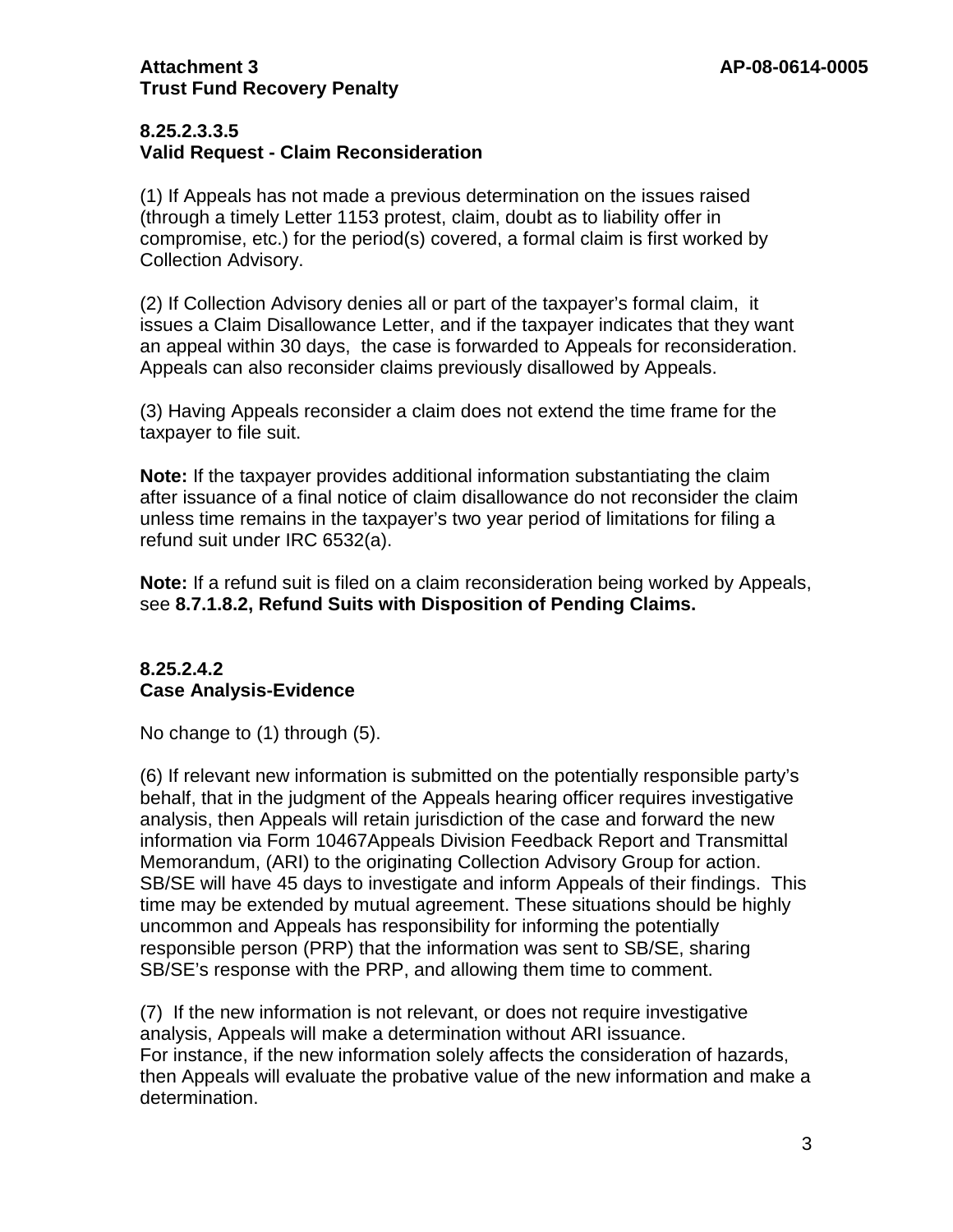Example: The following scenarios are for further clarity:

**a)** The PRP submits a Form 4180 or affidavit claiming they did not have check signing authority (maybe they even submit a signature card showing they are not listed, or were removed) BUT the TFRP file contains copies of cancelled checks or other evidence indicating that the PRP controlled the payment of bills. Since the new information is refuted by information in the file, the government's position is already established and the weight the courts will give the new information is a hazard determination that must be made by Appeals.

**b)** The PRP submits proof that a third party was in control of the disbursement of all funds (bankruptcy trustee or lockbox situation) BUT the file contains evidence indicating that the PRP had the authority to close the corporation and stop the accrual of additional trust fund liability. If the new issue/info doesn't negate willfulness for this PRP, it is not relevant to Collection's liability determination. In addition, if case law supports a willfulness determination under these specific circumstances and the new issue/info would not affect Appeals' determination (including its broader determination regarding the hazards of litigation), then Appeals does not need the information verified.

**c)** Authenticity of Evidence – PRP submits copies of canceled checks with notations in the memo section that designate the payments to TF. ICS history and IDRS records indicate that the payments were all applied to Non-TF; thus, there is no documentation of the designated payment. Referral to Compliance is appropriate to authenticate the canceled checks (secure copies of the remittances from the financial institution) to verify that the designation was made at the time of payment.

**NOTE:** New Information is any item or document related to a disputed issue that the taxpayer didn't previously share with the RO and in the judgment of the Appeals hearing officer requires investigative analysis.

**NOTE:** Investigative Analysis requires verification with third parties (beyond mere review) and is necessary for Compliance to establish the Government's position on the new information